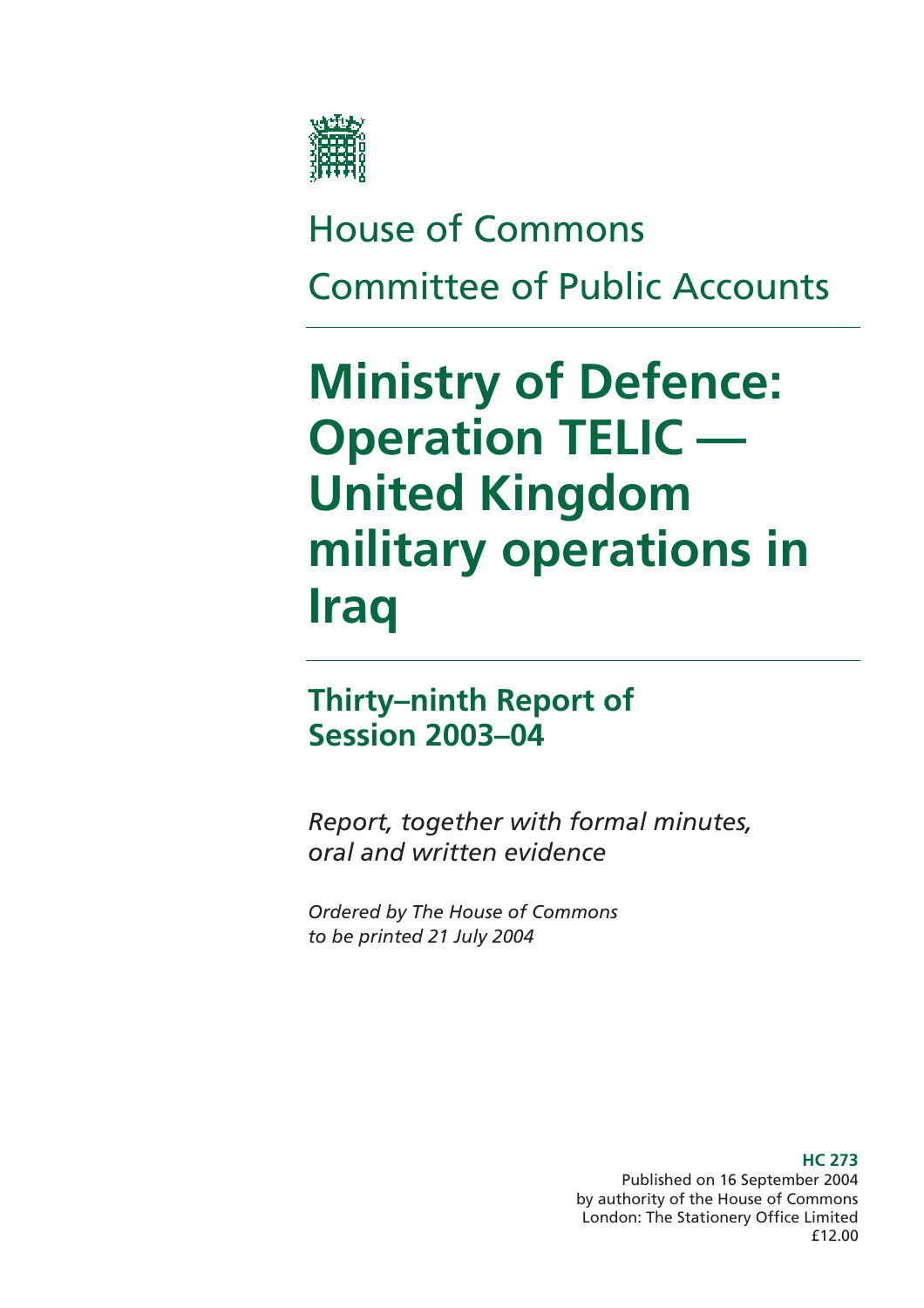# **The Committee of Public Accounts**

The Committee of Public Accounts is appointed by the House of Commons to examine "the accounts showing the appropriation of the sums granted by Parliament to meet the public expenditure, and of such other accounts laid before Parliament as the committee may think fit" (Standing Order No 148).

# **Current membership**

Mr Edward Leigh MP *(Conservative, Gainsborough)* (Chairman) Mr Richard Allan MP *(Liberal Democrat, Sheffield Hallam)* Mr Richard Bacon MP (*Conservative, South Norfolk*) Mrs Angela Browning MP *(Conservative, Tiverton and Honiton)*  Jon Cruddas MP (*Labour, Dagenham*) Rt Hon David Curry MP *(Conservative, Skipton and Ripon)* Mr Ian Davidson MP (*Labour, Glasgow Pollock*) Rt Hon Frank Field MP (*Labour, Birkenhead*) Mr Brian Jenkins MP (*Labour, Tamworth*) Mr Nigel Jones MP (*Liberal Democrat, Cheltenham*) Ms Ruth Kelly MP (*Labour, Bolton West*) Jim Sheridan MP (*Labour, West Renfrewshire*) Mr Siôn Simon MP *(Labour, Birmingham Erdington)* Mr Gerry Steinberg MP *(Labour, City of Durham)*  Jon Trickett MP *(Labour, Hemsworth)* Rt Hon Alan Williams MP *(Labour, Swansea West)* 

The following were also members of the Committee during the period of this inquiry.

Mrs Cheryl Gillan MP *(Conservative, Chesham and Amersham)*  Mr George Osborne MP (*Conservative, Tatton*)

# **Powers**

Powers of the Committee of Public Accounts are set out in House of Commons Standing Orders, principally in SO No 148. These are available on the Internet via www.parliament.uk.

# **Publications**

The Reports and evidence of the Committee are published by The Stationery Office by Order of the House. All publications of the Committee (including press notices) are on the Internet at http://www.parliament.uk/pac. A list of Reports of the Committee in the present Session is at the back of this volume.

# **Committee staff**

The current staff of the Committee is Nick Wright (Clerk), Christine Randall (Committee Assistant), Leslie Young (Committee Assistant), and Ronnie Jefferson (Secretary).

# **Contacts**

All correspondence should be addressed to the Clerk, Committee of Public Accounts, House of Commons, 7 Millbank, London SW1P 3JA. The telephone number for general enquiries is 020 7219 5708; the Committee's email address is pubaccom@parliament.uk.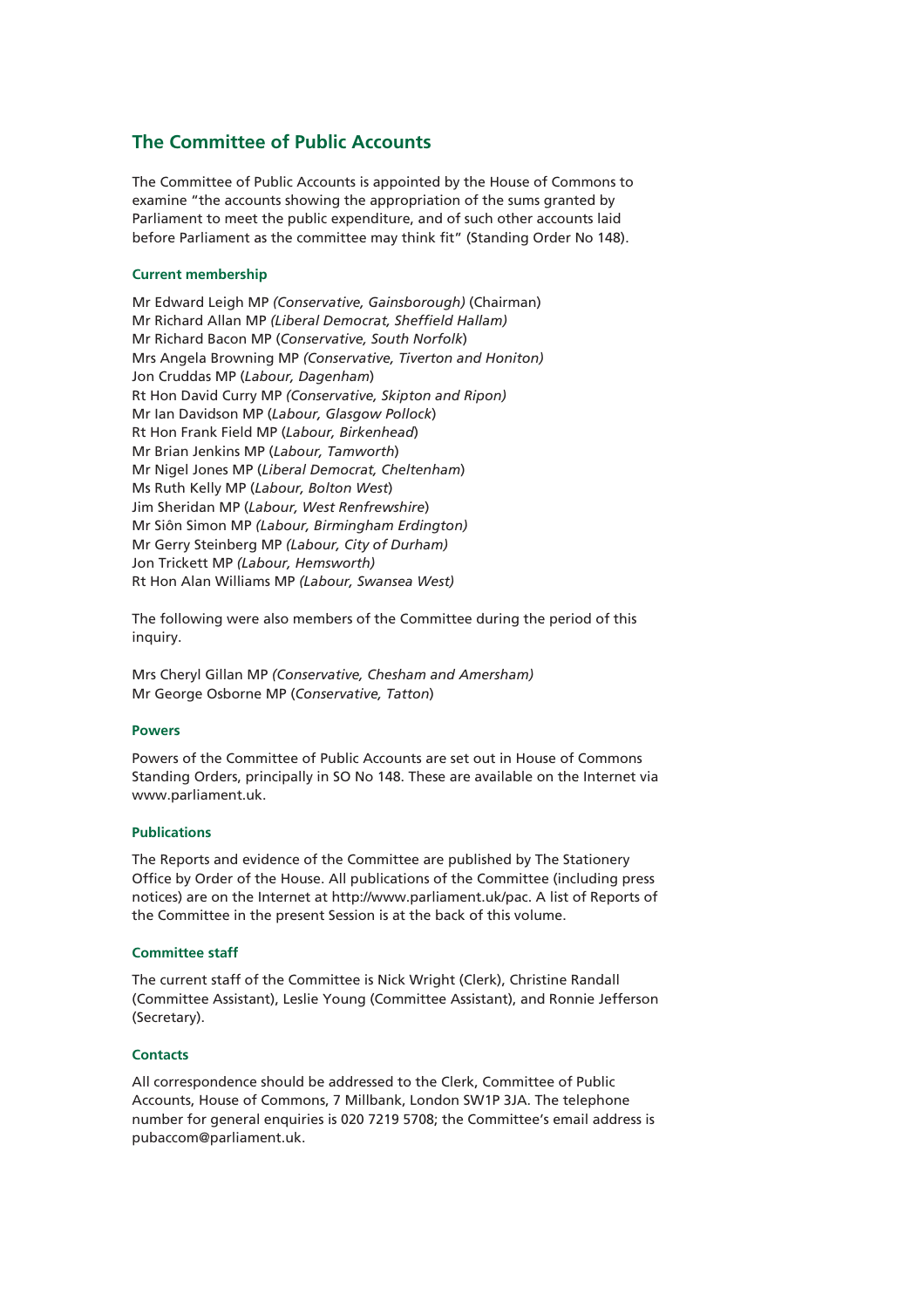# **Contents**

|                         | <b>Report</b>                                                         | Page   |
|-------------------------|-----------------------------------------------------------------------|--------|
|                         | <b>Summary</b><br>Introduction                                        | 3<br>3 |
|                         | <b>Conclusions and recommendations</b>                                | 4      |
| $\mathbf 1$             | The deployment and warfighting phases of Operation TELIC              | 7      |
| $\overline{\mathbf{2}}$ | Logistics and shortages of equipment at the front line                | 10     |
| 3                       | <b>Consignment tracking</b>                                           | 12     |
| 4                       | <b>Identifying and implementing lessons</b>                           | 14     |
|                         | <b>Formal minutes</b>                                                 | 16     |
|                         | <b>Witnesses</b>                                                      | 17     |
|                         | <b>List of written evidence</b>                                       | 17     |
|                         | List of Reports from the Committee of Public Accounts Session 2003-04 | 18     |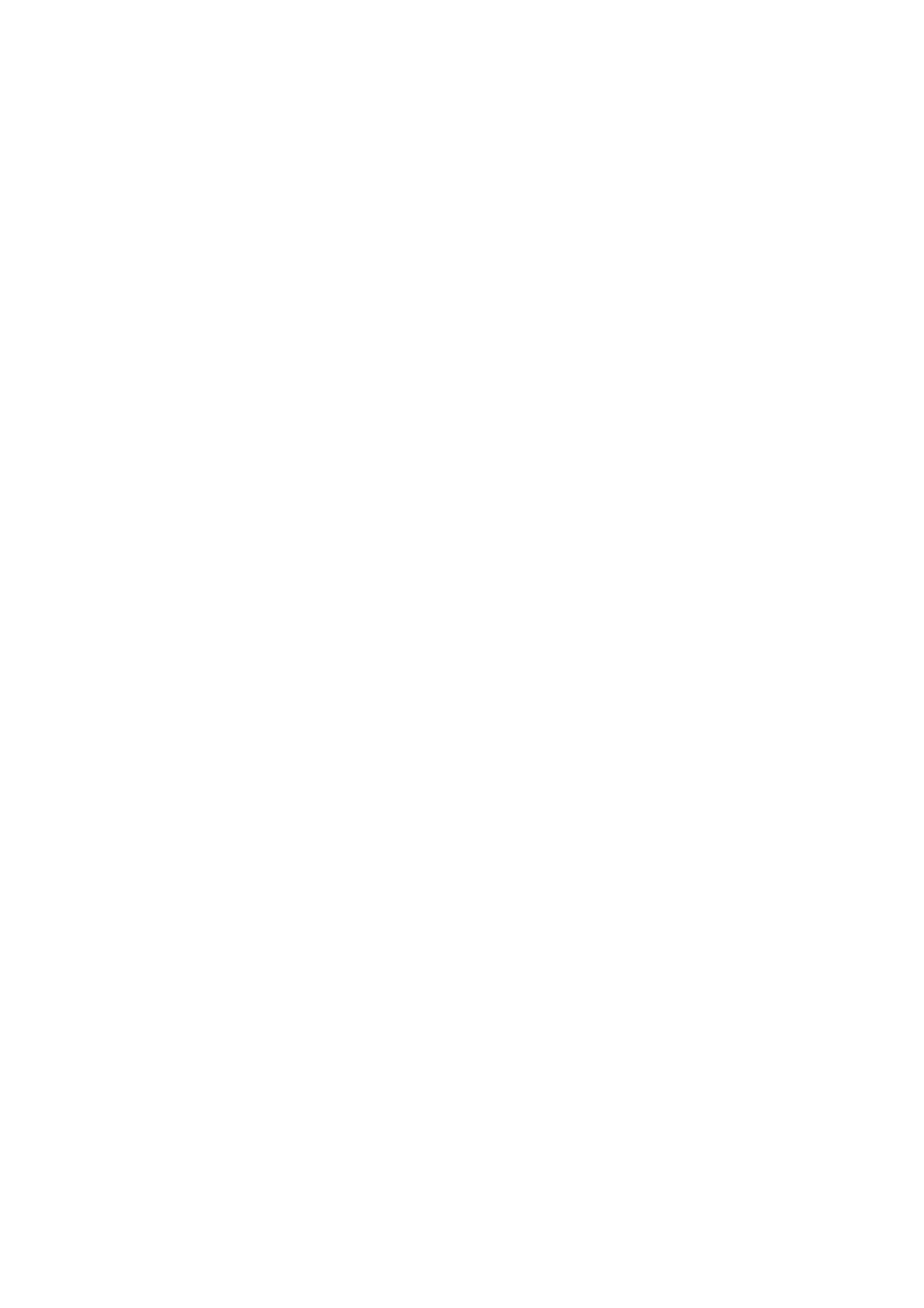# Summary

# **Introduction**

Operation TELIC was the United Kingdom's contribution to the overall Coalition effort to remove Saddam Hussein's Ba'athist regime in Iraq in Spring 2003. It was the United Kingdom's largest operational military deployment since the 1990–91 Gulf War. The Operation involved the deployment of some 46,000 personnel, 19 warships, 14 Royal Fleet Auxiliary vessels, 15,000 vehicles, 115 fixed-wing aircraft and nearly 100 helicopters. In addition, it was supported, in the United Kingdom and elsewhere, by large numbers of personnel from the Services, civilians and contractors. Within four weeks of hostilities beginning, United Kingdom forces had achieved their key military objectives, demonstrating the professionalism of our fighting forces.

The Operation took place against a background of concurrent operations and commitments, such as the continuing obligations in the Balkans, Sierra Leone, Afghanistan and Northern Ireland and the fire-fighters' strike. The Royal Air Force was also already over-flying northern and southern Iraq as part of the effort to enforce no-fly zones. In addition, the Royal Navy had maintained a continuous presence in the Gulf region enforcing United Nations sanctions against Iraq since 1991.

On the basis of a Report from the Comptroller and Auditor General, $<sup>1</sup>$  we took evidence</sup> from the Ministry of Defence on four main issues: the Department's ability to deploy forces at short notice; logistics and shortages of equipment at the front line; the consignment tracking system; and the Department's process of identifying and implementing lessons.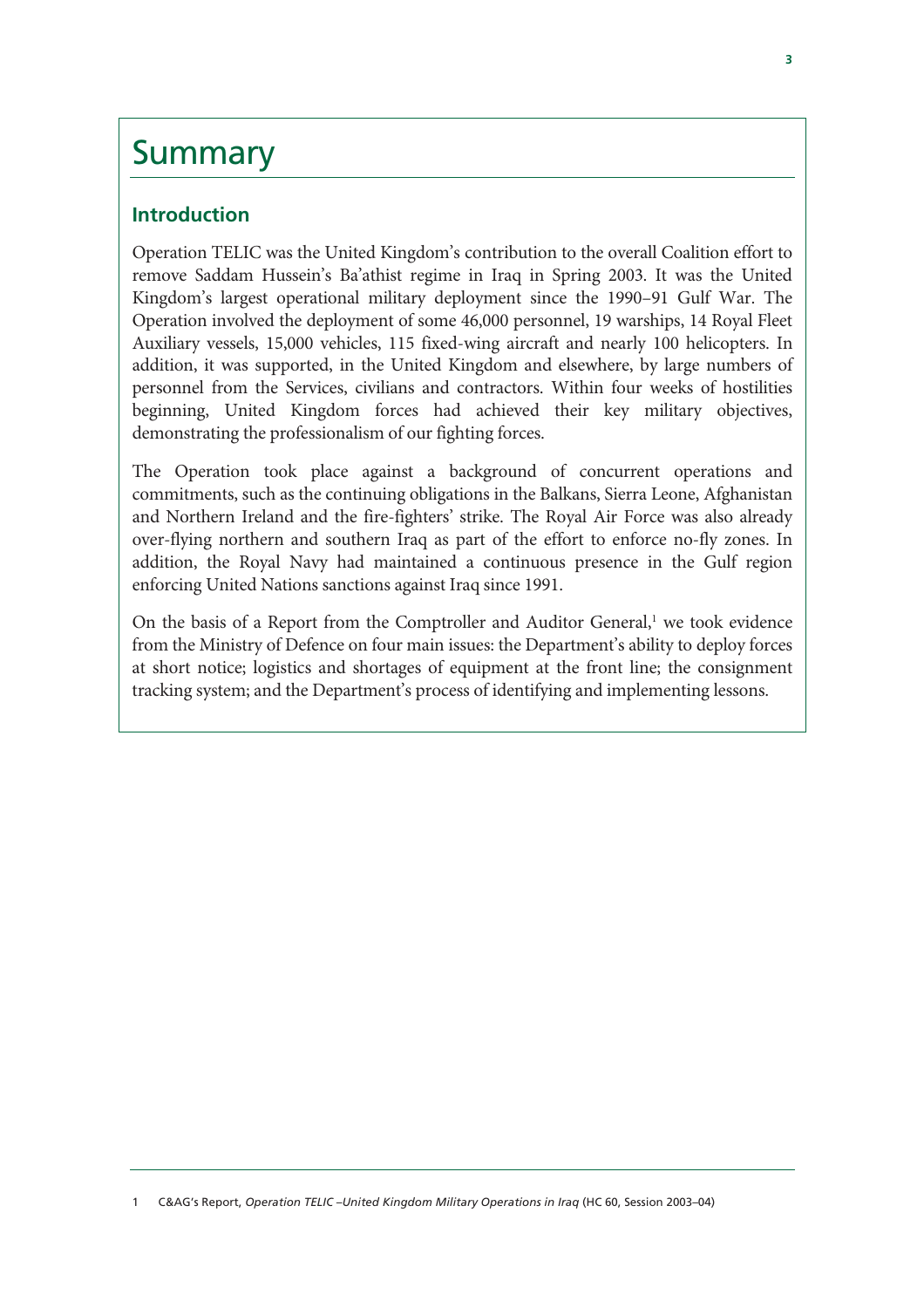# Conclusions and recommendations

- **1. The operation benefited considerably from the experience gained and lessons learned on Exercise Saif Sareea II which took place in Oman in 2001.** Operation TELIC demonstrated how valuable large-scale exercises such as Saif Sareea II can be. As the planning for Saif Sareea II demonstrated, exercises are often threatened with cancellation or are reduced in scope in the face of financial pressures elsewhere in the Defence budget. The priority given to exercises should be decided in the knowledge of the full costs and benefits, as a key element in maintaining military capability. The Department should analyse these factors when it considers its exercise programme each year.
- **2. The Department deployed a large, highly capable force to the Gulf in around 10 weeks, less than half the time that it had taken to send a broadly similar sized force for the 1990–91 Gulf War.** But the speed of deployment exposed areas where risks had been taken on how quickly gaps in capability, for example in stock holdings, could be made good. The management information that the Department uses to report its readiness to deploy forces should identify these gaps and how they could rapidly be made good if required.
- **3. A particular risk was the extent to which urgent purchases were expected to make up any shortfalls in stock and equipment levels.** The Department is now reviewing stock levels. In its review the Department should set a timetable for examining ways of engaging industry earlier in the pre-operational period to increase the likelihood that urgently purchased equipment and modifications are delivered to the frontline in good time. Such ways could include involving contractors in the early stages of planning an operation, early funding of some 'at risk' areas and provision in supply contracts for surges in production.
- **4. The Department needs to ensure security of supply.** The supply of ammunition for Underslung Grenade Launchers was potentially at risk when the Swiss Government withdrew its export licence. Although this incident had no impact on operational capability on this occasion, it serves to illustrate the potential vulnerability of United Kingdom supplies. The Department should identify any other cases where sourcing from overseas could put supplies at risk and seek alternative sources.
- **5. Equipment shortages at the front line exposed troops to increased risk.** As a result of a combination of shortages of initial stockholdings and serious weaknesses in logistic systems, troops at the frontline did not receive sufficient supplies of a range of important equipment including enhanced combat body armour and Nuclear, Biological and Chemical detection and protection systems. Troops should not be exposed to anticipated attack without the detection and protective equipment required for their defence.
- **6. Deficiencies in equipment management were exposed.** Equipment had not always been managed well. For example, the Department has issued 200,000 body armour components since 1999 but does not currently know their whereabouts. It is conducting an audit to establish their location. The entire stock of 4,000 Residual Vapour testing kits was unserviceable. The Department should re-examine how it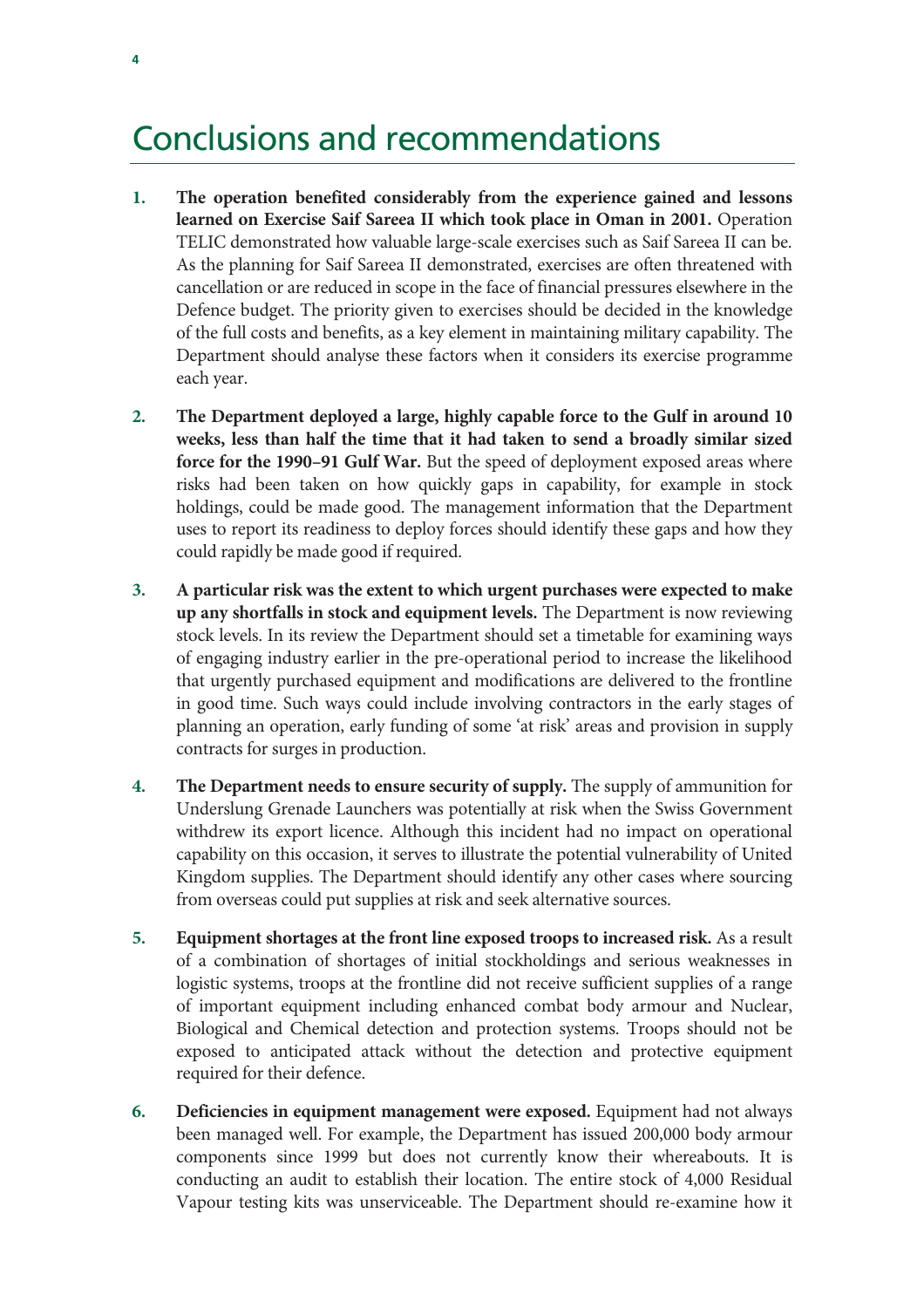keeps track of small but important items such as body armour, including whether more items of kit should be designated as 'personal issue', for which the person issued with the kit is held accountable. The Department should also draw up, and undertake, a regular programme of testing the serviceability of Nuclear, Biological and Chemical Warfare protection equipment.

- **7. We were particularly concerned that armoured vehicles including the Challenger 2 tank did not have viable Nuclear, Biological and Chemical defence filters fitted and that operational filters had not been delivered by June 2003.** While we accept that armoured vehicle crews may have had recourse to their personal protective suits and respirators, we consider that both the wearing, and the robing and disrobing of such protective equipment whilst potentially under enemy fire, in hot conditions and within the relatively confined spaces of armoured vehicles such as the Challenger 2 tank, must inevitably seriously impair their operability and therefore the effective operation of weapons and instrumentation during battle. It is essential that Challenger 2 tanks are fitted with protective filters in future.
- **8. Despite investing over £550 million since the first Gulf War in new computerised systems that include an asset management capability, the Department still lacks a credible consignment tracking system.** The absence of an effective consignment tracking system was a major reason why some equipment did not reach frontline troops when they needed it. The Department should consider whether it might be better to procure a system that meets essentials and can be introduced into service quickly rather than trying to develop a technically advanced bespoke system. As a minimum, a system should be able to track supplies to the store held by frontline units, provide frontline commanders with visibility of the progress of their consignments within the supply chain, and be supported by a dedicated communications system and fully trained personnel.
- **9. United Kingdom forces played a valuable role in achieving improvements to conditions in southern Iraq immediately following hostilities but the handing over of responsibilities to civilian agencies needs to be better planned and carried out.** Planning for the post war period in Iraq had not been well developed, leaving British troops with much to do in the immediate aftermath of the fighting. The Department should draw up a protocol setting up agreed arrangements for full, early and continued consultation between all interested governmental, non-governmental and civilian agencies and contractors. It should also devise a scheme for the rapid deployment of civilian personnel or sponsored reserves and consider whether these arrangements should be practised in one of its exercises.
- **10. The repeated identification of important logistics lessons since 1991, such as the absence of an adequate consignment tracking system, suggests fundamental shortcomings in the Department's ability to learn and act upon lessons from previous experience.** The Department should identify ways to prevent lessons identified in warfighting slipping down the list of priorities during peacetime, for example by specifically identifying and quantifying the risks that result if a lesson is not implemented, and assigning responsibility for implementation.
- **11. Ordinary service men and women's experiences and perceptions of equipment shortages were often communicated through the media or through unofficial**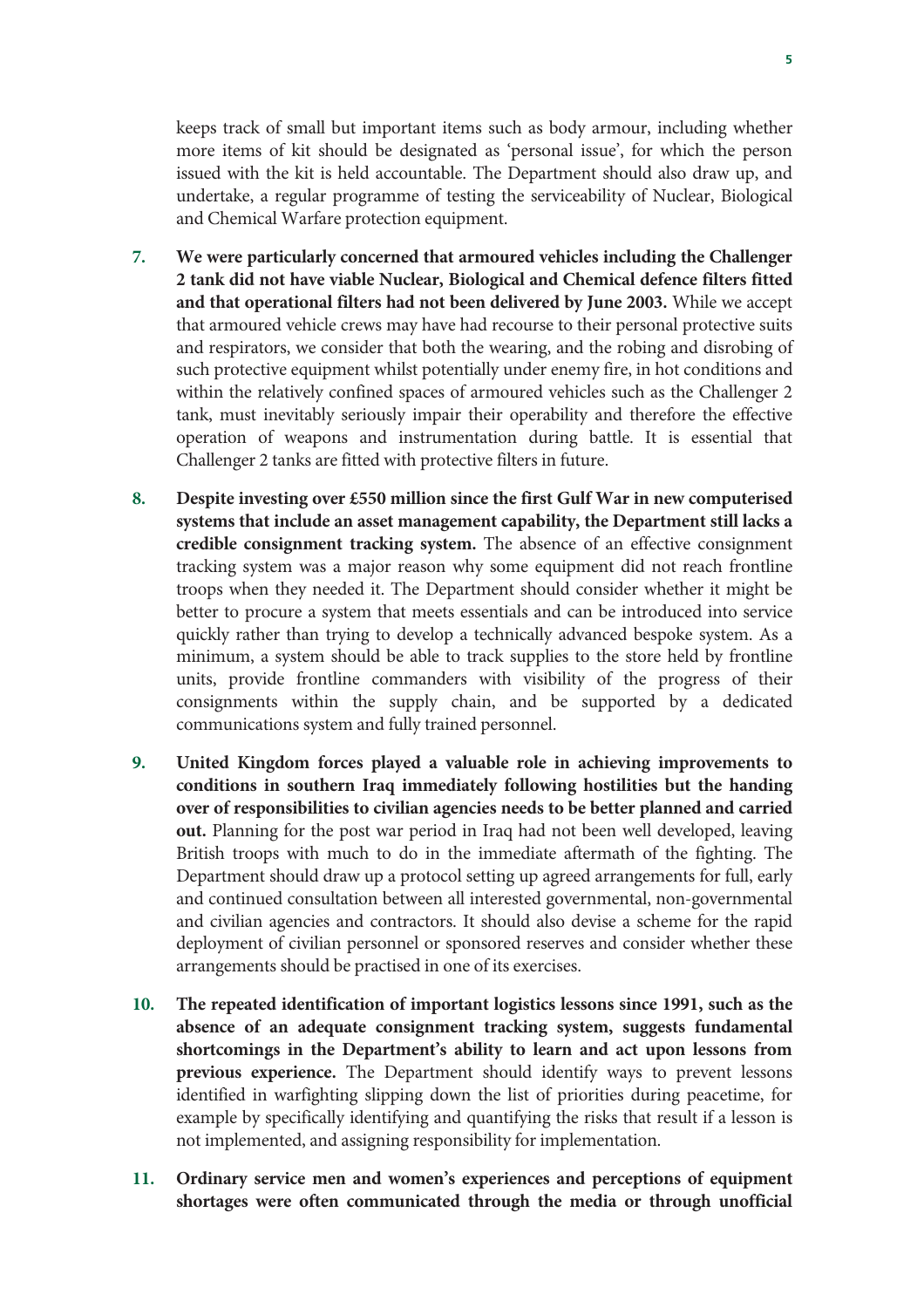**mechanisms.** It is important for the experiences of those at the battlefront to be given weight and for personnel to feel that their views are valued. The Department should specifically canvass the opinions of personnel and should include the views of front line service men and women in their post operational reports.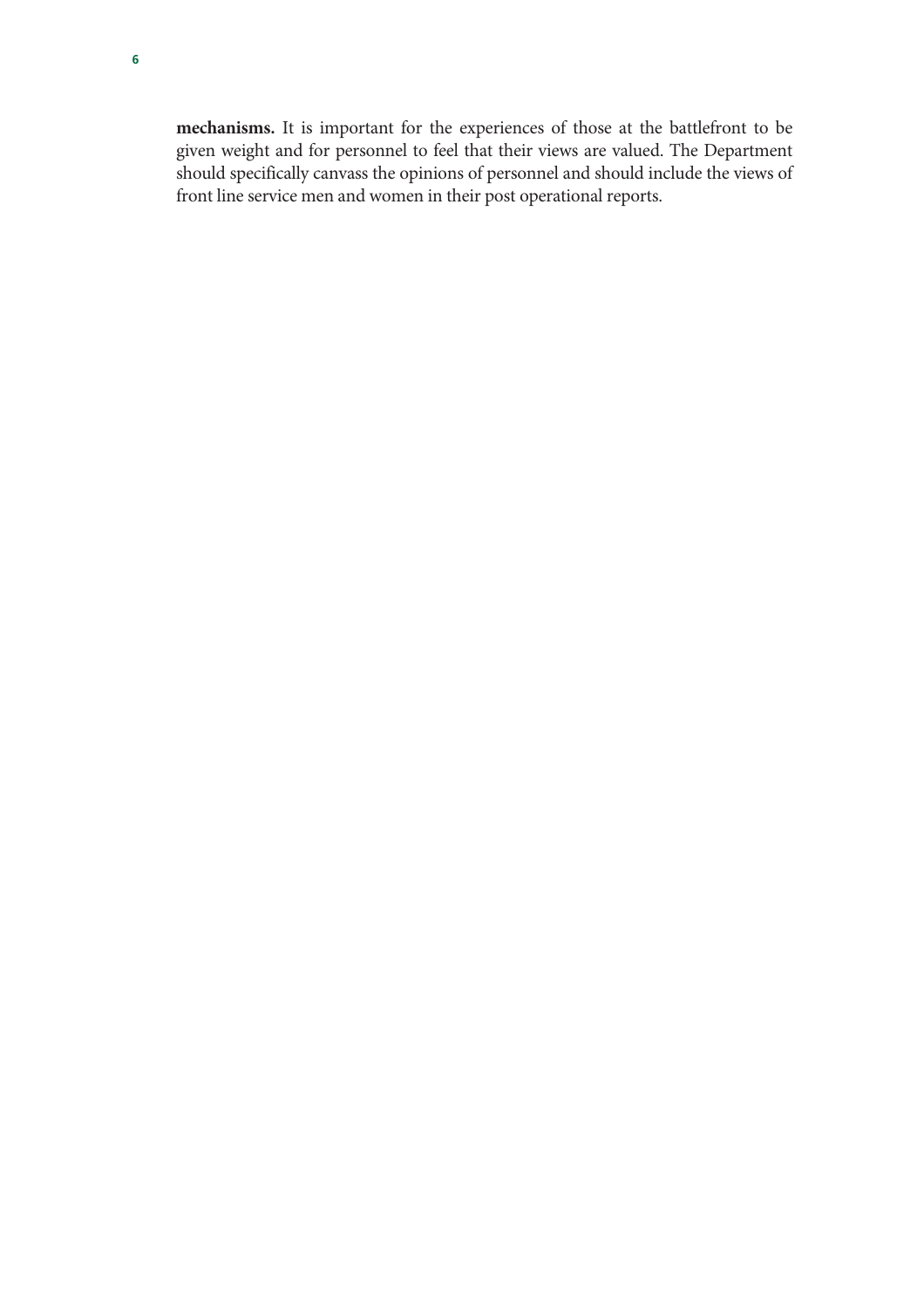# **1** The deployment and warfighting phases of Operation TELIC

1. Within four weeks of launching Operation TELIC, United Kingdom forces achieved their key military objectives. Key factors in this success included the speedy deployment of forces into theatre and a huge logistic effort. In general, equipment worked well. But above all, personnel at all levels performed impressively, demonstrating the professionalism of our fighting forces.<sup>2</sup>

2. Recent training and exercises played an important role in preparing troops for operations in Iraq. In particular, Exercise Saif Sareea II, undertaken in Oman in autumn 2001, proved invaluable in preparing troops and equipment for a potential warfighting operation in an austere, desert environment.<sup>3</sup>

3. Deployment was speedy. It was completed in less than 10 weeks, with the final deployment vessel arriving in Kuwait on 17 March, some 48 hours before hostilities began. **Figure 1** indicates that the United Kingdom deployed a force comprising a similar quantity of personnel and materiel, other than ammunition, as in the 1990–91 Gulf War. On this occasion, however, the Department completed the deployment in around half the time taken previously.<sup>4</sup>

# **Figure 1: Comparison of Land Forces personnel and material deployed to Kuwait in 1990–91 and 2003**

A broadly similar sized force was deployed to theatre significantly more quickly than in the previous Gulf war

|         | Personnel | <b>Vehicles</b> | Ammunition<br>(tonnes) | Shipping<br>Containers | Deployment<br><b>Time</b> |
|---------|-----------|-----------------|------------------------|------------------------|---------------------------|
| 1990-91 | 34,000    | 14,700          | 47,700                 | 7181                   | 22 weeks                  |
| 2003    | 32,000    | 15,000          | 15,000                 | 6804                   | 10 weeks                  |

# *Source: Ministry of Defence*

Note: The 32,000 personnel and 6,800 containers were forces and equipment deployed into Kuwait. 46,000 personnel and 9,100 containers were deployed in total. The ammunition figure does not include Royal Air Force or Royal Navy stocks.

4. For a large-scale operation such as Operation TELIC, the Department's defence planning assumptions envisage that a task-force should be ready to deploy from its base or other location within 90 days of an order to do so. In the case of Operation TELIC, elements of the force were already at high readiness and were therefore available for earlier deployment. However, some units at lower readiness were required to deploy before their notice to move period had elapsed.5

<sup>2</sup> C&AG's Report, Executive Summary paras 4–5, 9 and para 5.2

<sup>3</sup> *ibid*, para 5.4

<sup>4</sup> *ibid*, paras 2.2–2.3

<sup>5</sup> *ibid*, para 2.2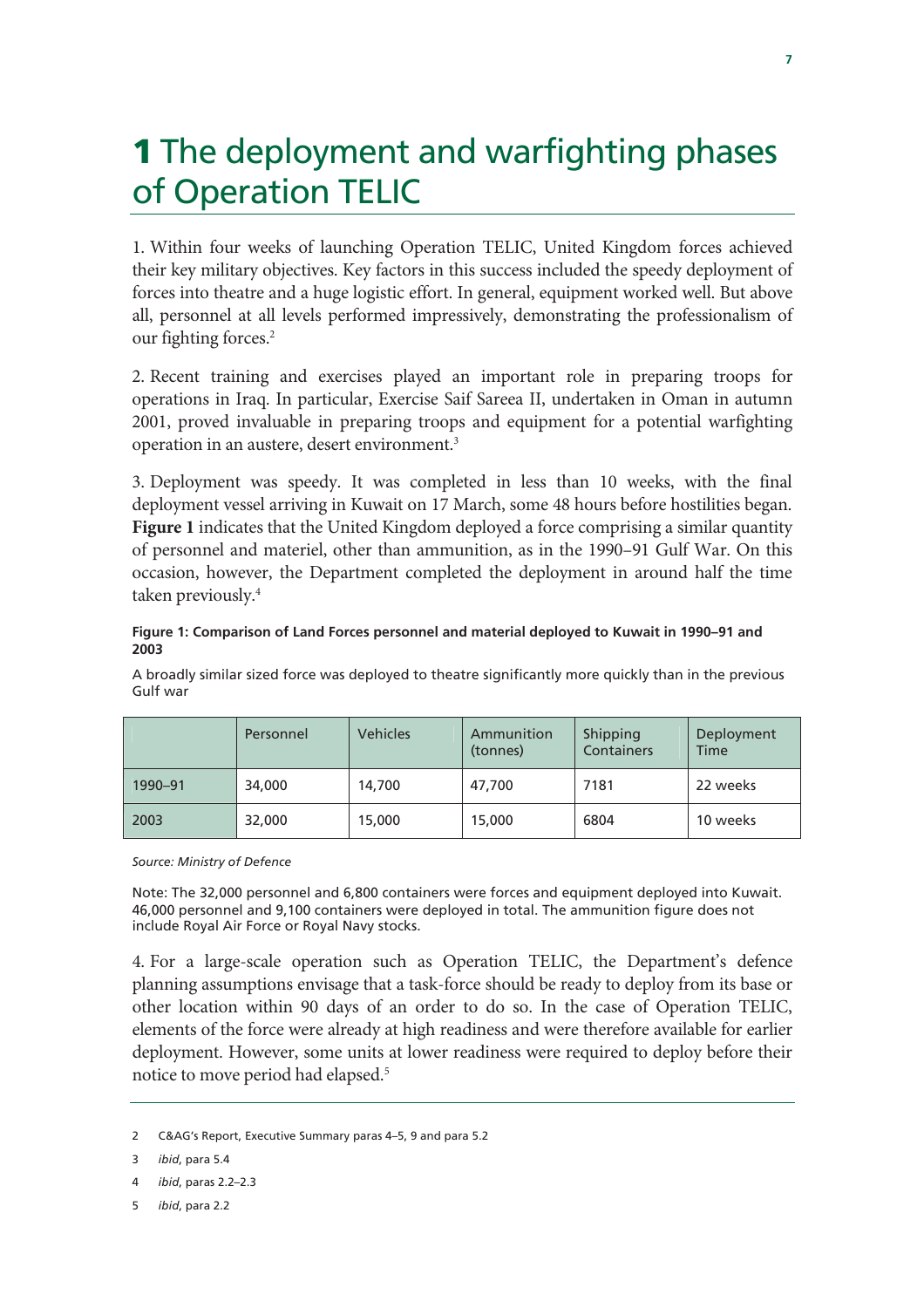5. The speed of deployment, however, exposed gaps in capability which had to be filled quickly. For example, the Department made a total of 194 urgent procurements needed to support warfighting worth £510 million, and operational sustainability purchases, to address stock shortages, worth £140 million. Shortfalls in stocks required spares and major assemblies to be removed from equipment not deployed to the Gulf.<sup>6</sup>

6. The speed of deployment depended upon the size of force that was required, the distances involved and the nature of the operation that was envisaged. Some forces, such as the Spearhead Battalion, were ready to go within hours of being put on notice to deploy, while other forces were held at graduated readiness requiring some months. The ability to deploy quickly also depended upon whether the Department could meet stock requirements from its own holdings or whether it needed to receive stocks from industry. The Department had arrangements with industry to hold only that stock that it would not be able to obtain from industry in the time available to it.<sup>7</sup>

7. In the case of Operation TELIC, the need to maintain operational security and the speed of deployment prevented the Department from engaging with industry early enough to allow all the required supplies to be delivered on time. This, in turn, resulted in some modifications to equipment, such as the AS 90 self-propelled gun, being fitted too late for the warfighting phase of the Operation, and limited the time available for troops to train and familiarise themselves with new weapons and equipment. The timing of the placing of orders with industry was subject to political decisions taken during the autumn and winter of 2002. Judgements had to be made about how much preparation could sensibly be done without being unhelpful to the overall diplomatic objectives that were at the forefront at that time. The Department had focused on advancing routine activity where there would have been no ambiguous signals. Activity more directly related to a war fighting intention had generally been approved later.<sup>8</sup>

8. One of the key lessons identified by the Department was that operational stock levels were, in many instances, not sufficient for the readiness and sustainability requirements of Operation TELIC. There was a risk of being too dependent on urgent purchases to make up for shortages of spares. While the Department could never hold enough stock for a large-scale operation, and would not seek to do so, in the light of its experience on Operation TELIC it was taking steps to increase stocks of certain long-lead items for the Challenger 2 tank, the AS 90 self-propelled gun and helicopters. It had also increased its holdings of combat clothing and boots, both for temperate and desert zones, and personal equipment such as Nuclear, Biological and Chemical protection and ration packs. The Department recognised, however, that it still needed to drive down the overall stock inventory to hold only what was likely to be required.<sup>9</sup>

9. In the case of Underslung Grenade Launchers, although the urgent action to procure ammunition had resulted in some rounds being delivered early and there had been no impact on operational capability, the final 10,000 rounds had not been delivered until 7 May 2003, after the main combat phase had ended, because the Swiss Government

<sup>6</sup> C&AG's Report, Executive Summary para 6 and paras 2.4, 2.6

<sup>7</sup> Qq 1, 111

<sup>8</sup> C&AG's Report, paras 2.8c, 2.8e(i) and 2.8e(ii); Qq 2, 4

<sup>9</sup> C&AG's Report, para 2.8b; Qq 112, 187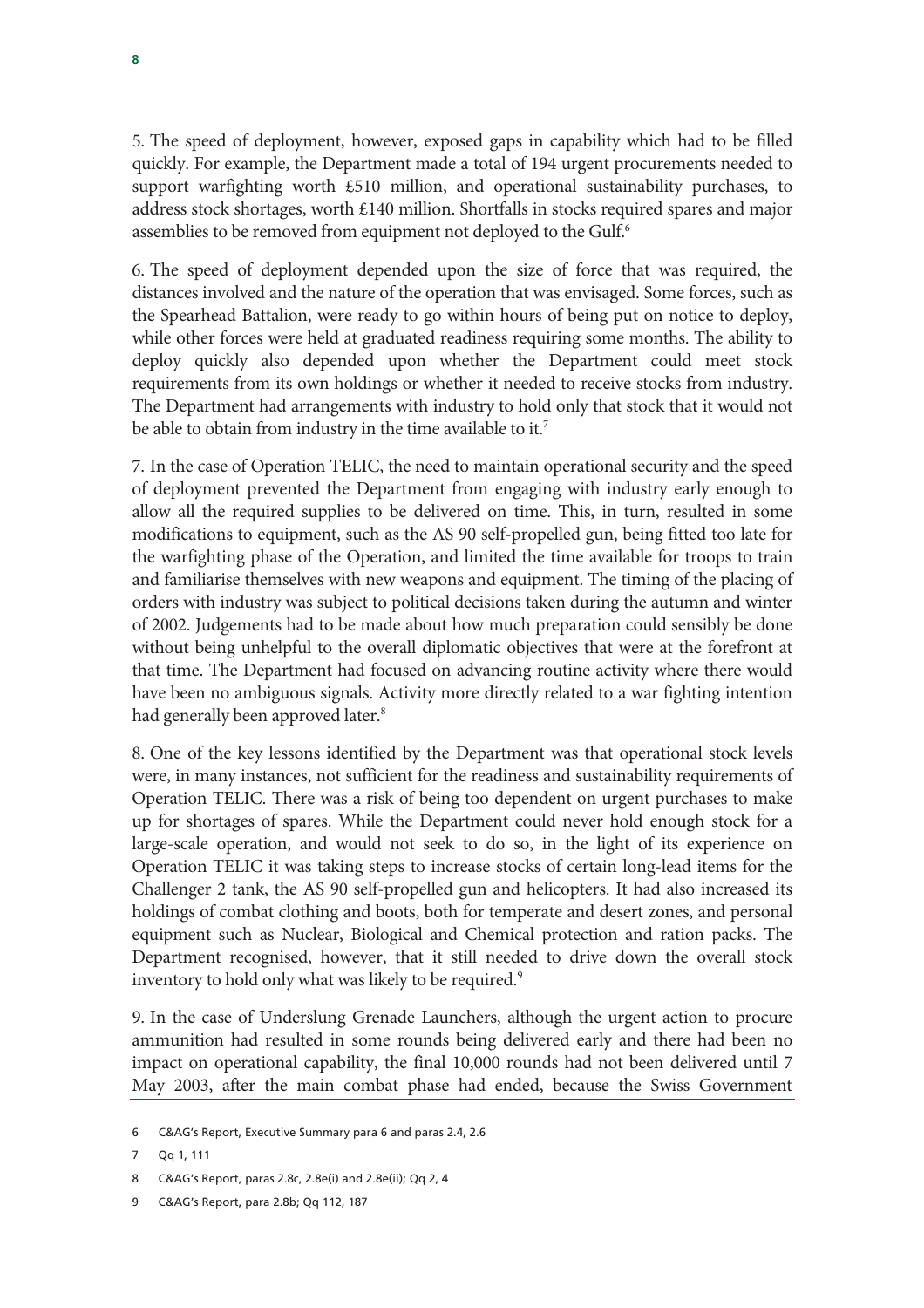withdrew the export licence. As to whether the United Kingdom was vulnerable to interruption in the supply of ammunition for combat operations through dependence on other countries' manufacturers, the Department said it had a diversity of overseas suppliers to ensure access to stocks. In the specific case of underslung grenades, the Department had now built up a stockpile from other sources to reduce its reliance on Swiss supplies.10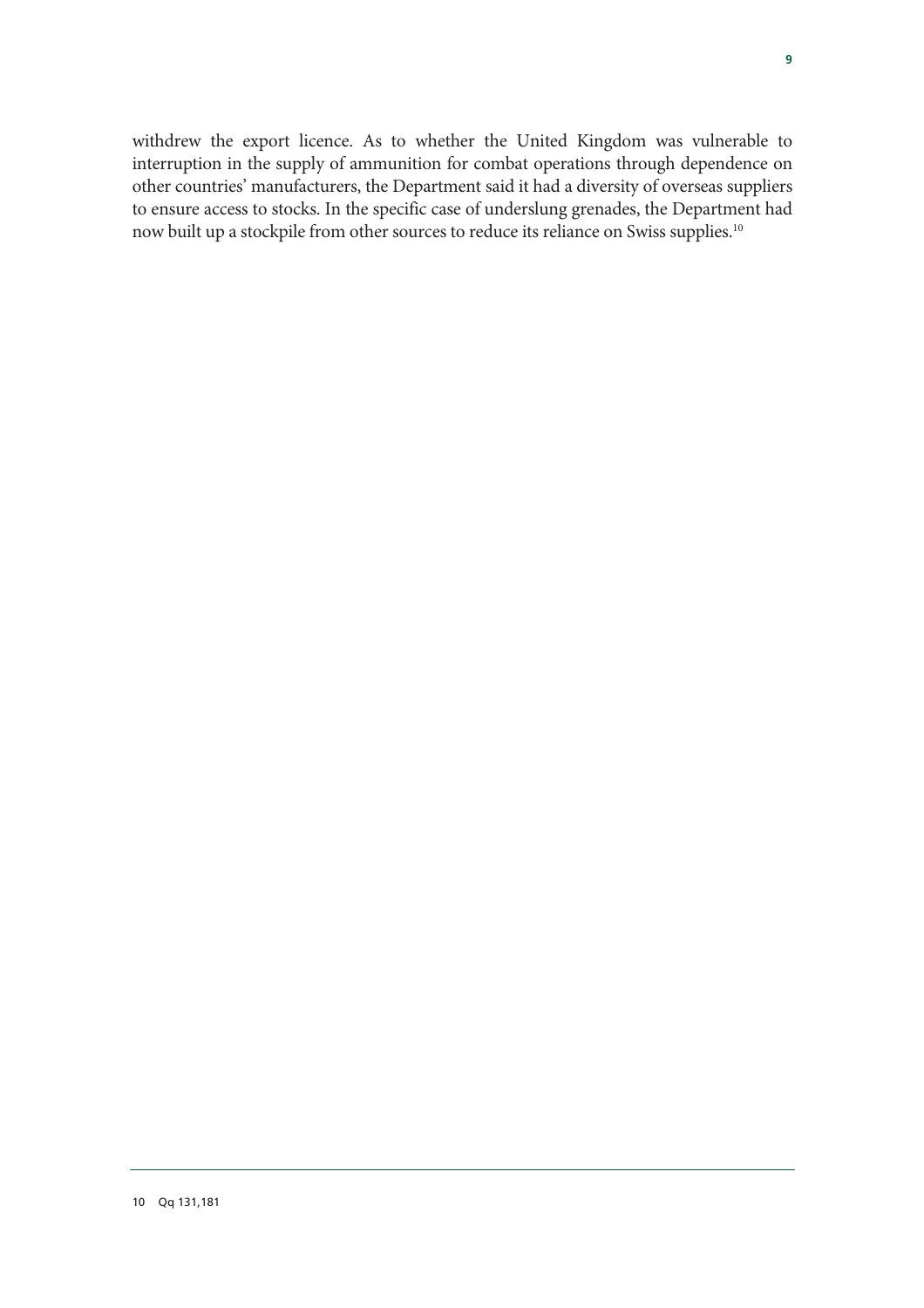# **2** Logistics and shortages of equipment at the front line

10. The logistic effort for Operation TELIC was crucial to overall success. Between January and April 2003, the Operation required 1,002 military and civilian transport flights and 113 ship movements. These deployed and sustained some 46,000 personnel, 9,103 shipping containers and 15,000 vehicles.<sup>11</sup> There were nevertheless shortfalls at the front line of some important equipment and supplies, notably: enhanced combat body armour; nuclear, biological and chemical defence equipment; and desert clothing and boots.<sup>12</sup> Not everyone who had needed enhanced combat body armour had received it, though the Department could not say how many people were affected in this way. Local commanders had prioritised the distribution of the body armour so that those troops going into combat, who needed it most, would have it. Forces in armoured vehicles were more protected than the infantry, so the distribution favoured the infantry.<sup>13</sup>

11. At the outset of planning for the Operation, conventional, rather than enhanced, body armour was seen as appropriate for the type of campaign that was expected. Every soldier was therefore equipped with conventional body armour. The aim was primarily to provide protection against fragmentation rather than ballistic injury. Enhanced combat body armour had been in use for a long time, essentially in peace support operations, for example in Northern Ireland, Kosovo and Afghanistan, where the requirement was to conduct static operations rather than manoeuvre warfare. At a relatively late stage of planning, however, it became apparent that troops would be fighting in built-up areas and that the ballistic protection offered by enhanced combat body armour would be required.<sup>14</sup>

12. The decision to equip the whole force with enhanced combat body armour was taken in late October 2002,15 before the Department abandoned their plans in late December 2002 to enter northern Iraq through Turkey in favour of entry into southern Iraq through the Al Faw peninsula. This change of plan involved rescoping the force to reflect the anticipated need to fight in built-up areas.<sup>16</sup> The Department did not know, in October 2002, how much extra enhanced combat body armour would be required to meet the Army's needs, but the Defence Logistics Organisation issued 38,000 sets of this armour (each comprising four component parts) into theatre. Not all of this equipment reached frontline personnel. The Department estimated that since 1999 200,000 body armour components had been issued to units throughout the Armed Forces. There was no specific requirement for the Defence Logistics Organisation to track or recover body armour once issued. The Department had now instigated an audit to establish the location of component parts issued since 1999.17

- 15 Q 7
- 16 Qq 9, 148

<sup>11</sup> C&AG's Report, Executive Summary para 9 and para 3.2

<sup>12</sup> *ibid*, para 3.8 and Figure 6

<sup>13</sup> Qq 92, 97

<sup>14</sup> Qq 11, 134, 148

<sup>17</sup> C&AG's Report, Figure 6; Qq 95, 97, 113, 120, 134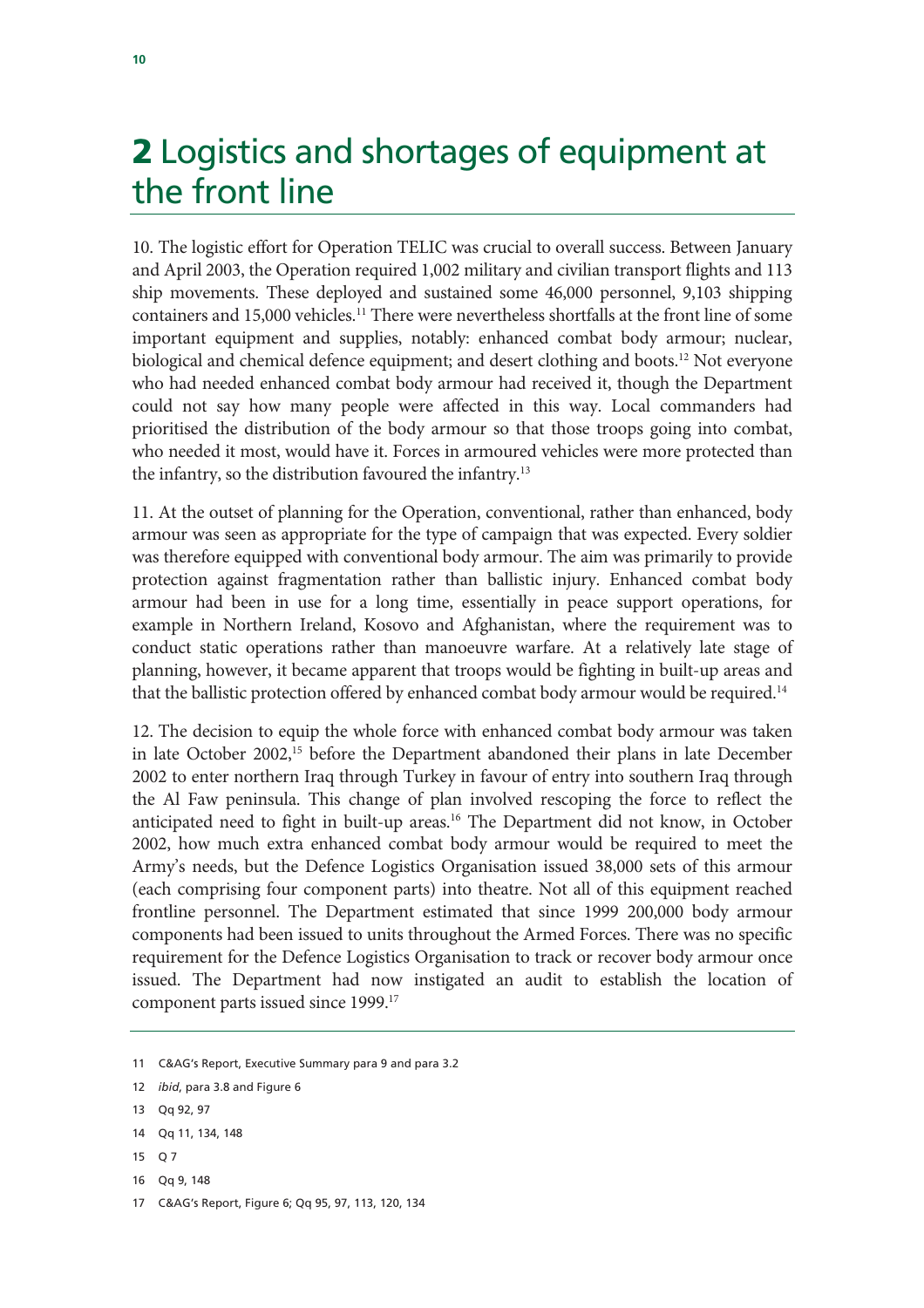13. In the light of the experience of Operation TELIC, the Chiefs of Staff were considering whether enhanced combat body armour should be issued as personal equipment to be used on all operations. Should this decision be taken, the Department would move swiftly to implement it.18

14. On shortages of Nuclear, Biological and Chemical defence equipment, the Department had taken the threat of chemical attack seriously and, overall, there had been sufficient equipment in theatre to provide troops with adequate protection. It accepted, however, that there were deficiencies in individual elements of the protection offered and that it needed to continue to improve the equipment available.<sup>19</sup> For example, there had been a 40% shortfall of Nerve Agent Immobilised Alarm and Detector units, and the entire stock of 4,000 Residual Vapour Detector kits, used by troops when unmasking following a chemical attack, was found to have been unserviceable at the time of deployment. The Department made good the shortfall in nerve agent detectors by requisitioning stocks from non-operational units, while subsequent tests of residual vapour detectors had declared 2,000 sets to be usable. In the event, therefore, there had been no shortage of monitors and detector units for combat operations. Everyone had at least one protective suit and a respirator and the Department had sought to ensure that a lot more were available in theatre, although it could not guarantee that people had received more than one suit each.<sup>20</sup>

15. Armoured vehicles are routinely fitted with Nuclear, Biological and Chemical defence filters which are suitable for training, but not operational use. The operational filters are held in reserve and issued when required. But 7 Armoured Brigade's Challenger 2 tanks and other armoured vehicles did not have viable filters fitted throughout the warfighting phase of the Operation, and operational filters had still to be delivered to frontline units in late June 2003. At the outset of fighting, commanders had made the military judgement that the tanks were operationally effective and that filters were not needed. An armoured vehicle offered better protection than would be available to an infantryman because of its inherent mobility. People inside the armoured vehicles would have been protected to exactly the same level as an infantry soldier because they would have had individual protective equipment.<sup>21</sup>

16. Few troops received their full complement of desert clothing and boots on the Operation though in October 2002 we had been told, following Exercise Saif Sareea II, that the Department held sufficient stocks of desert boots. The Department said that its assurance was related to the stock holdings needed to equip a force for a medium-scale operation, as set out in its defence planning assumptions, which were in line with the Strategic Defence Review and the White Paper. In the event, the Department had more than enough boots and desert clothing to meet these planning assumptions. Operation TELIC was a large-scale operation, however, and the Department had needed to augment its stocks.<sup>22</sup>

<sup>18</sup> Q 97

<sup>19</sup> C&AG's Report, Figure 6; Q 189

<sup>20</sup> C&AG's Report, Figure 6; Qq 26, 65, 68–69, 188–189

<sup>21</sup> C&AG's Report, Figure 6; Qq 28, 36, 44–45

<sup>22</sup> C&AG's Report, Figure 6; 6th Report from the Committee of Public Accounts, *Exercise Saif Sareea II* (HC 502, Session 2002–03); Qq 7–8, 14–15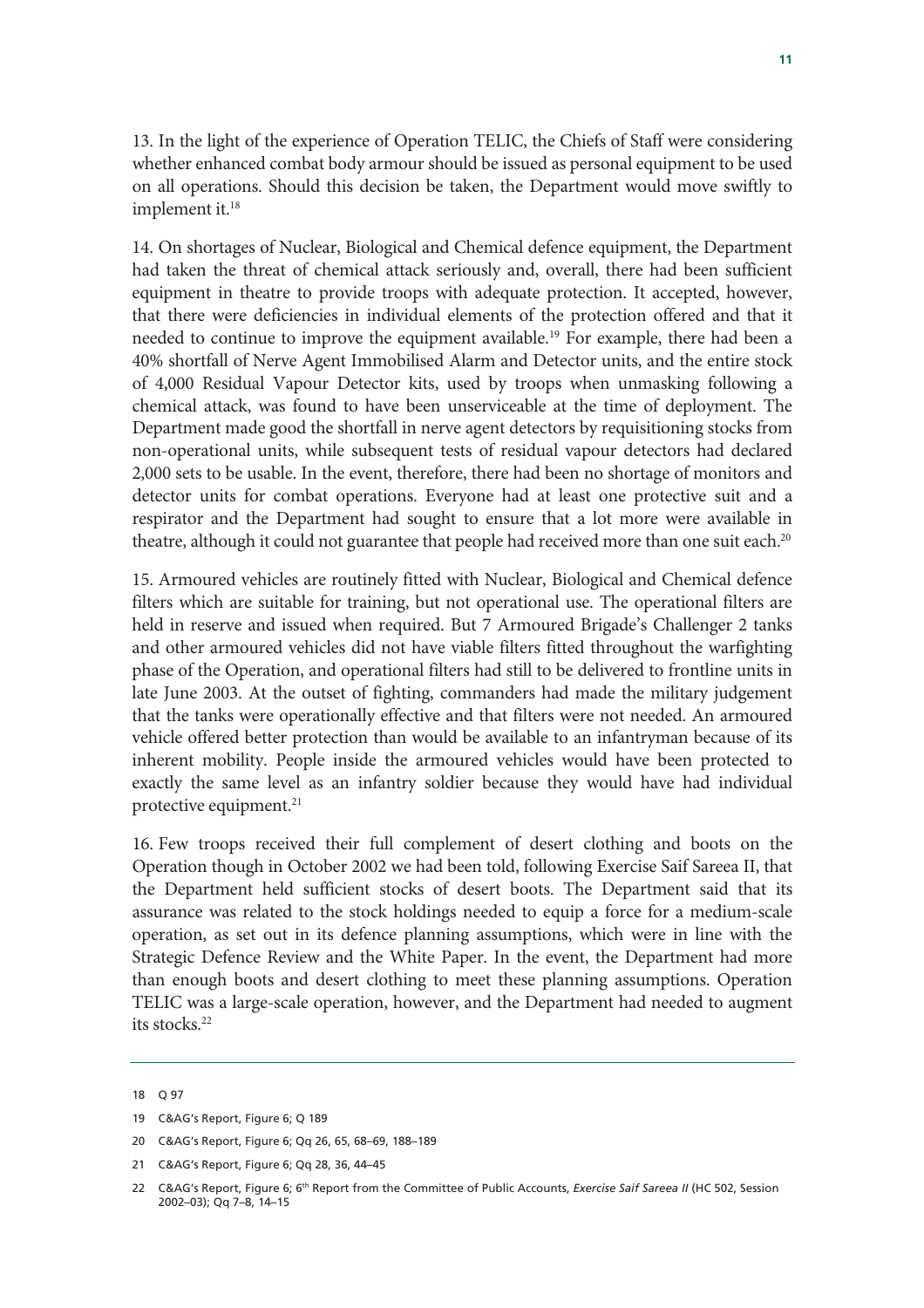# **3** Consignment tracking

17. Consignment tracking is the term used to describe the Department's ability to monitor and locate materiel or major assets through the supply chain. Asset tracking is the term used to describe the ability to monitor the movement of individual components. The Department has identified the need to establish a coherent and effective consignment tracking capability on a number of previous occasions and this Committee has also reported on this issue when considering military operations in the 1991 Gulf War, the former Yugoslavia and Kosovo, and Exercise Saif Sareea II. The Department has cited affordability constraints and technical difficulties as the main reasons why this capability gap has not yet been addressed.23

18. The absence of an effective consignment tracking system contributed to the logistics difficulties experienced on Operation TELIC. Difficulties in locating equipment in theatre contributed to some of the shortfalls at the frontline and led to frontline units sending teams back down the supply chain to identify their equipment or stores and to ensure that it was delivered to them in time. The lack of visibility of items within the supply chain led to a loss of confidence among military commanders that they would receive supplies when required, inefficiencies such as duplicate ordering, and some misappropriation of equipment and stores moving through the supply chain.<sup>24</sup>

19. The Department accepted that it needed to have a better consignment tracking system and to improve the information available to the frontline. Since 1991, it had invested over £550 million in new computerised logistics systems and had procured new systems to improve consignment tracking. VITAL (Visibility In-Transit Asset Logging) was used by the Army and the Royal Air Force while RIDELS (Royal Navy Invoicing and Delivery System) was used by the Royal Navy. Both systems had been introduced into service in the mid-1990s. However, these were single Service systems. For expeditionary operations, which had become progressively more demanding, the Department needed access to integrated systems. The pursuit of an integrated system had been a priority for the Defence Logistics Organisation when it was set up in 2000. It had developed a programme to provide a solution, the Defence Stores Management Solution, but this had proved to be unaffordable and technically challenging.25

20. Consultants later suggested a revised system which was deployed, in part, on Operation TELIC. The system was introduced in February 2003, too late to be utilised during the crucial early stages of deployment. The system is a radio frequency tagging system, manufactured in the United States, which shows the location of individual ISO containers. Individual land assets within the containers are tracked separately. The tagging system had enhanced the Department's ability to track consignments into theatre and had helped it to track stores, including medical supplies. It had linked well with the existing system (VITAL) used by the Army and the Royal Air Force and the Department now planned to make radio frequency tagging one of the elements of a better consignment tracking system

<sup>23</sup> C&AG's Report, paras 3.17, 7.3 and Appendix C, pp 43–45; Q 137; Ev 25–28

<sup>24</sup> *ibid*, paras 3.8–3.12, 3.16; Q 18

<sup>25</sup> Qq 24–25, 158, 171; Ev 25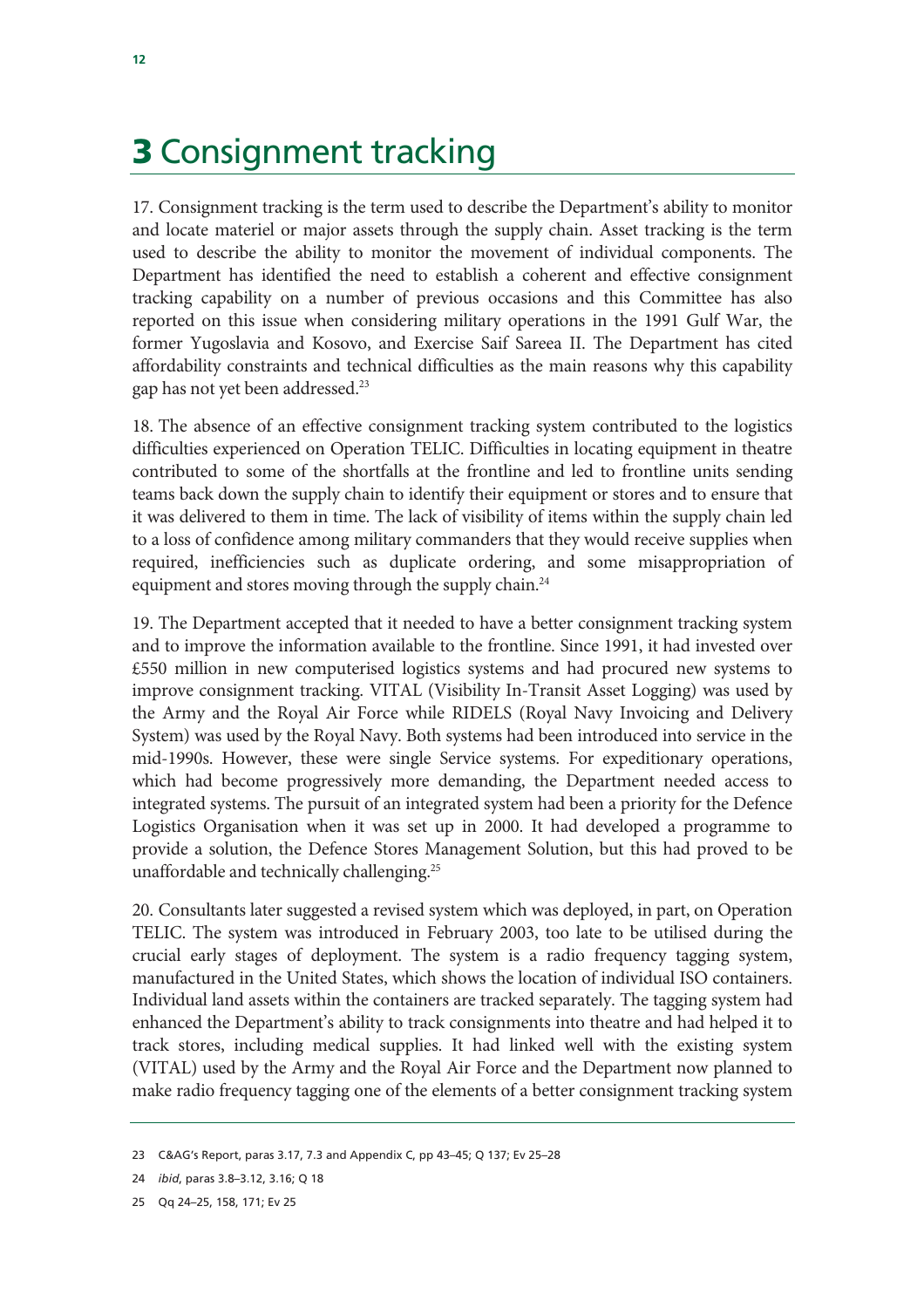that was to be phased in over the next five years. To date, the Department had spent £7 million on the tagging system. The Defence Logistics Organisation had yet to determine the final cost of the planned consignment tracking system, and it had yet to be approved by Ministers.<sup>26</sup>

21. The use of VITAL on deployed operations was limited because it lacked dedicated communications capability and sufficiently trained personnel. The replacement tri-Service consignment tracking system, known as In Transit Visibility, was part of the wider Defence Stores Management Solution that had been placed in abeyance on affordability grounds (**paragraph 19**). The Department had spent around £120 million on developing the Defence Stores Management Solution, including £6 million on the In Transit Visibility element, before it had been cancelled. The In Transit Visibility system would however be utilised in the new consignment tracking system that the Department was now developing.27

22. On Operation TELIC, the Department could track consignments entering Kuwait up to the point in the Divisional supply chain where consignments were broken down into individual equipment for onward transmission to deployed units. It was at this stage that the Department had lost track of assets. The Department expected that the proposed incremental improvements to the consignment tracking system would provide frontline troops with more confidence through better asset visibility using enhanced information technology.28

23. There were a number of shortfalls in the logistics infrastructure supporting the movement of consignments on Operation TELIC. The Department had experienced difficulties handling ISO containers, both in the United Kingdom and in theatre. Although it had procured an additional 20 container-handling vehicles to help to deal with over 9,100 containers used on the Operation, the unit responsible for offloading shipping in Kuwait had only three such vehicles to deal with several thousand containers. There was also a lack of suitable equipment to move and store supplies at the right temperature which resulted in some drugs and vaccines being thrown away since medical personnel had no confidence that they had been transported correctly. The Department agreed that it needed to review the transport of medicines, though there had been no shortfall in the provision of medicines to personnel and casualties.<sup>29</sup>

- 28 Qq 108, 123, 139, 183
- 29 C&AG's Report, paras 3.14b, 3.14c; Q 178

<sup>26</sup> C&AG's Report, para 3.19; Qq 25, 91, 99, 123, 139

<sup>27</sup> *ibid*, para 3.18; Qq 158–162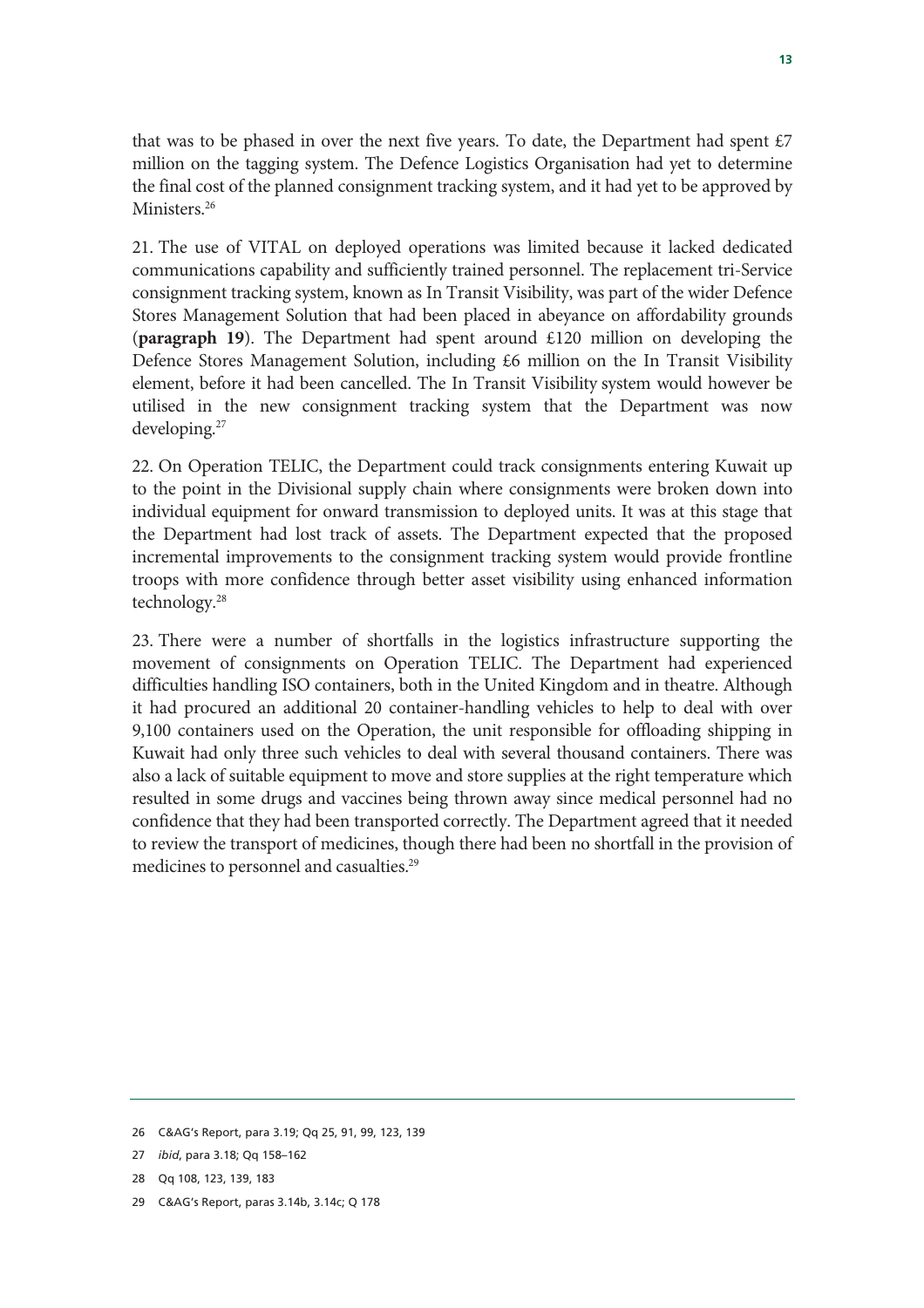# **4** Identifying and implementing lessons

24. The Department has developed a comprehensive process for identifying and capturing lessons arising from operations and exercises. In the case of Operation TELIC, the Department published a preliminary report in July 2003, followed by a final report on lessons from the Operation in December 2003. In total, the Department identified 429 separate lessons arising from the Operation.<sup>30</sup> A number of these lessons have been identified on previous operations and exercises. For example, some logistics lessons have recurred since 1996 **(Figure 2)**. The need for better asset tracking has been an outstanding lesson since at least 1991.<sup>31</sup>

# **Figure 2: Logistics lessons on previous operations/exercises**

Logistic shortcomings identified Operation / Exercise Poor asset tracking Poor logistic communications Stock shortages Priority deadlines not met Lack of control over coupling bridge<sup>32</sup> Operation RESOLUTE (Bosnia-Herzegovina 1995– 1996)  $\checkmark$   $\checkmark$   $\checkmark$  3 3  $\checkmark$ Operation LODESTAR (Bosnia-Herzegovina 1996– 1998)  $\checkmark$  3  $\checkmark$  3  $\checkmark$ Operation AGRICOLA (Kosovo 1999)  $\checkmark$   $\checkmark$   $\checkmark$ Operation BESEMER<br>(Macedonia 2001) (Macedonia 2001)  $\bigvee$ Exercise Saif Sareea<br>II (Oman 2001) Li (Oman 2001)  $\bigvee$   $\bigvee$   $\bigvee$   $\bigvee$   $\bigvee$   $\bigvee$   $\bigvee$   $\bigvee$   $\bigvee$   $\bigvee$   $\bigvee$   $\bigvee$   $\bigvee$   $\bigvee$   $\bigvee$   $\bigvee$   $\bigvee$   $\bigvee$   $\bigvee$   $\bigvee$   $\bigvee$   $\bigvee$   $\bigvee$   $\bigvee$   $\bigvee$   $\bigvee$   $\bigvee$   $\bigvee$   $\bigvee$   $\big$ Operation TELIC<br>(Iraq 2003) (Iraq 2003)  $\sqrt{ }$   $\sqrt{ }$   $\sqrt{ }$   $\sqrt{ }$   $\sqrt{ }$   $\sqrt{ }$   $\sqrt{ }$ 

Several important lessons about the performance of logistics systems have recurred since 1996

*Source: Ministry of Defence* 

<sup>30</sup> C&AG's Report, para 7.2; Ministry of Defence, O*perations in Iraq, First Reflections,* July 2003; Ministry of Defence, *Operations in Iraq, Lessons for the Future,* December 2003; Q 90

<sup>31</sup> *ibid*, para 7.3

<sup>32</sup> The coupling bridge refers to the logistical air, land and sea lanes which lie between the points of embarkation in the United Kingdom and the points of disembarkation in-theatre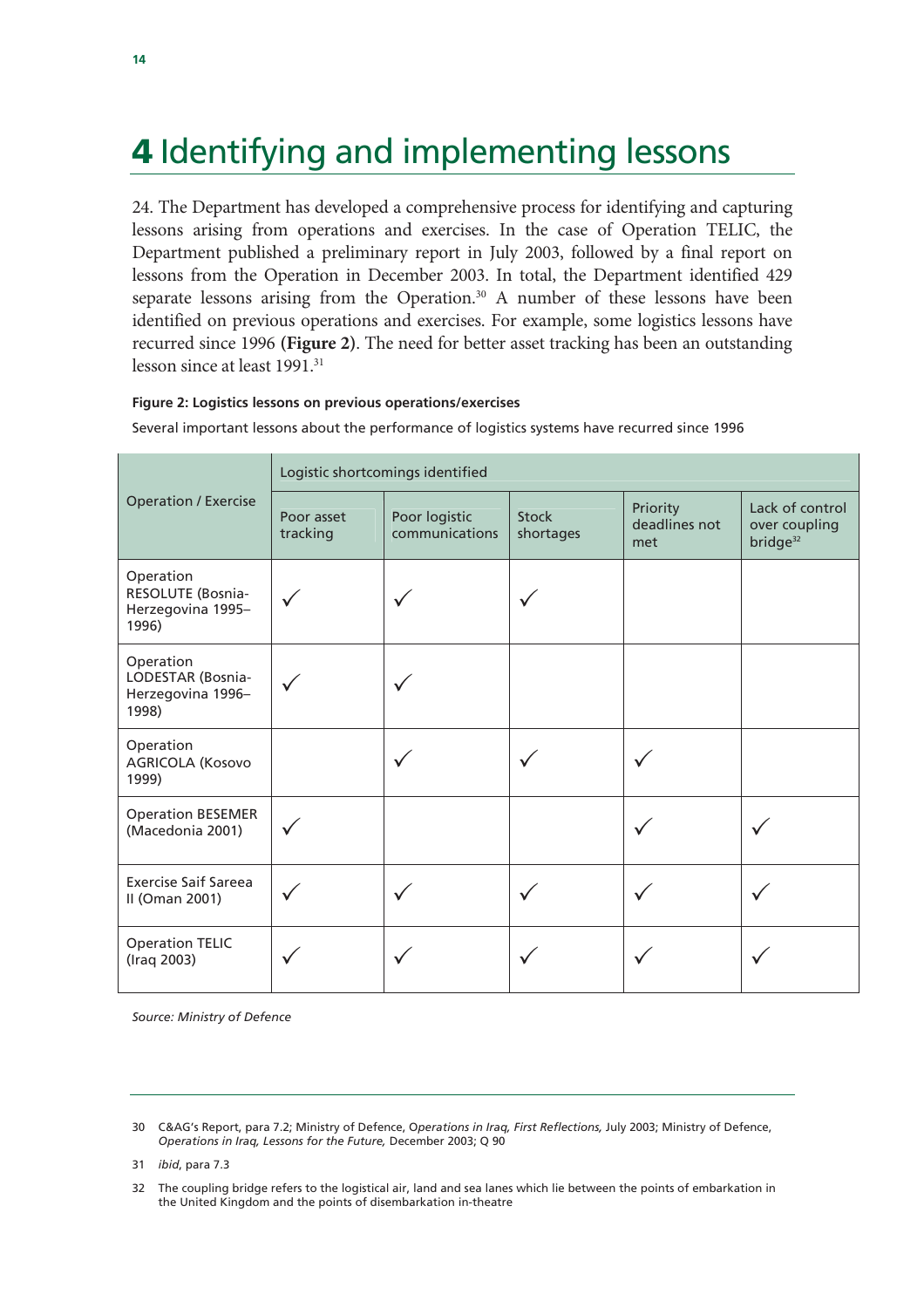25. The Department said that it was applying lessons as well as it could within a finite budget. It had, for example, applied lessons to the Operation from Exercise Saif Sareea II, such as on dust mitigation measures for Challenger 2 tanks. But it had to make judgements about priorities in relation to overall defence activity. The speed with which the Department could apply lessons depended upon factors such as the resources available and the difficulty of the technical solutions. For example, each of 25 recommendations arising from the Department's lessons learned study on Operation TELIC would cost over £100 million to implement, while another 50 recommendations would cost between £1 million and  $£100$  million each to implement.<sup>33</sup>

26. One feature of Operation TELIC was that ordinary service men and women's experiences and perceptions of equipment shortages were often communicated through the media or through unofficial mechanisms. It is important for the experiences of those at the battlefront to be given weight and for personnel to feel that their views are valued.<sup>34</sup>

27. In filling the gap left by the disintegration of the Saddam regime, there was an initial absence of effective civilian Coalition structures, and of some aid agencies due to the poor security environment. United Kingdom forces had been instrumental in securing early and worthwhile improvements to conditions in southern Iraq. Coordinated plans to bridge the gap between what the Armed Forces achieved in the short-term and what was required to be done by others in the medium to longer term were not well developed.<sup>35</sup>

28. In considering what more could have been done to ensure a smoother transition to peacekeeping, the Department said that conditions in Iraq had differed from expectations in two important respects. First, the Coalition had expected to need to provide more humanitarian aid than was the case and had been more geared to do that initially. Second, the level of degradation to the infrastructure, caused by decades of neglect, was greater than had been anticipated. As in other operations, civilian agencies that were needed quickly to restore normality to civilian life had been slow to become involved in Iraq. The Department was reviewing, with others, how pre-conflict coordination between the Foreign and Commonwealth Office, the Department for International Development and the Treasury might be improved. While the British Army had done well in implementing quick impact projects, the review was also considering how to involve civil institutions from the United Kingdom, the European Union and the United Nations. A report on what more should be done would be available later in the year.<sup>36</sup>

- 35 C&AG's Report, paras 6.4, 6.6
- 36 Qq 190–191

<sup>33</sup> Qq 90, 171

<sup>34</sup> Qq 83, 106, 152, 192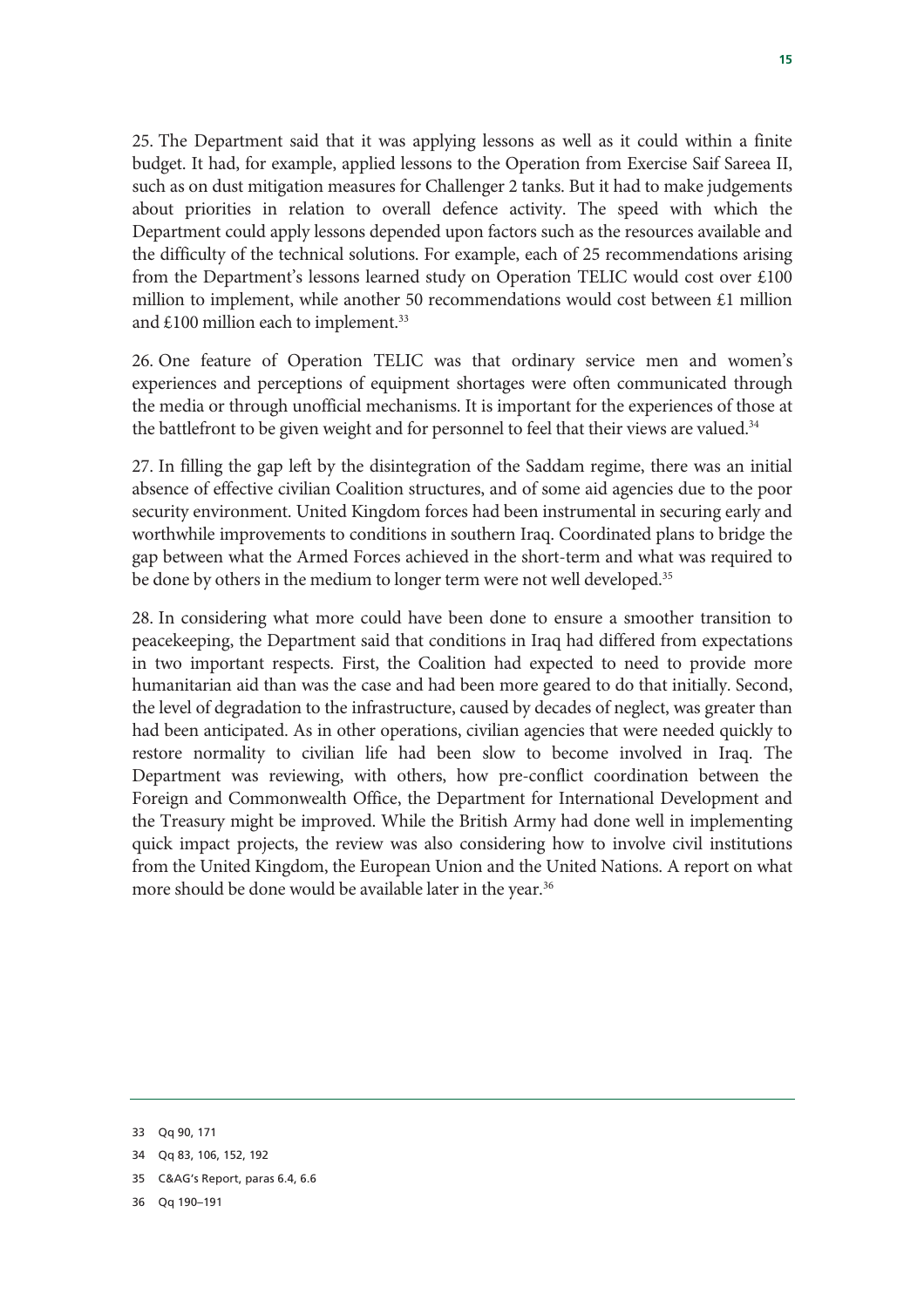# Formal minutes

# **Wednesday 21 July 2004**

Members present:

Mr Edward Leigh, in the Chair

Mr Richard Allan Mr Richard Bacon Mrs Angela Browning Jon Cruddas Mr Ian Davidson

 Mr Frank Field Mr Brian Jenkins Jim Sheridan Jon Trickett Mr Alan Williams

The Committee deliberated.

Draft Report (Ministry of Defence: Operation TELIC — United Kingdom military operations in Iraq), proposed by the Chairman, brought up and read.

*Ordered*, That the draft Report be read a second time, paragraph by paragraph.

Paragraphs 1 to 28 read and agreed to.

Conclusions and recommendations read and agreed to.

Summary read and agreed to.

*Resolved*, That the Report be the Thirty-ninth Report of the Committee to the House.

*Ordered*, That the Chairman do make the Report to the House.

*Ordered*, That the provisions of Standing Order No. 134 (Select Committees (Reports)) be applied to the Report.

Adjourned until Wednesday 8 September at 3.30 pm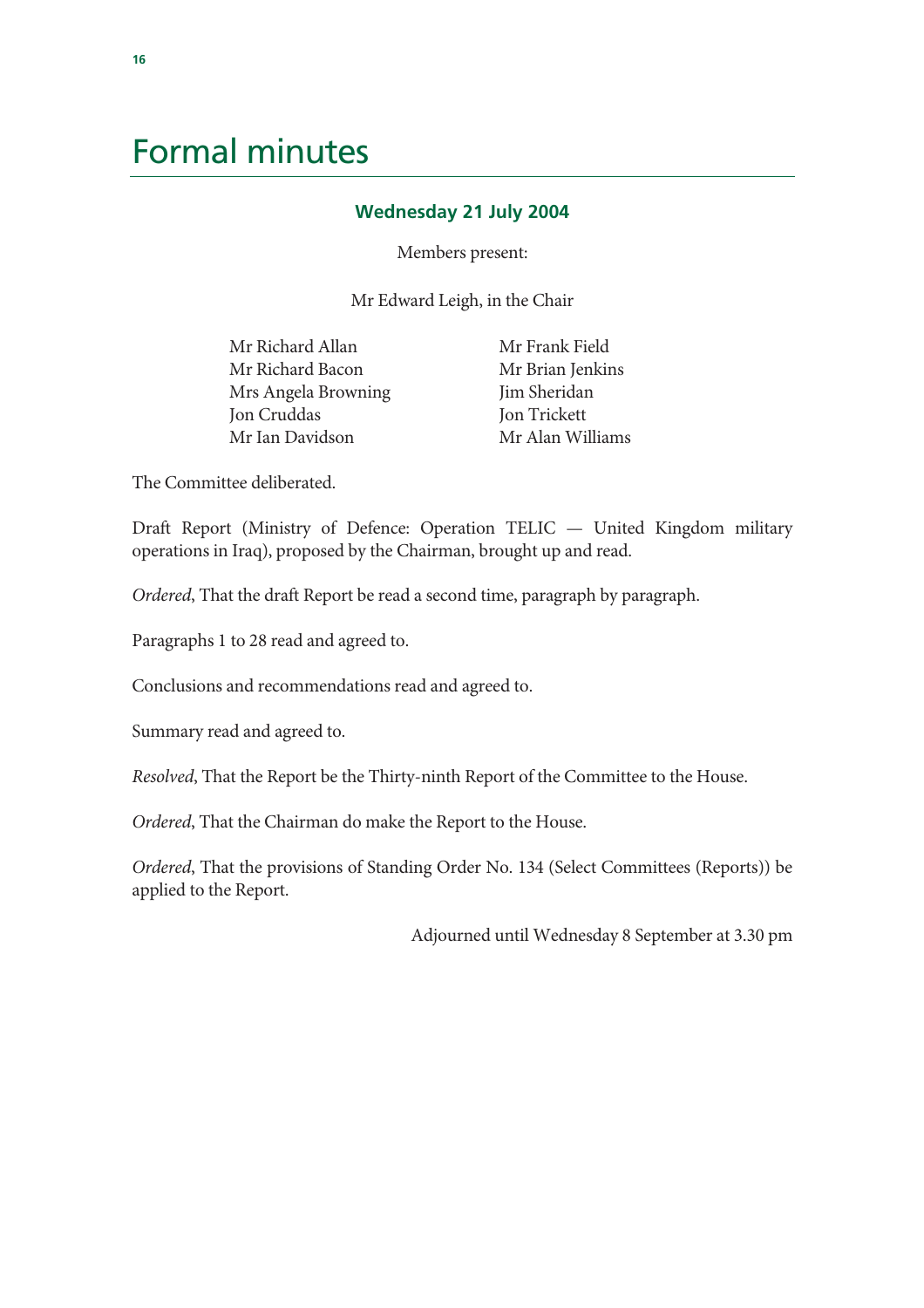# **Witnesses**

# **Wednesday 21 January 2004** *Page*

**Sir Kevin Tebbit KCB CMG,** Permanent Under-Secretary of State, **Lieutenant General Robert Fry CBE,** Deputy Chief Defence Staff (Commitments), and **Air Chief Marshal Sir Malcolm Pledger KCB,** Chief of Defence Logistics, Ministry of Defence **Ev 1** 

# List of written evidence

| Ministry of Defence | Ev $24$ |
|---------------------|---------|
| Ministry of Defence | Ev 29   |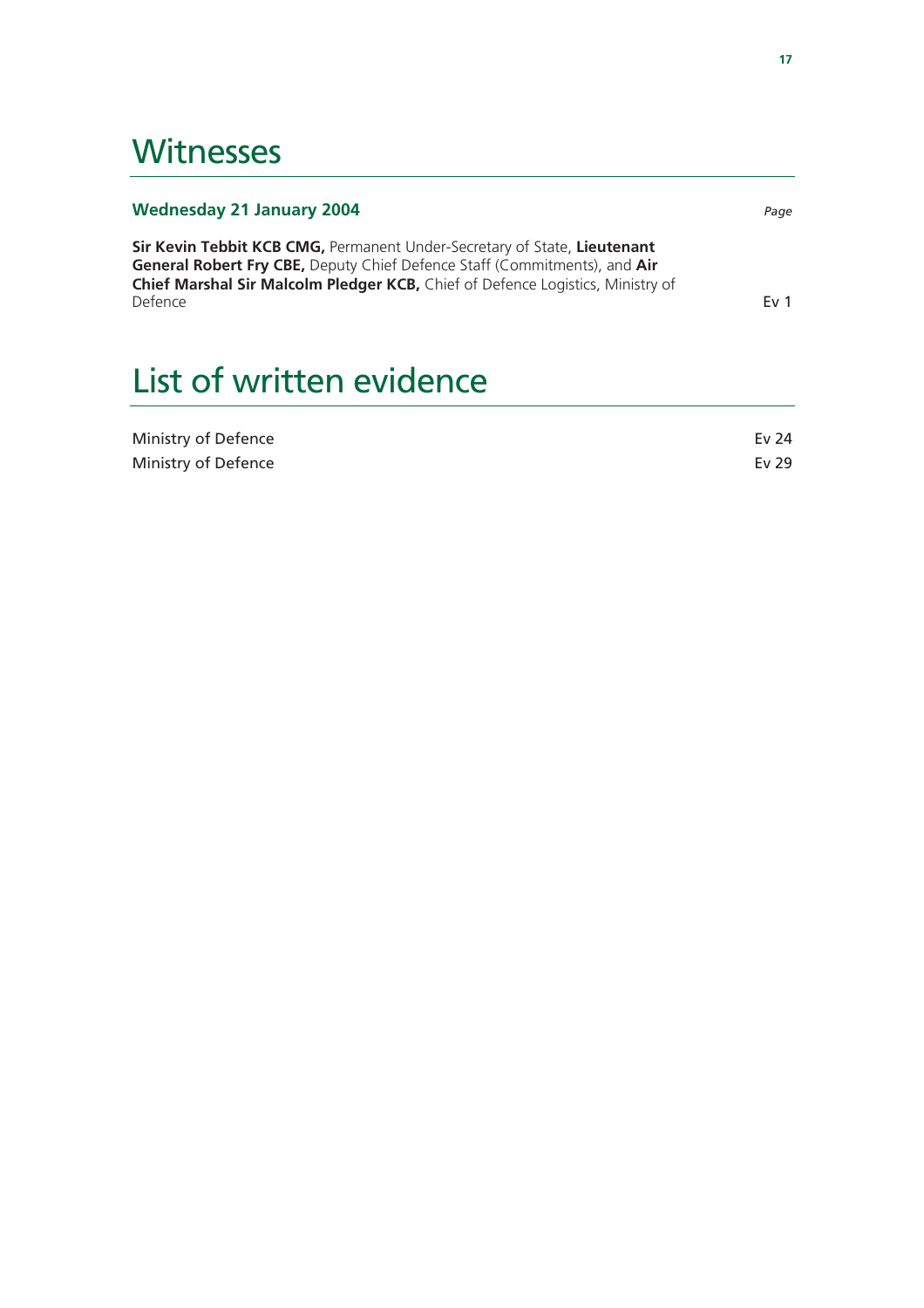# **List of Reports from the Committee of Public Accounts Session 2003–04**

| <b>First Report</b>        | Tackling fraud against the Inland Revenue                                                                 | HC 62 (Cm 6130)     |
|----------------------------|-----------------------------------------------------------------------------------------------------------|---------------------|
| Second Report              | The new electricity trading arrangements in England HC 63 (Cm 6130)<br>and Wales                          |                     |
| <b>Third Report</b>        | The Sheep Annual Premium Scheme                                                                           | HC 64 (Cm 6136)     |
| Fourth Report              | Improving service delivery: the Forensic Science<br>Service                                               | HC 137 (Cm 6155)    |
| Fifth Report               | Warm Front: helping to combat fuel poverty                                                                | HC 206 (Cm 6175)    |
| Sixth Report               | Department of Trade and Industry: Regional Grants<br>in England                                           | HC 207 (Cm 6155)    |
| Seventh Report             | Progress on 15 major capital projects funded by Arts<br>Council England                                   | HC 253 (Cm 6155)    |
| Eighth Report              | The English national stadium project at Wembley                                                           | HC 254 (Cm 6155)    |
| Ninth Report               | Review of grants made to the National Coalition of<br><b>Anti-Deportation Campaigns</b>                   | HC 305 (Cm 6175)    |
| <b>Tenth Report</b>        | Purchasing and managing software licences                                                                 | HC 306 (Cm 6175)    |
| <b>Eleventh Report</b>     | Helping consumers benefit from competition in<br>telecommunications                                       | HC 405 (Cm 6191)    |
| <b>Twelfth Report</b>      | Getting it right, putting it right: Improving decision-<br>making and appeals in social security benefits | HC 406 (Cm 6191)    |
| Thirteenth Report          | Excess Votes 2002-03                                                                                      | <b>HC 407 (N/A)</b> |
| Fourteenth Report          | <b>Inland Revenue: Tax Credits</b>                                                                        | HC 89 (Cm 6244)     |
| Fifteenth Report           | Procurement of vaccines by the Department of<br>Health                                                    | HC 429 (Cm 6244)    |
| Sixteenth Report           | Progress in improving the medical assessment of<br>incapacity and disability benefits                     | HC 120 (Cm 6191)    |
| Seventeenth Report         | Hip replacements: an update                                                                               | <b>HC 40</b>        |
| Eighteenth Report          | PFI: The new headquarters for the Home Office                                                             | HC 501 (Cm 6244)    |
| Nineteenth Report          | Making a difference: Performance of maintained<br>secondary schools in England                            | HC 104 (Cm 6244)    |
| <b>Twentieth Report</b>    | Improving service delivery: the Veterans Agency                                                           | <b>HC 551</b>       |
| Twenty-first Report        | Housing the homeless                                                                                      | <b>HC 559</b>       |
|                            | Twenty-second Report Excess Votes (Northern Ireland) 2002-03                                              | <b>HC 560</b>       |
| <b>Twenty-third Report</b> | Government Communications Headquarters (GCHQ): HC 65<br>New Accommodation Programme                       |                     |
| Twenty-fourth Report       | Transforming the performance of HM Customs and<br>Excise through electronic service delivery              | <b>HC 138</b>       |
| Twenty-fifth Report        | Managing resources to deliver better public services                                                      | HC 181              |
| Twenty-sixth Report        | Difficult forms: how government departments<br>interact with citizens                                     | HC 255              |
| Twenty-seventh<br>Report   | Identifying and tracking livestock in England                                                             | HC 326              |
| Twenty-eighth Report       | Driver and Vehicle Licensing Agency: Trust Statement HC 336<br>Report 2002-03                             |                     |
| Twenty-ninth Report        | Improving public services for older people                                                                | <b>HC 626</b>       |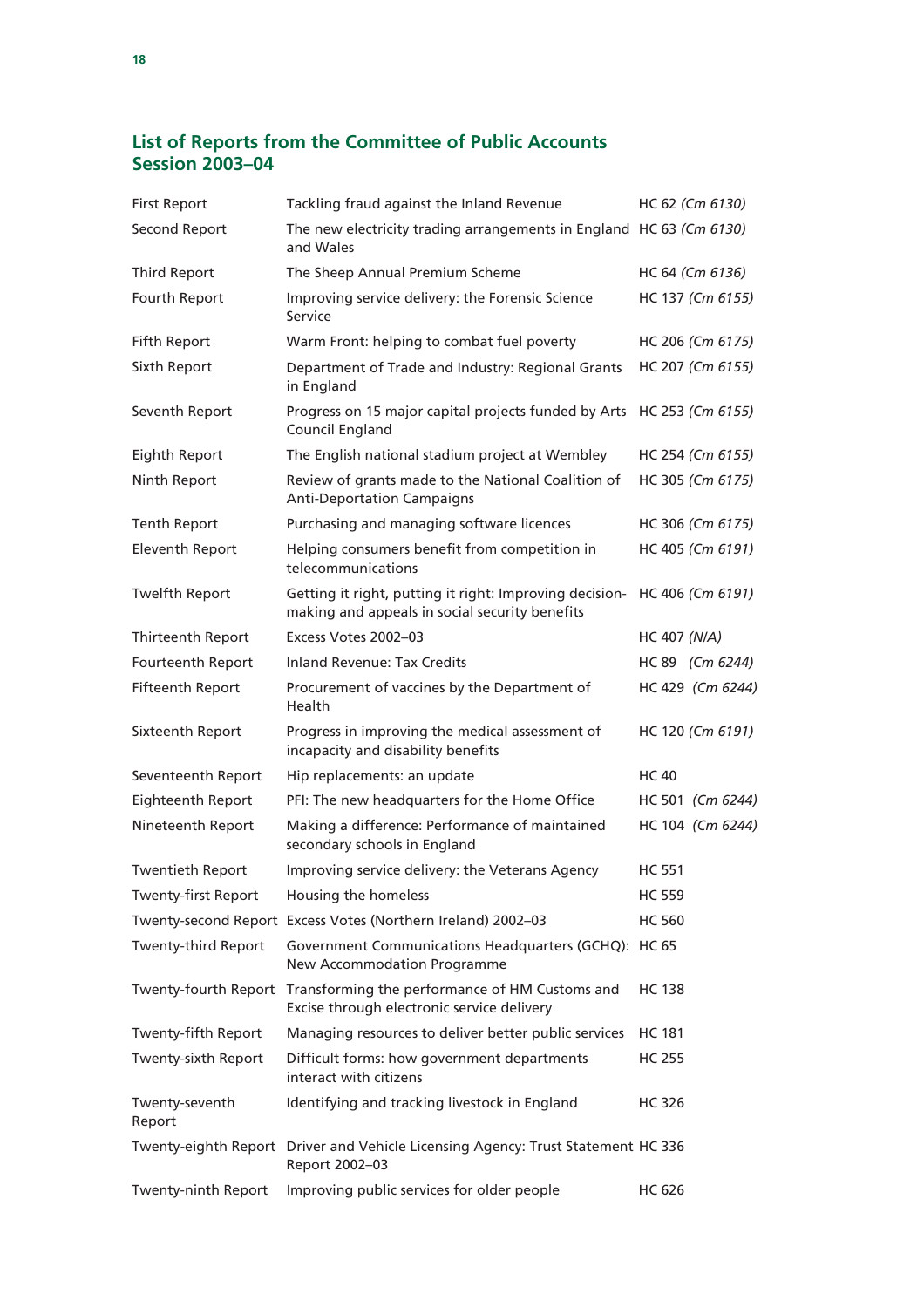| Thirtieth Report      | Out of sight—not out of mind: Ofwat and the public HC 463<br>sewer network in England and Wales     |               |
|-----------------------|-----------------------------------------------------------------------------------------------------|---------------|
| Thirty-first Report   | Cambridge-MIT Institute                                                                             | <b>HC 502</b> |
| Thirty-second Report  | HM Customs and Excise Standard Report                                                               | <b>HC 284</b> |
| Thirty-third Report   | Income generated by the museums and galleries                                                       | <b>HC 430</b> |
| Thirty-fourth Report  | Strategic Rail Authority: improving passenger rail<br>services through new trains                   | <b>HC 408</b> |
| Thirty-fifth Report   | Early years: progress in developing high quality<br>childcare and early education accessible to all | <b>HC 444</b> |
| Thirty-sixth Report   | Tackling VAT fraud                                                                                  | <b>HC 512</b> |
| Thirty-seventh Report | Risk management: the nuclear liabilities of British<br>Energy plc                                   | <b>HC 354</b> |
| Thirty-eighth Report  | An early progress report on the New Deal for<br>Communities programme                               | <b>HC 492</b> |
| Thirty-ninth Report   | Ministry of Defence: Operation TELIC — United<br>Kingdom military operations in Iraq                | <b>HC 273</b> |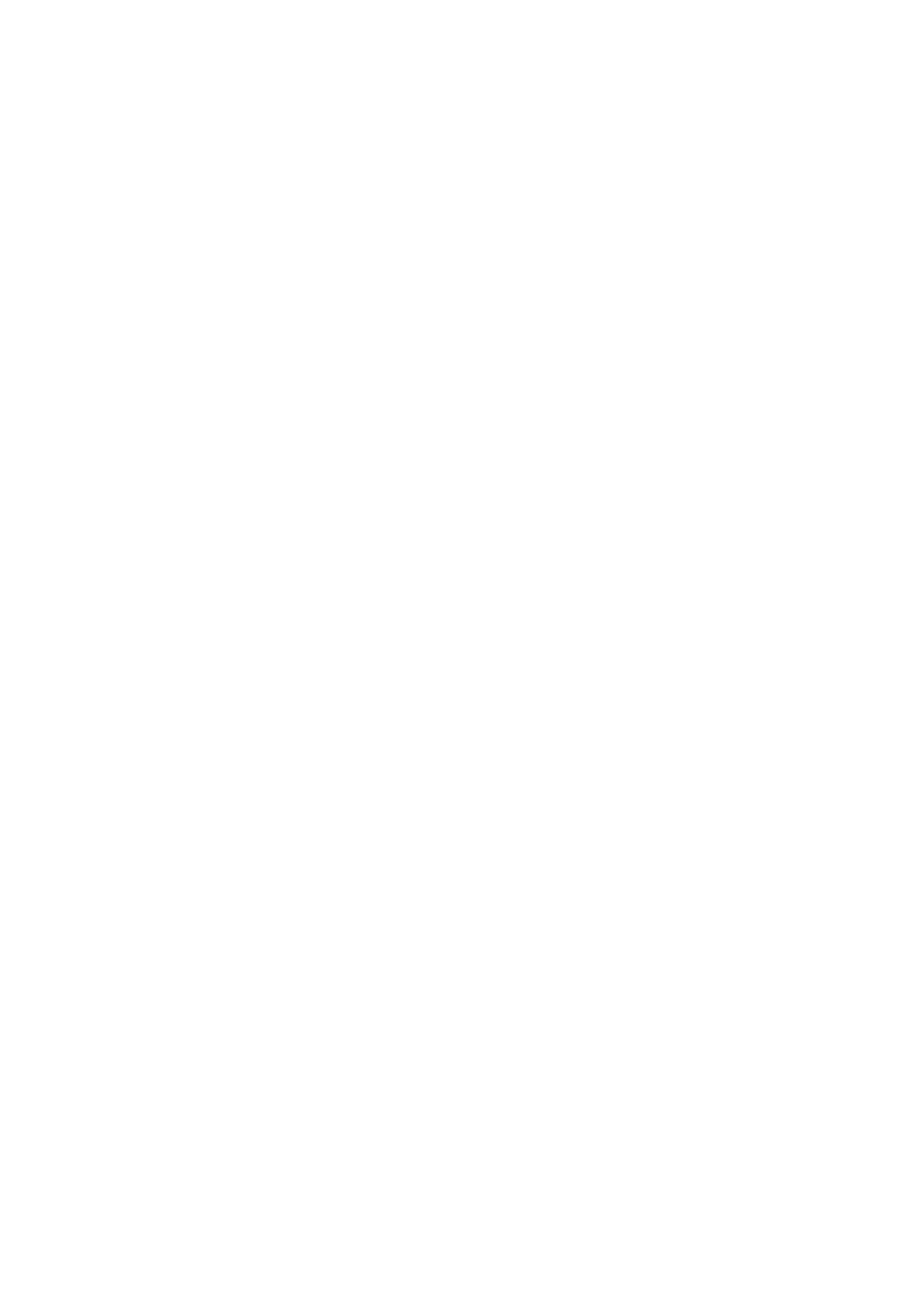# Oral evidence

# **Taken before the Committee of Public Accounts**

# **on Wednesday 21 January 2004**

Members present

Mr Edward Leigh, in the Chair

Mr Richard Allan Mr Siôn Simon Mr Ian Davidson Jon Trickett Mr Brian Jenkins Mr Alan Williams

Mr Richard Bacon Mr Gerry Steinberg

**Sir John Bourn KCB,** Comptroller and Auditor General, National Audit Office, further examined.

Mr David Clarke, Director, National Audit Office, examined.

Mr Brian Glicksman, Treasury Officer of Accounts, HM Treasury, further examined.

# **REPORT BY THE COMPTROLLER AND AUDITOR GENERAL:**

# **Ministry of Defence: Operation TELIC—United Kingdom Military Operations in Iraq (HC 60)**

*Witnesses:* **Sir Kevin Tebbit KCB CMG,** Permanent Under-Secretary of State, **Lieutenant General Robert** Fry CBE, Deputy Chief Defence Staff (Commitments), and Air Chief Marshal Sir Malcolm Pledger KCB, Chief of Defence Logistics, Ministry of Defence, examined.

**Q1 Chairman:** Good afternoon and welcome to the hide particular weaknesses that this Report has Committee of Public Accounts where today we are thrown up and that is what we are here to try and Committee of Public Accounts where today we are thrown up and that is what we are here to try and looking at the Ministry of Defence. Operation investigate in as cool and calm a way as possible TELIC, the United Kingdom military operations in away from emotion and party-political debate. Sir Iraq and we are joined by, and we are very grateful Kevin, can I start with you please and refer you to to, our witnesses who are appearing before us this paragraph 6 on page 2. I have already referred to afternoon, being Sir Kevin Tebbit, who of course is page 2 and you will see there that paragraph 6 afternoon, being Sir Kevin Tebbit, who of course is the Permanent Under-Secretary at the Ministry of suggests that the speed of deployment exposed gaps Defence, Lieutenant General Robert Fry, who is in our capability. How ready are you to deploy at Deputy Chief Defence Staff (Commitments), and short notice? Air Chief Marshal Sir Malcolm Pledger, who is **Sir Kevin Tebbit:** It depends upon the size of the Chief of Defence Logistics. We are very grateful to force that is required to deploy, Mr Chairman, and you, gentlemen, for agreeing to appear before us this the distance with which it is required to deploy and afternoon. Perhaps I could start by putting this the type of operation envisaged. We have forces at inquiry into context and to say that of course we very short notice. The spearhead battalion is ready recognise in this Committee that this was a to go within hours of being put on notice to go. We significant military success and I say right at the start have other forces at graduated readiness requiring that we are very grateful for the hugely professional some months. It depends entirely on the type of way in which our soldiers, airmen and sailors operation and on whether we are expected to, and conducted themselves. Also to put the inquiry into whether we feel we can, deal with it without the need focus, I start by looking at page 2 of the Comptroller for a graduated build-up and stocks being delivered and Auditor General's Report where he says, "We from industry or whether we can do it with the stocks found that Operation TELIC was a significant we have in our holdings. This depends entirely on the military success, particularly in the deployment and circumstances. combat phases", and over the page in paragraph 10 of the Report, he writes, "Overall the logistic effort was successful and key equipments, for example, the **Q2 Chairman:** So let's try and look at this in a bit Challenger 2 tank which had experienced difficulties more detail in relation to the particular operation during Exercise Saif Sareea II performed well". I say and you will see if you look at paragraph 2.8c on that right at the beginning because I think it is page 14 that because of operational security and the important that we get that on the record, but of speed of deployment, you could not engage with course it is the duty of this Committee to look at industry early enough to enable all the required weaknesses as well and the impact they had on our supplies to be delivered on time. When did you give soldiers, and the overall success of the effort cannot the go-ahead to your staff to place orders?

investigate in as cool and calm a way as possible

force that is required to deploy, Mr Chairman, and for a graduated build-up and stocks being delivered

more detail in relation to the particular operation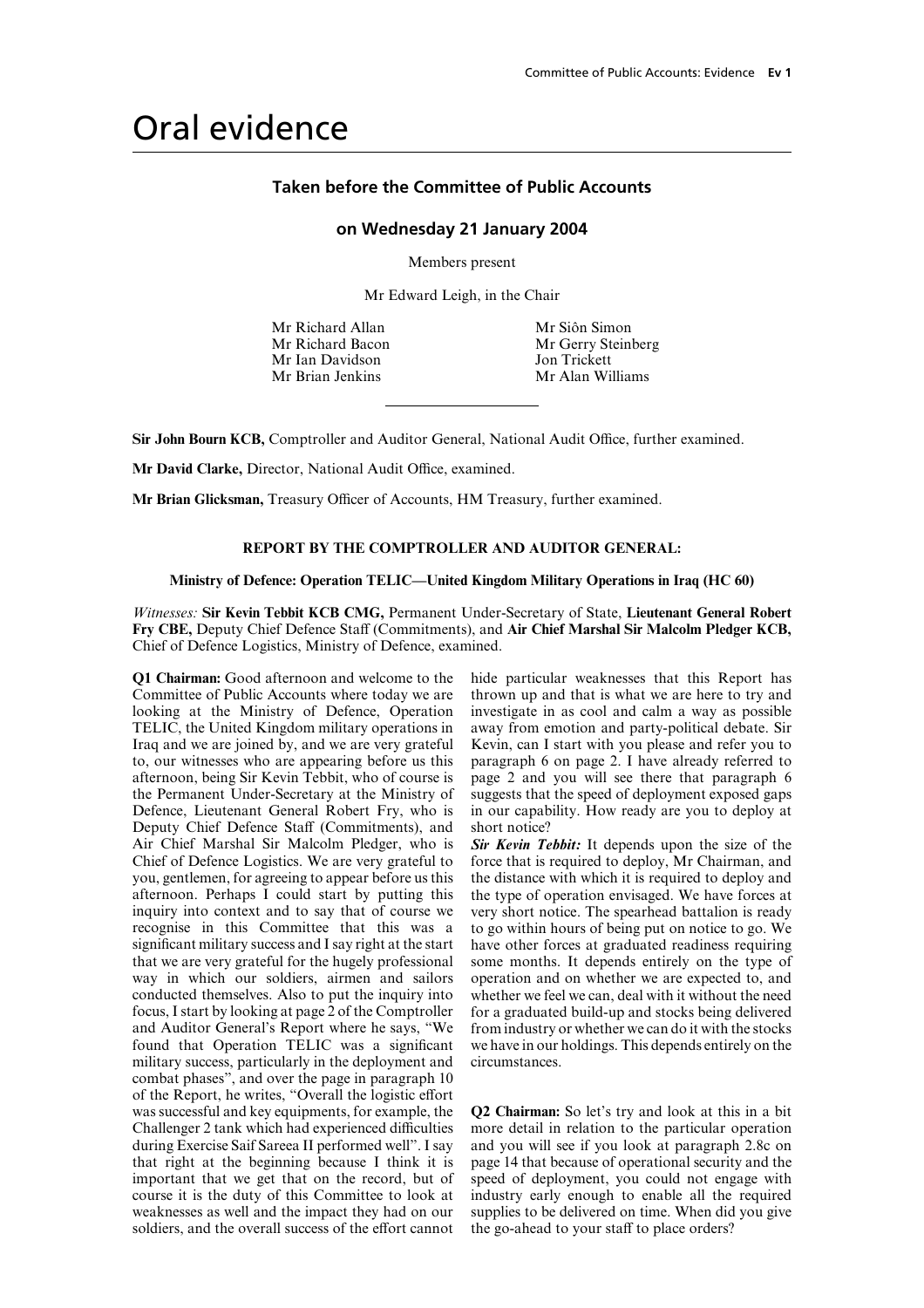and there were various points at various stages during the autumn and winter of 2002. The basic individual soldiers was not compromised? judgments that political authorities had to make was *Sir Kevin Tebbit:* Well, I think that is a rather loaded how much could be done by way of sensible preparation and how much would constitute an back. Firstly, what stocks should we hold in normal unhelpful development in relation to the overall peacetime operations on the shelf ready for diplomatic objectives which were in the forefront at contingencies? Those are decided by defence that time. As you will recall, the hope was to bring planning assumptions. They are based on a medium-Iraq into conformity with the Security Council scale operation. What was envisaged here eventually Resolutions and until it was quite clear that they was not a medium-scale operation, it was a largewould not do so, until 1441 was passed and Saddam scale operation, so you are right, we would need, Hussein made clear that he was not prepared to therefore, to augment our stocks by recourse to comply with it, clearly there was a political industry. Secondly, in terms of combat body inhibition correctly against preparations which armour, although everybody has always been issued made it clear that we would take a military route as for a long time with standard body armour, the opposed to a diplomatic one, so again there was a decision to provide enhanced combat body armour graduation of decision-making in that area as well. for the whole force was not taken until late October,

**Q3 Chairman:** Well, let's look at this then because I specifically want to know when the go-ahead was specifically want to know when the go-ahead was<br>given to your staff to place orders and let's look at<br>one aspect of that. Now, you approved, did you not,<br>the urgent operational requirement for modification<br>to the Challenge

The urgent operational requirements were basically had an excess on top of that anyway, so it was not a established by Permanent Joint Headquarters and deficiency in our holdings, but until we knew what the Defence Logistics Organisation. They were size and scale of operation we would be involved in, prioritised and centralised and they were put to and the actual decision about the size was not taken ministers. Some activity could be done because it until well after this, it was not possible to know was a matter of doing what we would have been exactly what would be required. doing anyway to the full structure in the coming two or three years. It was a question of advancing routine<br>activity where there would be absolutely no<br>ambiguous signals given to anybody. Some,<br>however, were much more directly related to a war-<br>fighting intention and those w

 $£3.5$  million in total, a very small sum in Ministry of Defence terms. We see that in Figure 3 on page 12. was only then during a fairly hectic planning period The body armour cost £170 per set. Now, that is not in the first part of January that we entirely redefined very much in the context of the amount you spend the plan and rescoped the force which would then

**Sir Kevin Tebbit:** Well, that was a political decision every day. Could you not have found a way to order and there were various points at various stages and purchase these items sooner so that the safety of

as I recall—

answer to your question. Clothing, desert clothing, **Q4 Chairman:** How did you approve this urgent we did hold. The Defence Logistics Organisation did modification in October and not approve the hold full stocks for the medium-scale requirement, purchase of body armour and clothing? as set out in our defence planning assumptions, that *Sir Kevin Tebbit:* I still need to explain the system. is to say, three suits for 9,000 people, so 27,000. They

force until the force itself has been defined. You **Q5 Chairman:** Right, there is a chronology here and<br>the relevant date in the chronology, I think, is 25<br>November. Is that right?<br>November. Is that right?<br>November. Is that right?<br>November. Is that right?<br>That sounds about implications for the force that we would have **Q6 Chairman:** So you had to wait until the 25 deployed. It would have been essentially armoured November—<br> **Sir Kevin Tebbit:** Not completely—<br> **Sir Kevin Tebbit:** Not completely—<br>
were still looking at the 1 UK Armoured were still looking at the 1 UK Armoured Division probably in its original configuration being very **Q7 Chairman:** Now, there were one or two costs, armour-heavy and that would also explain why the £3.5 million in total, a very small sum in Ministry of UORs of the Challenger had been made earlier. It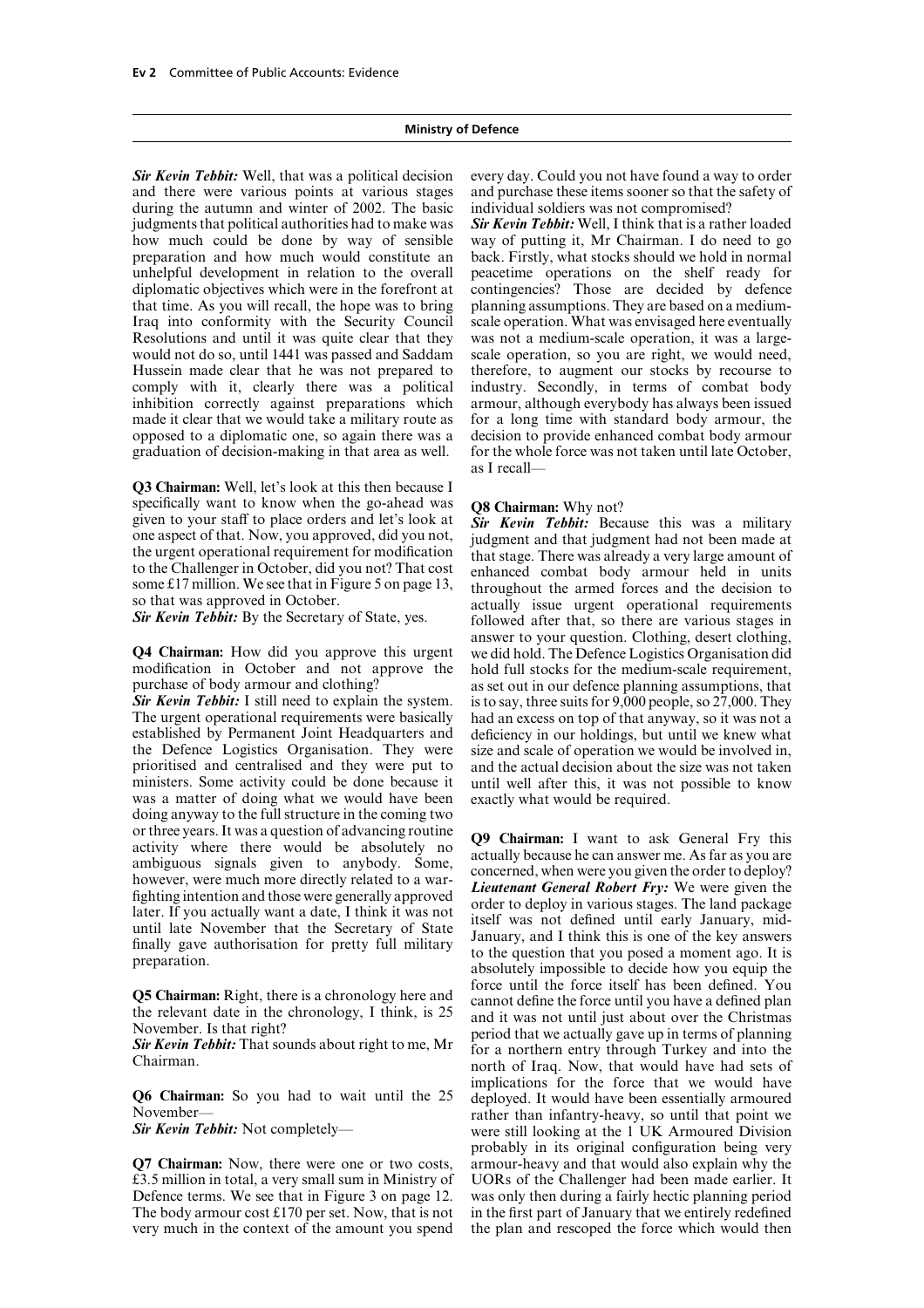need to be infantry-heavy because we were looking *Lieutenant General Robert Fry:* I cannot tell you. I at fighting in built-up areas throughout the Al Faw do not have the figures and I do not think anyone at fighting in built-up areas throughout the Al Faw Peninsula and into Basra, so this was a process that would have those figures. was never refined on a single day as a result of a single process, but it constantly refined itself as the **Q13 Chairman:** Have you now been able to ascertain planning assumptions themselves changed.

looking at individual soldiers, shortages of kit at various times. Would it have helped you if you had equipment, and this is not just enhanced combat

the reasons why that was not possible in the circumstances. entirely catch up with the logistic process.

about the body armour and refer to what we know come back on this issue. You told this Committee in<br>very well anyway paragraph 3.8 on page 18, which October 2002 that you had enough desert boots in very well anyway, paragraph 3.8 on page 18, which October 2002 that you had enough desert boots in<br>shows that front-line troops were short of body stock, and this was following our comments on shows that front-line troops were short of body stock, and this was following our comm<br>armour and other equipment. What in your view Exercise Saif Sareea, so what went wrong? armour and other equipment. What, in your view, General, was the impact of these shortfalls on your *Lieutenant General Robert Fry:* Nothing went soldiers? Wrong. Mr Chairman-

*Lieutenant General Robert Fry:* I need to go back first of all and say what the policy was under which we deployed. Every soldier at the outset of planning was equipped with conventional body armour, not **Sir Kevin Tebbit:** You have not been listening, if I enhanced combat body armour. This reflected a may say so, or maybe I have been misunderstood, enhanced combat body armour. This reflected a may say so, or maybe I have been misunderstood, doctrine that the armed forces had had for a long Mr Chairman. Perhaps I should say generally, as doctrine that the armed forces had had for a long Mr Chairman. Perhaps I should say generally, as time, that the major protection we seek to give is there is a general point here that the Report often time, that the major protection we seek to give is there is a general point here that the Report often against fragmentational injury rather than ballistic refers to shortfalls, that those shortfalls are against fragmentational injury rather than ballistic refers to shortfalls, that those shortfalls are injury. Enhanced combat body armour has been in references to the requirements of this particular injury. Enhanced combat body armour has been in references to the requirements of this particular use for a long time, but essentially in peace support operation. They are not shortfalls in relation to our use for a long time, but essentially in peace support operations where the requirement is not to defence planning assumptions and guidelines for manoeuvre, but largely to conduct static operations. holding of stock. When I said that we would have the For example, it was first created in Northern Ireland correct stock, what I meant was that that would be For example, it was first created in Northern I reland as a counter-measure to sniper attack for people on in relation to medium-scale operations and that is static guard duty. We, therefore, took into the basically how we equip our armed forces, how we beginning of this conflict a doctrine which did not maintain our readiness. It is in line with the Strategic recognise the necessity for enhanced combat body Defence Review and the White Paper, so we had recognise the necessity for enhanced combat body Defence Review and the White Paper, so we had armour and that is a perfectly legitimate position to more than enough boots to meet our basic planning armour and that is a perfectly legitimate position to start from. As we went into it, we saw a growing assumptions. We had to surge to a large-scale warrequirement for ballistic protection and, therefore, fighting operation and that required more, so there we initiated the urgent operational requirement is no inconsistency between procedure which then resulted in the knock-on procurement processes that derive from that. **Q16 Chairman:** Yes, but, as we see in this Report—<br>Therefore, to answer your question of what effect *Sir Kevin Tebbit:*—what I said then and what I say Therefore, to answer your question of what effect did I think it had upon the force, in the first instance now. they would all have been equipped to the mandatory standard that we took into the conflict. Thereafter<br>enhanced combat body armour was introduced into<br>the theatre and, as has been well recorded, not every<br>the difference in paragraph 3.9 on page 20, we see a<br>man received a

plates and then 21,000 covers into the supply chain by 24 March. How much of this was actually issued would be and I was explaining why we did hold those to units, say, by the fall of Basra? levels. There are various reasons why there was

the track where this body armour was at any one time?

**Q10 Chairman:** But we know that there were, *Lieutenant General Robert Fry:* There was a period looking at individual soldiers, shortages of kit at when we did not have full visibility of all of the been given more time to deploy, if the order had been body armour, that had entered theatre and that given earlier?<br>again is well recorded and is a result of the systems again is well recorded and is a result of the systems *Lieutenant General Robert Fry:* The answer to that that we had being relatively over-taxed by the pure self-evidently is yes, but I understand perfectly well volume of the arrival of supplies and, therefore, it volume of the arrival of supplies and, therefore, it was not until some time later that we were able to

**Q11 Chairman:** So your answer is yes. Can I ask you **Q14 Chairman:** Well, other members will have to about the body armour and refer to what we know come back on this issue. You told this Committee in

**Q15 Chairman:** So all the troops had the desert boots that they needed?

at the right time?

**Q12 Chairman:** Now, we see from Figure 6 on page *Sir Kevin Tebbit:* That is a different point, if I may 19 that you issued over 32,000 items of body armour say so, Mr Chairman. I was explaining in answer to say so, Mr Chairman. I was explaining in answer to your question about what our normal stock holdings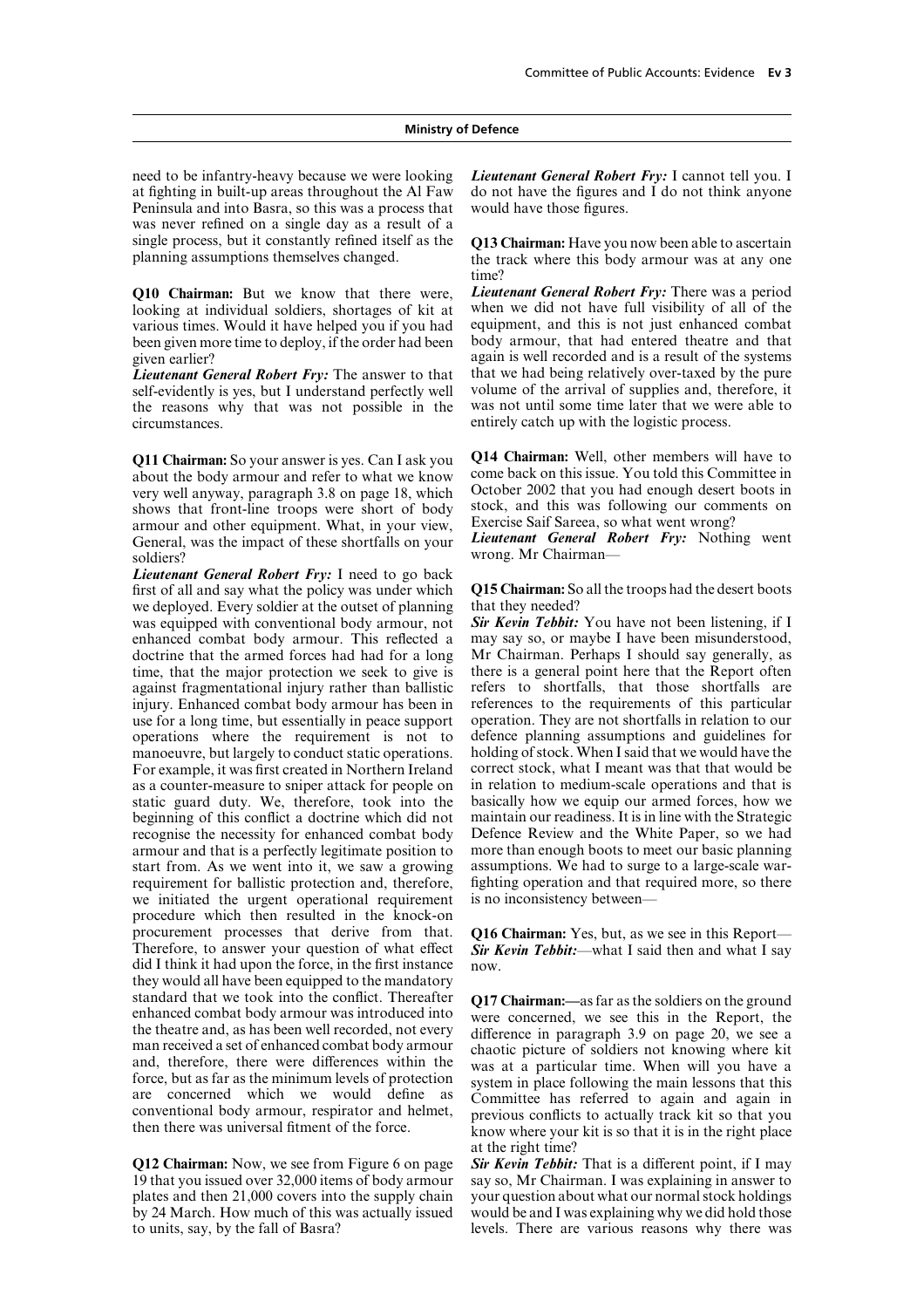*Operations in Iraq: Lessons for the Future*, in having the intervening years, it is still a failure in this poor visibility of stocks in theatre. One is the campaign? technical and affordability problems we faced in *Sir Kevin Tebbit:* I accept that there were putting in place a full IT system to enable us to do shortcomings in our consignment-tracking that, another is a better way of establishing, capability. There are other factors involved in this. particularly for the Army because this did not apply This is not the only one, but since you have to the Navy and the Air Force and it is quite mentioned it interesting that they are not referred to in the Report, what wartime consumption rates are likely<br>to be, and there is work going on in order to do that<br>too. If you want me to answer the question of what<br>that we do not want to go off into peripherals. The<br>we are doing to we are doing to put in place a better in-transit we are denig to part in place a sector in transition to a number of pages where you, the visibility system and management of the deployed your attention to a number of pages where you, the inventory, I am happy to comment

**Chairman:** Well, perhaps we will deal with that later in the hearing.

agree. Now, if we then turn to page 37 and to table inventories, took them out of their peacetime state, or diagram 12, there it deals with repeated moved them across distances, more demanding identification of logistical lessons from previous distances now campaigns. Now, let's look at that. The very first one, lo and behold, it is poor asset-tracking and that was drawn to the attention of the Department after **Q25 Mr Williams:** We understand all of that. the problems in Bosnia in 1995/96. Correct? *Sir Kevin Tebbit:* Well, perhaps you would let me

attention of the Department in Macedonia in 2001. had a review by McKinsey into the problem. They

the attention of the Department in Exercise Saif Sareea in 2001. Is that correct?

**Sir Kevin Tebbit:** If it is in the Report here and we **Q26 Mr Williams:** But, Sir Kevin, despite all of that have approved it, it is correct. **Our sexume of the sexume of the sexume of the sexume of the sexume of sexume i** 

was first a problem identified by the Department and possibly facing biological warfare, there was a severe

difficulty, I accept and we accepted in our report which had been repeatedly drawn to its attention in

capability. There are other factors involved in this.

other stage.<br>
other stage.<br> **Chairman:** Well perhans we will deal with that later<br>
you completely failed to address that problem in this<br>
chairman: Well perhans we will deal with that later<br>
you completely failed to addres particular campaign.

**Sir Kevin Tebbit:** I would not agree with your second assertion. This is perhaps more a matter for the **Q18 Mr Williams:** Sir Kevin, if I had to summarise assertion. This is perhaps more a matter for the this Report, I would say all tribute to the military, included to the Department and civil servants versus the doome sent single-service systems and we needed progressively, **Q19 Mr Williams:** Well, that is not something you when we had expeditionary operations, integrated did agree, but the Report is something you had to systems that pulled together all three single-service systems that pulled together all three single-service

*Sir Kevin Tebbit:* Correct, yes. explain and I will continue, if I may, because you are asking me what we did and I am telling you what we **Q20 Mr Williams:** And it was drawn again to the<br>attention of the Department again in Bosnia in<br>Herzegovina in 1996–1998. Is that correct?<br>**Sir Kevin Tebbit:** That is correct, but you are  $\begin{array}{c} \text{did—deploying} \\ \text{diamanding as we are going greater distances now. In$ proved to be unaffordable and technically very **Q21 Mr Williams:** And it was drawn again to the challenging, and it had to be suspended. We then Is that correct?<br> **Sir Kevin Tebbit:** That is correct.<br> **Sir Kevin Tebbit:** That is correct.<br> **Sir Kevin Tebbit:** That is correct. forward with a revised idea which we were working on in parallel which is now the system which we are **Q22 Mr Williams:** And then it was drawn again to deploying. We deployed some of it for this the attention of the Department in Exercise Saif operation—

that there was a significant shortfall, some 40%, of **Q23 Mr Williams:** Well, does it not sound either like nerve agent immobilised and detector units. For the neglect or incompetence that seven vears after this troops who were supposed to be going in and troops who were supposed to be going in and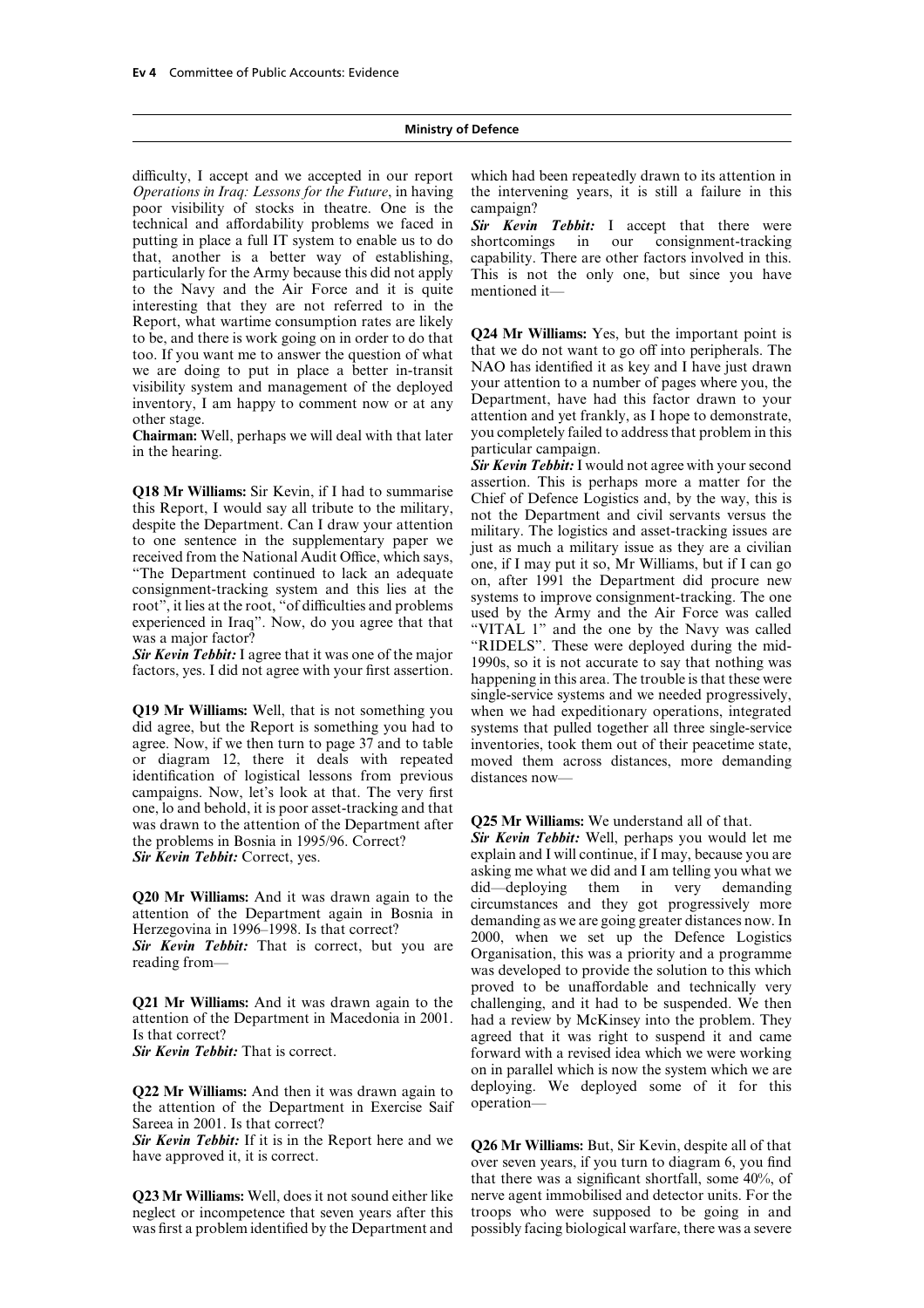presumed. Had anyone ever tried them on? another point, if I may. Military judgments also

**Q28 Mr Williams:** Let's take it a stage further. It has that you mentioned is, I agree to be to do with tracking. Where was the stuff? Armoured vehicles were supposed to have nuclear, **Q32 Mr Williams:** Outmoded and unclear. delivered to the front line, so this is tracking, by late

we are having an interesting debate at this point is because you are, if I may suggest, placing too much not simply a Civil Service issue again. emphasis on the consignment-tracking issue which I was trying to explain how we were dealing with. By<br>the way, there is a lovely phrase<br>the way, there is no other country that has solved this<br>problem either, so that comparisons do not exist to lower down in that paragraph been able to prepare more at home, they would have been able to take more with them and there would **Q34 Mr Williams:** Removed from a bad one to one not have been such a rapid requirement to push that they hope is a bit better. Was that word put in things through a very limited port entry and airhead at your initiation or as part of the revision process<br>as there was That is the other side to this with the Department? as there was. That is the other side to this.

**Q30 Mr Williams:** I am sorry, Sir Kevin, but that all in common use. sounds fine, but—

saying, that it is not just tracking. You are saying this is the Department in conflict with the Armed that it is also deployment, so let's look at Forces. It is the Armed Forces and the headquarters deployment, page 14. Deployment scales required working together. This work is done by that there should be enough stores and supplies to Headquarters Land Command working jointly with sustain the forces for 30 to 60 days, but, and the Defence Logistics Organisation. Each year we deployment is what you were trying to shelter review our logistics requirements and performance behind, but, we are told, "the Department's in relation to our defence plans. The last one was methodology for estimating requirements of these done in August 2003, it took into account this last supply levels is both outmoded and unclear", so it operation and hence these lessons are being applied. not even getting the right amounts of stuff to track.

shortfall in residual vapour detector kits. Some *Sir Kevin Tebbit:* I am trying to shelter behind respirators did not fit as well as it had been nothing. If you will allow me to finish, I will make nothing. If you will allow me to finish, I will make **Sir Kevin Tebbit:** This is nothing to do with came into play in this area. Often the equipment was consignment-tracking, Mr Williams. Those are available to military commanders, but they had to available to military commanders, but they had to different issues. The make a choice: did they continue to train and work up their forces in the formations they wanted or did **Q27 Mr Williams:** Well, they are shortfalls in they stop and fit things like filters? That was one of the judgments they made. It is not entirely an assetting. **Sir Kevin Tebbit:** No, not necessarily. tracking issue or entirely a question of material not being in the theatre. The deployment scales issue

**Sir Kevin Tebbit:** That is not, I have to tell you, simply a matter for the Department. This is a June when the National Audit Office went out there, problem that the Army faces because, unlike the Air a long time after the war was settled and they still Force and the Navy, they do not fight as they are Force and the Navy, they do not fight as they are had not been delivered, and the 7 armoured vehicles organised in peacetime. Air Force units tend, by and did not have nuclear, biological and chemical filters large, to look the same when they are deployed as throughout the whole war-fighting phase of the they are in peacetime, and naval ships are the same throughout the whole war-fighting phase of the they are in peacetime, and naval ships are the same<br>operation. That is an appalling indictment of the when they are deployed for warfare. The Army has operation. That is an appalling indictment of the when they are deployed for warfare. The Army has<br>Department sending men to war. to put together its operations as a sort of bespoke fit. Department sending men to war.<br> **Sir Kevin Tebbit:** Are you asking me a question? It has meant that over the years the Army has found It has meant that over the years the Army has found it very difficult to prescribe what it needs to sustain **Q29 Mr Williams:** Yes. Do you agree? itself in various configurations. Work will now be **Sir Kevin Tebbit:** No. I do not agree. The reason why done, and is being done, to improve on that. Perhaps done, and is being done, to improve on that. Perhaps<br>I might ask the General to comment because this is

*Sir John Bourn:* I think it was our word. It is a word

**Sir Kevin Tebbit:** I am just telling you some of the **Q35 Mr Williams:** Well, I am sorry to hear that, but other factors. I am so glad to hear that they are migrating.

*Sir Kevin Tebbit:* May I just say that when the word **Q31 Mr Williams:** I have understood what you are "Department" is used, you should not assume that working together. This work is done by was not just that you were not tracking, but you were *Lieutenant General Robert Fry:* Mr Williams, would not even getting the right amounts of stuff to track. you like a word on the military judgment?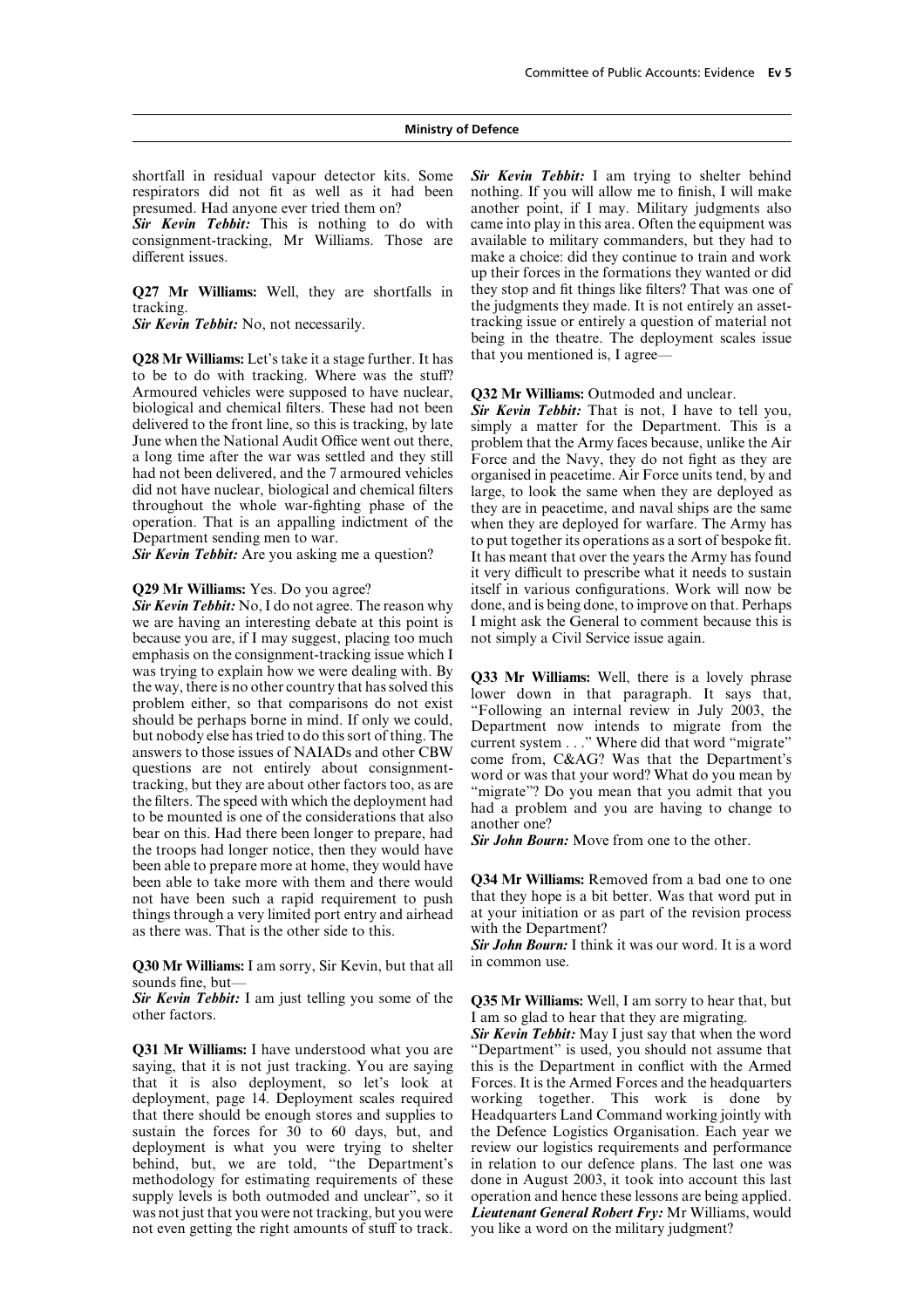Lieutenant General Robert Fry: Taking the example of the NBC filters for armoured vehicles, and I think it is a good example, some of those filters did reach **Q42 Jon Trickett:** Why did you agree to the and decisions were made not to fit them and I think this document says? it was an entirely rational decision. Under any *Sir Kevin Tebbit:* I think at the time we were not circumstances an armoured vehicle gives one far better protection because of its inherent mobility than would be available to an infantryman. The **Q43 Jon Trickett:** So you did not know whether the people inside those armoured vehicles would still be protected to exactly the same level as an infantry were not there even though actually they were?<br>soldier because they would have individual **Sir Kevin Tebbit:** One of the values of ha soldier because they would have individual *Sir Kevin Tebbit:* One of the values of having protective equipment. Therefore, it seems to me hearings such as this is that one can give even further entirely rational that decisions taken at the time were information on the issues covered by the Report. not to fit those filters, but to accept the fact that adequate protection was available because of a **Q44 Jon Trickett:** Would it not be better to correct

Either they were needed or they were not needed. Either they provided extra protection or they did not. If they did not, then why on earth would we go **Q45 Jon Trickett:** I am going to ask you about that to what must be substantial expense in providing in a moment. them, and if they did and we had gone to that *Sir Kevin Tebbit:—*so, in short, it was not needed. expense, why were they not available?

have one's cake and eat it so long as there is sufficient they were there. You had no idea whether they were very compressed time lines. There was an imperative operation. to close to battle and that is what we observed. *Sir Kevin Tebbit:* The Department did, yes.

**Q47 Jon Trickett:** Well, you did. *The Committee suspended from 4.02 pm to 4.09 pm Sir Kevin Tebbit:* Yes. *for a division in the House.*

questioner left off on the question of filters. Why Sir Kevin?<br>does the same table number 6 say that the NAO Sir Kevin Tebbit: Yes, indeed I am. does the same table number 6 say that the NAO found that vehicle filters for Challenger 2 tanks had not been delivered to front-line units by late June **Q49 Jon Trickett:** So do not shift the responsibility after the war-fighting phase of the operation had off on to the Department ended? **Sir Kevin Tebbit:** I am not, but I am delighted—

*Sir Kevin Tebbit:* You mean why does it say it?

**Lieutenant General Robert Fry:** If I can clarify <br>exactly what I did say, I said that some of them were exactly what I did say, I said that some of them were there. Sufficient filters for Armoured Fighting Vehicles had be

Challenger 2 tanks available to be fitted during the<br>war-fighting operation? I am only asking about the<br>Challenger II tanks.<br>Challenger 2 tanks now and nothing else.<br>Challenger II tanks. Challenger 2 tanks now and nothing else.

**Q36 Mr Williams:** Yes, of course. *Lieutenant General Robert Fry:* Some of them were. *Lieutenant General Robert Fry:* Taking the example They were not all there.<sup>1</sup>

statement that none of them had been delivered, as

hearings such as this is that one can give even further

that statement which is categorical before this meeting and do you not think it sounds preposterous **Q37 Mr Williams:** In that case, why do we need<br>filters are there or not and you agreed to a statement<br>filters?<br>*Lieutenant General Robert Fry:* Because under the<br>best circumstances if one had infinite time to prepare<br>best point is that when the tanks fought, the military **Q38 Mr Williams:** But you cannot have it both ways. judgment was taken that they were operationally Either they were needed or they were not needed. effective and they had full operational capability—

*Lieutenant General Robert Fry:* Because one can **Q46 Jon Trickett:** The fact is that you did not know time for all of these things to happen. The evidence there or not and in fact you agreed to a statement already given has shown that we work within very, that they were not there during the war-fighting

**Q48 Jon Trickett:** You are the accounting officer. **Q39 Jon Trickett:** Can I pick this up where the last You are the person who signed this off, are you not, questioner left off on the question of filters Why Sir Kevin?

**Q50 Jon Trickett:** I just got the impression, and **Q40 Jon Trickett:** Yes, General Fry has just said that maybe other people did as well, that you were there.

had been delivered into theatre before combat operations commenced. But operational priorities and short-comings with the in theatre asset tracking meant that not all of these<br>were delivered forward in time for commencement of **Q41 Jon Trickett:** So were the filters for the were delivered forward in time for commencement of containing the series over the filters were delivered forward in time for commencement of containing the series were combat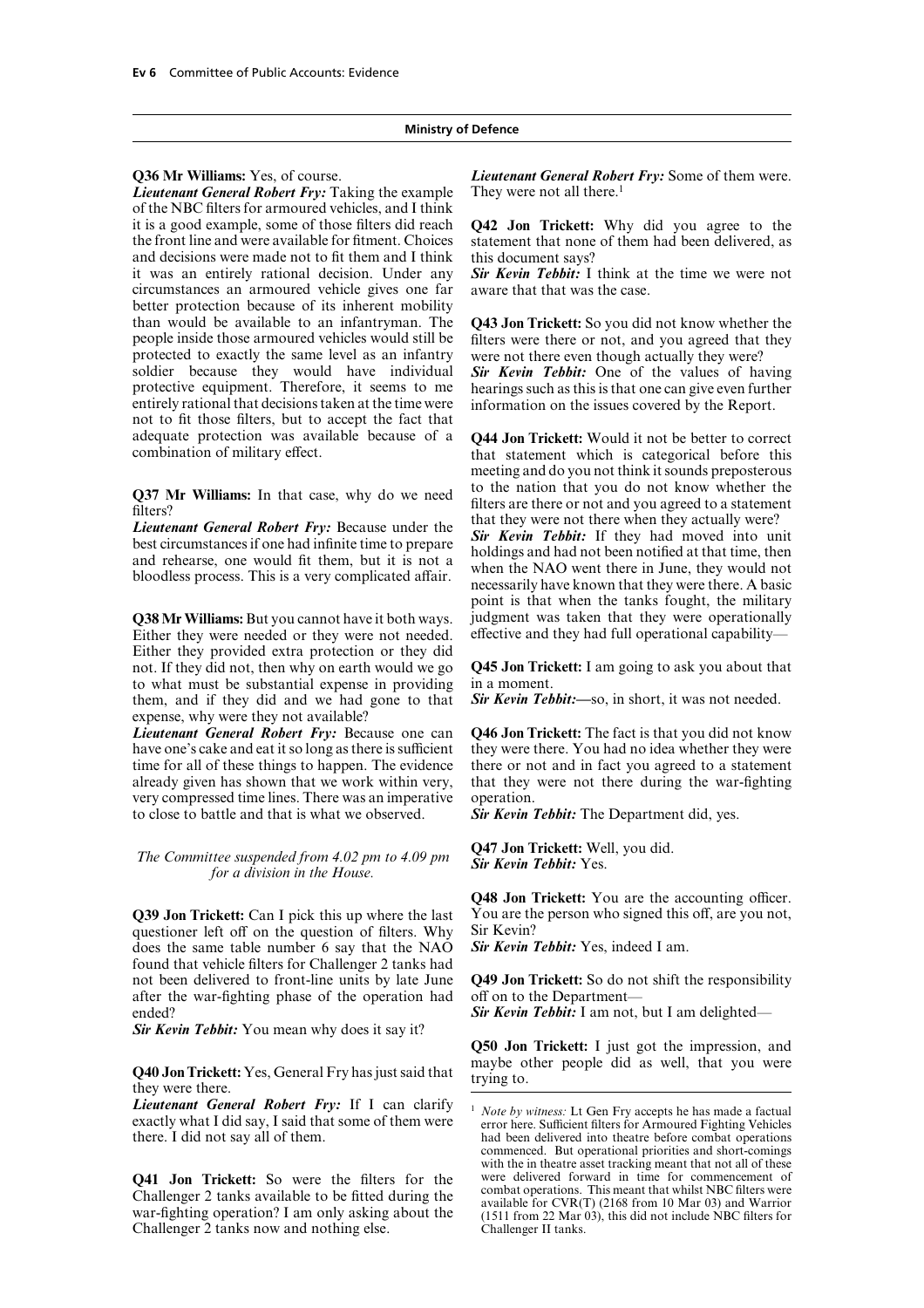provide that further information, but there was no intention of misleading the NAO at the time. Iraqis, but presumably the Department had a

Committee that a decision was taken not to fit the filters by the military. biological or chemical warfare either because the

to make a distinction between what the General said failed to deliver significant numbers of them, and I and what I said—

judgment or do I agree with his statement? **Q61 Jon Trickett:** No, it does not.

**Q57 Jon Trickett:** Well, why are you wriggling?<br> **Sir Kevin Tebbit:** There is a layered approach to<br> **Sir Kevin Tebbit:** I am not wriggling at all. I do not<br>
this happened.<br>
WBC protection involving a variety of systems a ask me.

**Q58 Jon Trickett:** Do you agree that it was a military detector units.<br>decision not to fit the filters?<br>**Sir Kevin Teb** 

Sir Kevin Tebbit: I agree with what the General said.

the military had no idea or the Department did not questions and not questions which you pretend I and you said that there is no division between have asked. I am asking about the detector units. Survey when  $\frac{Sir \; Kevin \; Tebit$ yourself and the military as to whether or not the **Sir Kevin Tebbit:** I am here to help you. I am here there How was it then that they were try to assist you to understand the issues. filters were there. How was it then that they were able to make a decision not to fit the filters which they had no idea whether they were present or not? **Q64 Jon Trickett:** And I am here to try to get the How can that be? **Facts** to the questions which I am asking and I am

*Sir Kevin Tebbit:* A great deal of material was asking you about the detector units. flowing into a war theatre, 42,000 people as a whole, *Sir Kevin Tebbit:* You are now asking me about the 32,000 fighting men. A great deal was happening in detector units. a very compressed timescale in conditions of warfare. I would not expect, I have to make it clear, **Q65 Jon Trickett:** Well, I asked you before about the to receive reports on a daily basis of how many filters detector units. to receive reports on a daily basis of how many filters<br>there were in theatre, neither indeed would the there were in theatre, neither indeed would the **Sir Kevin Tebbit:** The shortfalls in detector units Chiefs of Staff, neither indeed would various levels were made up before combat operations took place. Chiefs of Staff, neither indeed would various levels were made up before combat operations took place.<br>below that. These are military judgments made There were adequate numbers in theatre. Although progressively under command judgments and those there were difficulties with the NAIAD (Nerve command judgments, as the General said, were Agent Immobolised Enzyme Alarm and Detector)<br>system, the Department realised that they were in a

**Q60 Jon Trickett:** Well, I just think that there is a calling in stocks from non-operational units. Other real core to the answers which you yourselves have supplies, in particular the chemical agent monitor, real core to the answers which you yourselves have given and I am going to read carefully the verbatim were used to make up the shortfall. All individuals

**Sir Kevin Tebbit:** No, I am delighted to be able to never totally convinced that weapons of mass provide that further information, but there was no destruction actually existed in the hands of the working hypothesis that these weapons may be used **Q51 Jon Trickett:** You have now said to this against our troops. The tanks were left without any Committee that a decision was taken not to fit the protection, the vehicles themselves, against nuclear, *Sir Kevin Tebbit:* I am sorry, the General made that filters were there, but nobody knew they were there statement. The military knew they were there, and statement. told the Committee they were not there, but decided **Q52 Jon Trickett:** You disagreed with him? not to use them in any event. I want just to pursue another matter. The fact of the matter is that you another matter. The fact of the matter is that you another matter. The fact of the matter is that you have had some detectors which were meant to **Q53 Jon Trickett:** Do you agree with his statement? identify whether there was a nuclear, biological or **Sir Kevin Tehbit:** I do not follow you You are trying chemical presence in the atmosphere which our **Sir Kevin Tebbit:** I do not follow you. You are trying chemical presence in the atmosphere which our to make a distinction between what the General said troops were breathing. Now, these detectors, you think there was a shortfall of 40%, but in fact the **Q54 Jon Trickett:** Sorry, you are trying to make that Department's entire stock of 4,000 was regarded as distinction. image, which I understand is true, of troops on the *Sir Kevin Tebbit:* Not at all. ground watching Scud missiles going overhead, not **Q55 Jon Trickett:** Well, do you agree with the knowing whether those Scud missiles contained such statement that the military decided not to fit the weapons or not and having detector units which did not work or which wer

**Q56 Jon Trickett:** And do you agree with that? indeed I think the Report confirms this word, NBC **Sir Kevin Tebbit:** Do you mean do I agree with their protection throughout.

**Q62 Jon Trickett:**I am thinking about the alarm and

*Sir Kevin Tebbit:* I am sorry, but may I perhaps answer one or two questions?

**Q59 Jon Trickett:** Well, you did not know whether **Q63 Jon Trickett:** Well, will you answer my the military had no idea or the Department did not questions and not questions which you pretend I

There were adequate numbers in theatre. Although system, the Department realised that they were in a poor state in December and made up the shortfall by record, but I want to move on. I personally was of course had an NBC suit and a respirator, and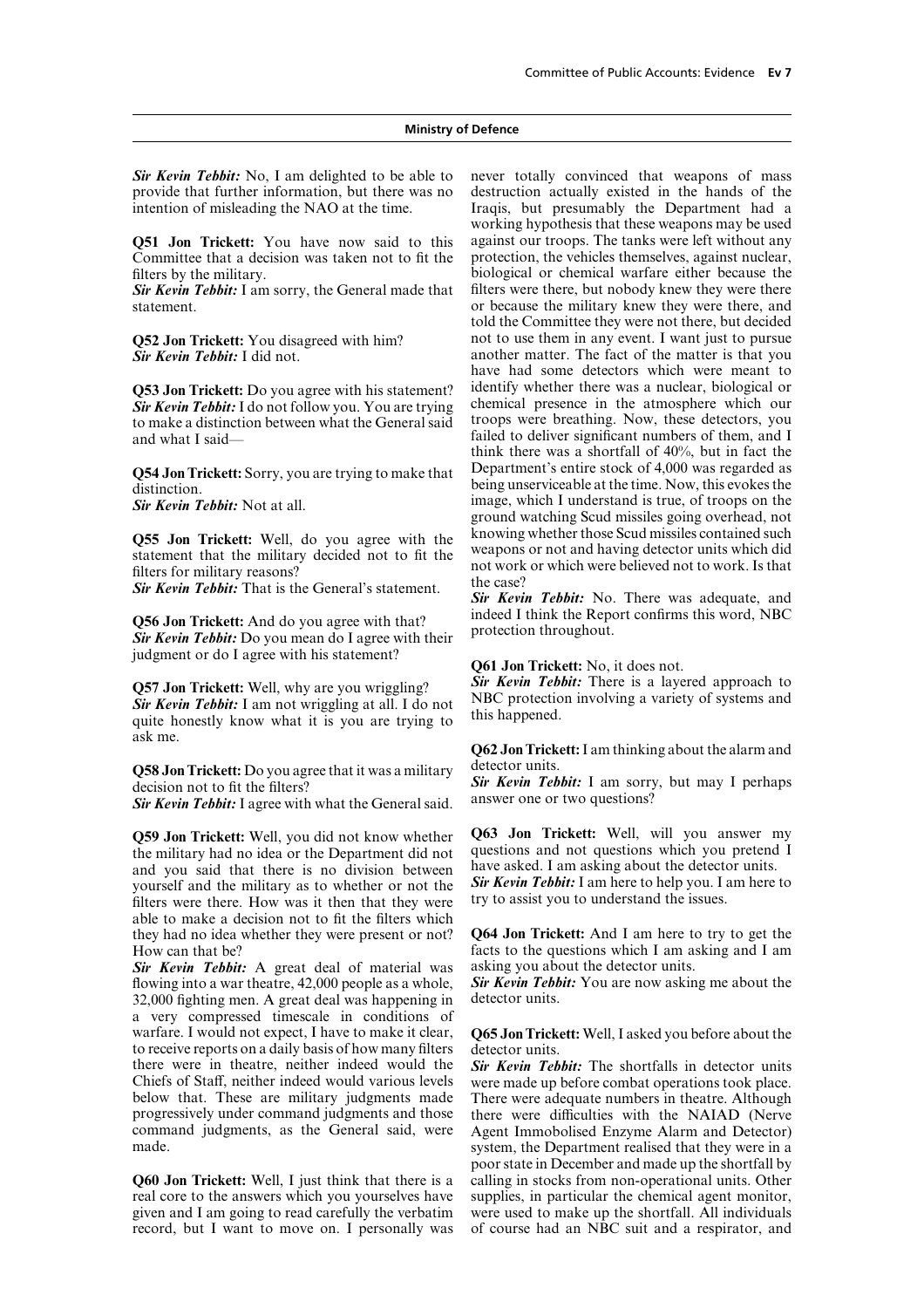there was no shortage of monitors and detectors for were some problems, they were generally combat operations and sufficient numbers were satisfactory. deployed.

asked you whether this thing here, which you signed sentence?<br>up to, is true or not.

problem. **Q68 Jon Trickett:** It is the box which talks about detector units and it says that the Department<br>regarded the entire stock of 4,000 detector kits as<br>unserviceable. It is Figure 6, and it is the first or not?<br>paragraph in the box at the bottom right-hand *Sir Kevin Tebbit:* 

*Sir Kevin Tebbit:* At the time of deployment, but well before combat operations, so, in other words, the before combat operations, so, in other words, the **Q75 Chairman:** And this Report was published in problem was rectified before combat operations December, was it not?<br>started. Sir Kevin Tebbit: Indeed, alongside ours, Mr

**Q69 Jon Trickett:** So the entire stock, and we are finally now getting the answer to the question which I am trying to get to, was regarded as unserviceable<br>at the time of deployment. Now, can I ask you about<br>that line of questioning, why a report published in<br>the batteries which fired these things, as I December could not b

**Q71 Jon Trickett:** Everybody can read, and I am<br>trying to establish whether that was the case. I want<br>to move on because I have only two minutes left. I<br>want to ask you about the batteries which I<br>understand were require understand were required in order for these kits to work. Can you tell me whether there were sufficient

*Sir Kevin Tebbit:* As far as I am aware, there were some problems with some batteries, but these were

**Q72 Jon Trickett:** "A number of units reported written here in this Report which you agreed and shortages of necessary consumable items required which was agreed as late as December.<br>
for the effective operation of the.. the kits in order to prolong the battery life. Do you not think that is disgraceful, that we go to war **Q79 Mr Davidson:** I wonder if I could ask Sir allegedly because weapons of mass destruction exist, Malcolm, starting on page 21, paragraph 3.12, allegedly because weapons of mass destruction exist, and the troops must feel that they are going to be about the misappropriation of equipment as it was deployed at any moment and the NAO finds that the working its way through the system. Can you give troops are having to turn off kit in order to safeguard me any indication of the scale of this battery life? Is that not disgraceful? misappropriation?

what we are talking about here are the higher layers *Sir Kevin Tebbit:* The reports we received were that of warning and protection, so as a result of that, they were generally satisfactory. Although there they were generally satisfactory. Although there

**Q66 Jon Trickett:** Well, let me ask you about the<br>detector units. Were the detector units serviceable or<br>not at the time of deployment in the mind of the<br>Department?<br>Department?<br>**Sir Kevin Tebbit:** There was no shortage which were there to protect them in order to **Q67 Jon Trickett:** I did not ask you that question. I conserve battery life? Have you signed off that

up to, is true or not. *Sir Kevin Tebbit:* Yes, you are making a general *Sir Kevin Tebbit:* Could you refer to the— point from what I understand to be not an overall

Chairman.

**Sir Kevin Tebbit:** It says that subsequent tests the Report, that "we found that these vehicle filters declared 2,000 of them—<br>declared 2,000 of them—<br>had not been delivered to the frontline units by the **Q70 Jon Trickett:** Yes, it does say that, but—<br> **Sir Kevin Tebbit:** I am just referring to the Report.<br>
debate in the House last week, so it is not clear to me

batteries to fire up all of the detector kits?<br>*Gir Kevin Tebbit:* As far as I am aware, there were *Sir Kevin Tebbit:* Yes, indeed, satisfactory.

not operationally significant.<br> **Q78 Chairman:** But that is not the message which is<br>
written here in this Report which you agreed and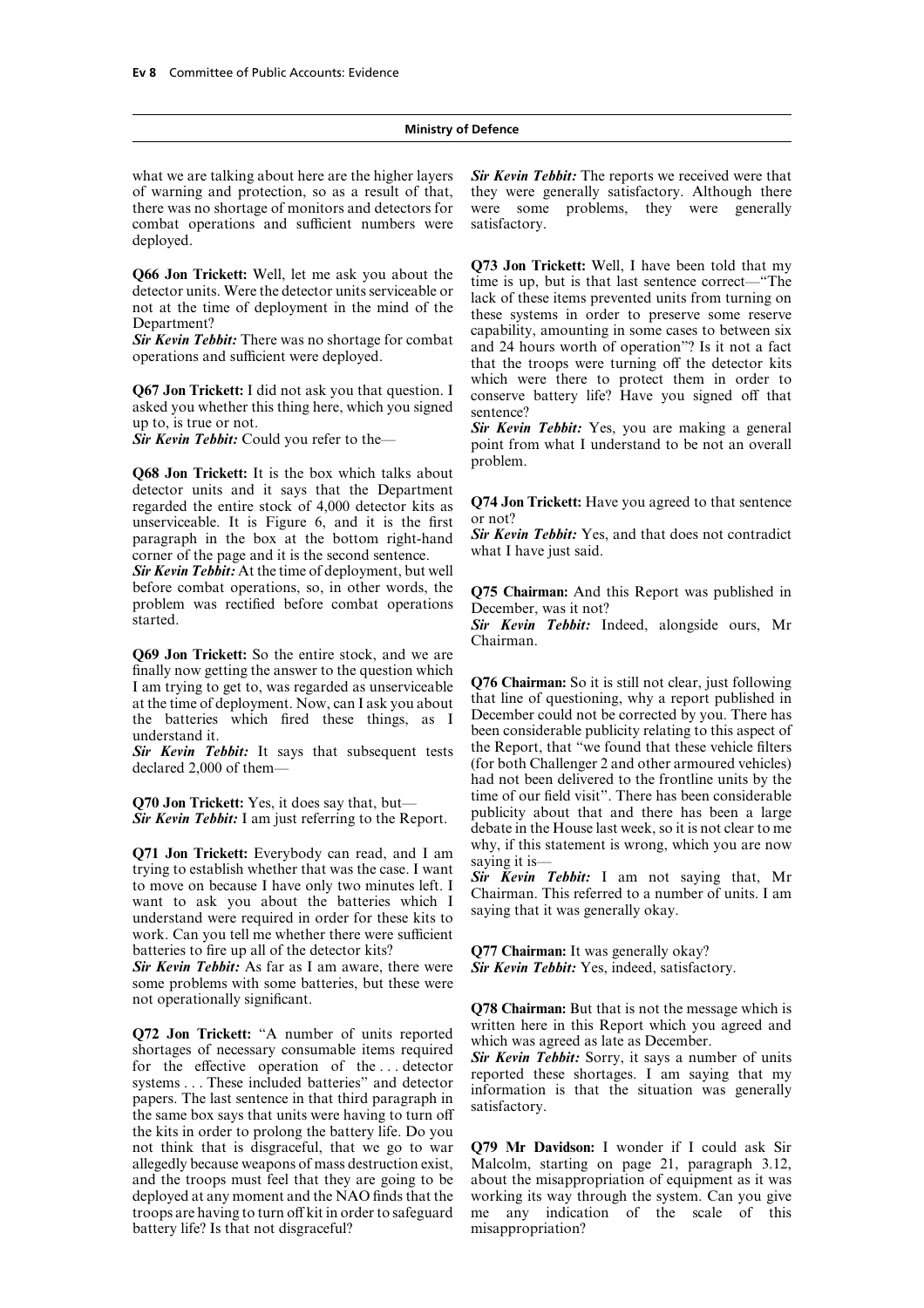*Air Chief Marshal Sir Malcolm Pledger:* The plain short when they got to the front. That does not seem and simple answer to that is no and again I think we to me to be just simply a one-off example, but it are in danger of taking a specific example and seems to indicate that the difficulties were building it into a generic issue. widespread and I am surprised that you are almost

**Q80 Mr Davidson:** Well, I was not assuming, I must which needs to be addressed.<br>confess, that this was a specific example only. The *Air Chief Marshal Sir Malcolm Pledger*: No, I am confess, that this was a specific example only. The *Air Chief Marshal Sir Malcolm Pledger:* No, I am way in which paragraph 3.12 is worded, it does seem not at all. I am saying that we have to create a<br>to me that it is a generic issue, that because of confidence here in that eventual user that the to me that it is a generic issue, that because of confidence here in that eventual user that the shortages, which we have already discussed, as material will be available, but that is not the same as things were coming thr not unnaturally being liberated by people who had with the operational commanders' priorities because<br>the opportunity to do so. Now, what I am seeking to it was and you have heard already that what we are

I think you have linked it to the wrong word. It was and analysed those and put in place a push system to provide against that. not because of shortages. It was because of a lack of confidence at the forward edge that these people would get what they had asked for at a particularly **Q84 Mr Davidson:** I think we are talking, as I low level at the time they expected from a demand understand it, about ordinary desert equipment as system. That demand system was not necessarily much as anything else, so boots, desert clothing, consistent with the operational commanders' anything that went by people, if they did not have it, priorities and all you see here are a few examples, they were liberating it. therefore, of what I would call "interaction with a *Air Chief Marshal Sir Malcolm Pledger:* I cannot normal supply chain". come to that conclusion from this statement and I

**Q81 Mr Davidson:** Indeed, but surely people had a lack of confidence because there were shortages and, **Q85 Mr Davidson:** Well, that is the point that I made actions, as it were, to ensure they had the equipment. misappropriated. You must have some indication If you thought that the equipment was going to be then of what did not reach the front, what started off there when you needed it, then you would not need at the back and did not reach the front and to help yourself as it was going through. Can I just presumably went walkabout in the middle. You check with the C&AG whether or not this refers to must have some indication of the volume of that.

brigadiers in charge of logistics out in Iraq and he

**Q82 Mr Davidson:** Which is why it is reasonable for me to ask vourself. Sir Malcolm, whether or not this me to ask yourself, Sir Malcolm, whether or not this **Q86 Mr Davidson:** If you came in here with a is systemic or just isolated.

perfectly reasonable question, but what  $\check{\mathrm{I}}$  am saying here is that it is the duty of confidence that we have the British system, no, but it is not being utilised in to instil in the organisation, not deal with what I still the manner that was entirely intended, so this call "interference with the supply chain", and that is misappropriation by staff of equipment means yes, it working as best it can in the circumstances and to the is still within the armed forces, but you must then

question of confidence because, as a Member of Parliament who had constituents out in Iraq, I was have decided and provided for it. What I am<br>heing besieged as I am sure many of my colleagues describing here is the operational commanders were being besieged, as I am sure many of my colleagues were, by the wives of soldiers who were reporting deciding whether or not you needed that raincoat equipment shortages and they in turn were also and we were fulfilling the requirements of that equipment shortages and they in turn were also and we were fulfilling the requirements of that<br>telling other people in the constituency about operational chain from the supply chain. Whether or<br>equipment shortages, who wer members of the armed forces out in the Gulf that there were equipment shortages, and in those circumstances I can well understand why some of circumstances I can well understand why some of **Q87 Mr Davidson:** Picking up the point about things were passing through, lest they found themselves reasonable assumption that if you are in a desert

to me to be just simply a one-off example, but it in a sense not willing to accept that that is a difficulty

the opportunity to do so. Now, what I am seeking to do it was and you have heard already that what we are clarify is the scale of this.<br> **Air Chief Marshal Sir Malcolm Pledger:** And again having set up various assumptions *Air Chief Marshal Sir Malcolm Pledger:* And again having set up various assumptions against a scenario I think you have linked it to the wrong word. It was and analysed those and put in place a push system to

> understand it, about ordinary desert equipment as anything that went by people, if they did not have it,

> cannot come to it from what has been said.

originally about the scale of material which was a single incident, as seems to be being suggested, or *Air Chief Marshal Sir Malcolm Pledger:* And of course what we are still doing is we are learning *Mr Clarke:* We were told this by one of the exactly how large that was, but again this is an issue brigadiers in charge of logistics out in Iraq and he system. These things are issued either to units or to did not refer to specific instances, but he did not give individuals and they are not then lost to the system, any figure for actually how widespread it was. but you do not then necessarily go through every individual.

raincoat and hung it up outside and I took it, and *Air Chief Marshal Sir Malcolm Pledger:* It is a then whilst it is true that it may have been issued to perfectly reasonable question, but what I am saving vou and I then borrowed it, it is not entirely lost to operational commanders' priorities. have been short of stuff that did not reach the front. *Air Chief Marshal Sir Malcolm Pledger:* But you are **Q83 Mr Davidson:** Well, can I just pick up then this missing the first point of this. The reason you have question of confidence because as a Member of got a raincoat is because you in those circumstances

disappearing en route, such as boots, it is a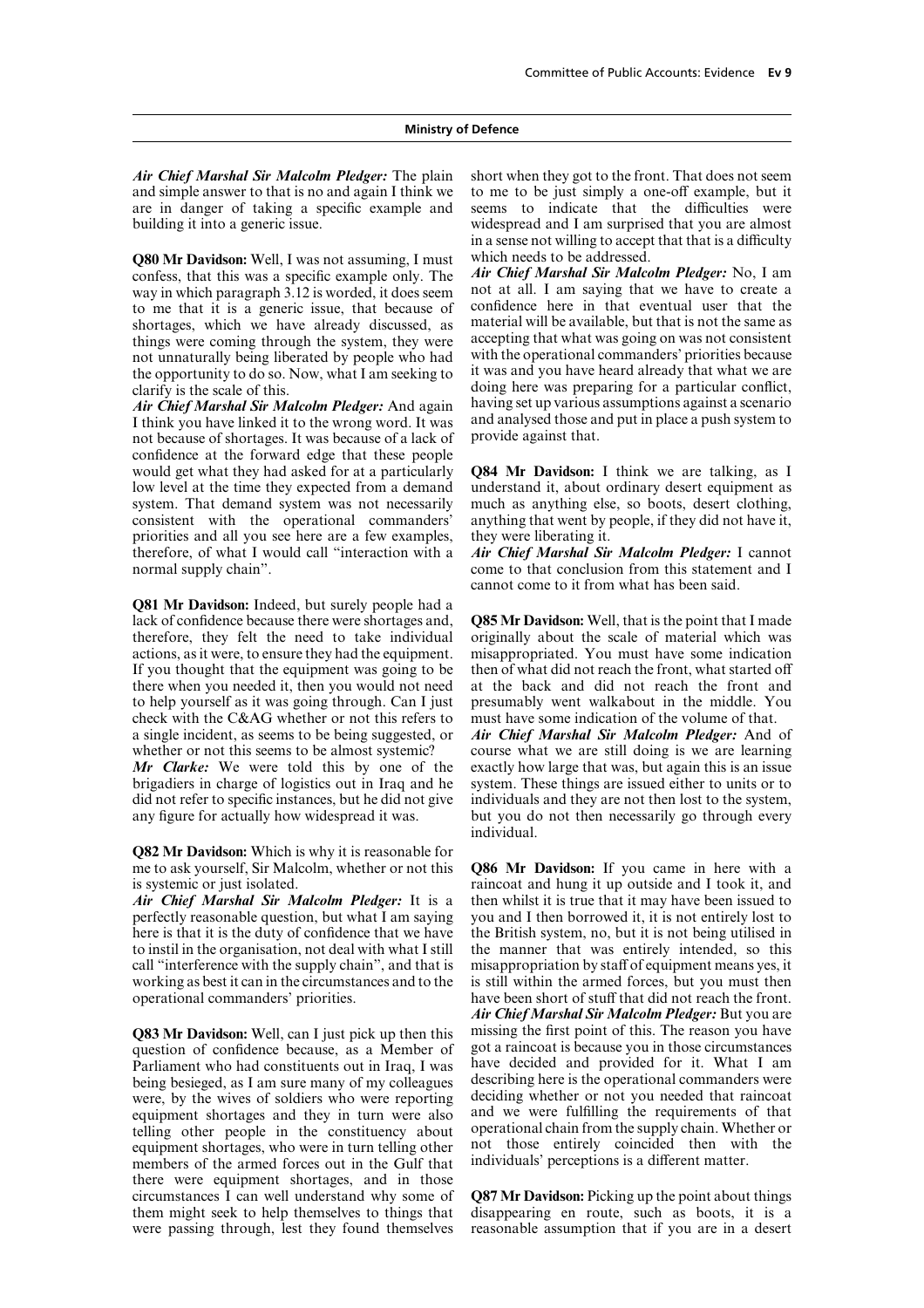they were, as I understand it, liberating it as it was this operation was massive and I think it is true, in moving forward, so do you have any indication of addition to what the Chief of Defence Logistics has

not. The contract of though it may not have been impacted at every

the successful conduct of the operation or on the going to need to move this amount regularly. There declaration by the commanders that they had full is big money in enlarging the infrastructure. declaration by the commanders that they had full operational capability, so it obviously was not very significant because it was not affecting the basic **Q90 Mr Davidson:** Can I just come back then, and it objectives of the operation.

to do the job. I understand completely that it did not<br>always pretty similar, that everything is fine and we<br>affect the eventual outcome, but you can also<br>do not need to worry is the impression that you give<br>understand th second column there, which is just about the **Sir Kevin Tebbit:** I am not saying that everything is handling of containers because again the container-<br>handling equipment would seem to me to be a choke<br>point in these circ were only three container-handling vehicles to deal have to make judgments about priorities in relation with several thousand containers. Again, Sir to the totality of what we are doing in defence each Malcolm, that is presumably correct and time, so the speed with which we can apply lessons presumably that resulted in considerable delays, so depends on the resources available to defence, it are there any lessons from that which have been depends on the difficulty of the technical solutions,

huge advantages with using containers, especially The confidence I can give you that we do apply our where there are ISO (International Standards lessons is that I was here for a hearing on Saif Sareea where there are ISO (International Standards Organisation) standards because of our need to take and I said that we had learnt a lot of lessons from this up, for example, ships from trade and the linear exercise and we would be applying them in our force metreage that then is available to you; but then as structure so that if we had to fight a war in the desert, metreage that then is available to you; but then, as structure so that if we had to fight a war in the desert,<br>you, say that then requires special handling we will have done so. There are many, many you say, that then requires special handling we will have done so. There are many, many<br>equipment, but that special handling equipment was<br>available at the point of loading and unloading. The the point of loading and unloa

this, and again maybe the NAO staff can enlighten with all the stocks that that would involve and me, it looked as if there were only three container-<br>billions of pounds more in the defence budget. me, it looked as if there were only three containerhandling vehicles and that that in itself was a problem, otherwise why write it down? Is not the **Q91 Mr Davidson:** I understand that, and we ought implication of this paragraph designed to lead us to to find that you are giving us new lessons which will<br>come to that conclusion?<br>constantly be learned, then you move on you then

as they said in their own *Lessons Learned* Report. can understand why, particularly in relation to

climate, you would want to have desert boots and *Sir Kevin Tebbit:* I think that is absolutely fair. We did use something like 9,000 containers. The scale of the scale of that at all? said, that it has shown that we need to review our *Air Chief Marshal Sir Malcolm Pledger:* No, I do capability to handle those big containers, even **Sir Kevin Tebbit:** May I just add that the reason for point, but there could be some pretty big that is because it did not have a significant effect on infrastructure issues here if we assume that we are infrastructure issues here if we assume that we are

is partly relating to the point that Mr Williams raised. It relates to page 35, paragraph 7.3 where it **Q88 Mr Davidson:** Well, I do understand that, says that a number of important lessons which have particularly in relation to combat boots and clothing whole number of previous occasions. It relates to and what would be de

depends on the resources available to defence, it learnt? it depends on timescales and on various factors, and *Air Chief Marshal Sir Malcolm Pledger:* There are it cannot all be done as quickly as we might wish. points, but actually of course not all elements of the<br>deployable logistics, there are a number of areas, so<br>delivery process would not necessarily be dependent<br>on the ability to handle ISO containers. The<br>technical term i cannot be expected to maintain forces in normal **Q89 Mr Davidson:** Sorry, but the way in which I read peacetime circumstances for large-scale operations, this, and again maybe the NAO staff can enlighten with all the stocks that that would involve and the

come to that conclusion?<br> *Mr Clarke:* We understand that this was something get new mistakes and you learn again. I think most *Mr Clarke:* We understand that this was something get new mistakes and you learn again. I think most that the staff on the ground identified as a problem, of us here accept these things entirely, but I think I of us here accept these things entirely, but I think I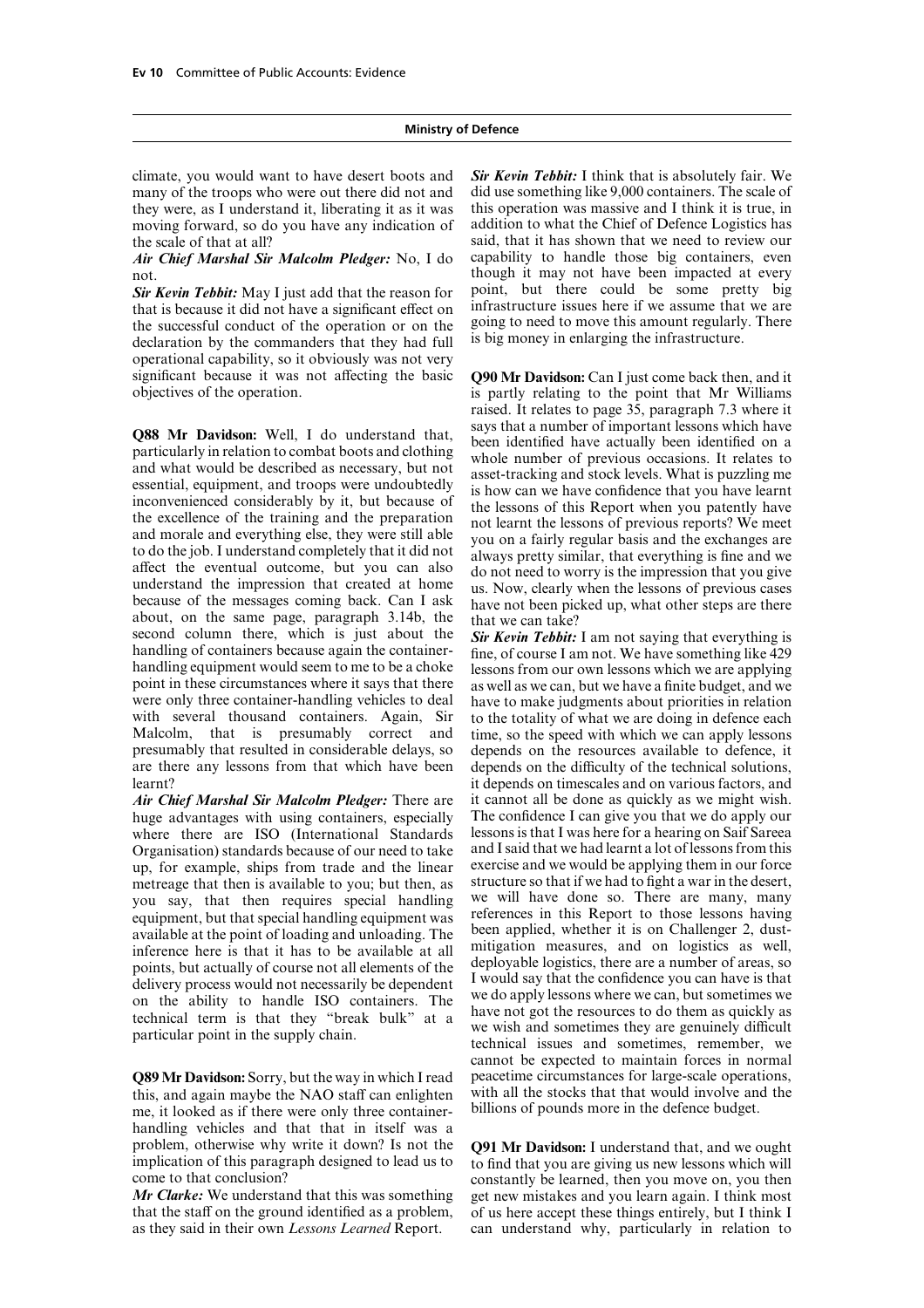logistics, and maybe this is an issue for Sir Malcolm **Q94 Mr Steinberg:** Do you really think so, if again, the same lessons seem constantly to come up somebody was killed because they did not have body about asset-tracking and stock levels, so can you armour do you think that is efficient? I do not.

*Air Chief Marshal Sir Malcolm Pledger:* As Sir Kevin said earlier there is a whole series of initiatives run across the time scales you are identifying here. We made a decision during the course of the Where this has been a consistent message to the operation we wanted to enhance that protection.<br>Ministry of Defence it is not that we have not tried There was then a certain amount of time available Ministry of Defence, it is not that we have not tried in the past to resolve this particular problem, it is still for us to get it forward and that was not sufficient to an on-going one. To suggest that an asset-tracking get to everybody. I think as far as the level of an on-going one. To suggest that an asset-tracking get to everybody. I think as far as the level of system on its own will produce nirvana and deal with protection that we entered this operation with, we the complexities a made significant changes in process, in organisation and in communication and underlining structures. **Q95 Mr Steinberg:** I find the attitude remarkable.<br>We did introduce TAV(-) at the end which added All we are here to do is try and find out what went We did introduce  $TAV(-)$  at the end which added All we are here to do is try and find out what went greatly to our ability to be able to consignment track wrong, if anything went wrong, and make greatly to our ability to be able to consignment track into theatre. There is a whole series of things here suggestions through the NAO to put things right. and no one else, no one else, gentlemen, has solved Frankly, the attitude is that nothing went<br>this in the way that you conceive it will then work to particularly wrong and everything was hunky dory this in the way that you conceive it will then work to particularly wrong and everything was hunky dory optimum effect down to the individual in all and it was a great victory. Yes, it was a great victory

**Q92** Mr Steinberg: Sir Kevin, I am very there was a shortage, where did they go to?<br>disappointed with the meeting this afternoon, I find **Sir Kevin Tebbit:** To the units throughout the your attitude not only arrogant and I think soldiers may have died because of some of the<br>failures that your Department and the military failed<br>to do. We are entitled to find out if those mistakes<br>were made and people died because of them Ouite<br>Were  $\frac{Sir \;$ were made and people died because of them. Quite<br>frankly I know it is beneath you to come to this<br>meeting because you have been to other ones that are<br>speak to me in those tones. far more important but as far as I am concerned when you come here you should give us the courtesy **Q97 Mr Steinberg:** I have to say that it is not just of answering our questions, which I do not think you my feeling. of answering our questions, which I do not think you my feeling.<br>have doing as you should have been How many **Sir Kevin Tebbit:** I am trying to answer them. Firstly

conducted war-fighting operations for five weeks. would have been a unit consignment that went to the During the course of that operation the number of unit at the other end, they would have managed that people who were killed as a result of enemy action under their own activity, and the Chief of Defence numbers in single figures, this seems to me to be an Logistics will confirm that. Nobody knew quite how extraordinary efficient act of warfare under any much extra would be required to meet the request circumstances. from the Army in the October but the DLO sent

understand why we are in despair? *Lieutenant General Robert Fry:* We went into this was entirely appropriate for these sort of operations.

and I wrote down to congratulate you but I do not<br>circumstances.<br>Chairman: We will stop that particular line of like the attitude we have had this afternoon on the **Chairman:** We will stop that particular line of the attitude we have had this attention on the questioning there and thank you, Mr Davidson. <br>questioning there and thank you, Mr Davidson. <br>flaming right to ask, we have ev In 1999, 200,000 sets of body armour were issued yet

have doing as you should have been. How many<br>people did not get the body armour that they<br>needed?<br>Sin Kevin Tebbit: I cannot are somewhy individuals have<br>died, there are Boards of Investigation to be held and<br> $\frac{1}{2}$ <br>Si **Sir Kevin Tebbit:** I cannot answer that question, I do I suggest we wait and hear the outcome of those<br>not know if the General can. I can give you some before we draw those conclusions. Secondly, and I<br>am not trying to be armour has been issued by the logistics organisation, **Q93 Mr Steinberg:** If I was a soldier led by some of<br>the units, they asked for it as they<br>the hierarchy I would be bloody worried, to be<br>quired it to make up their sets. Some of those units<br>would have taken it with them i quite nonest.<br> **Lieutenant General Robert Fry:** Can I just point out<br>
some of the figures that are involved here, we<br>
deployed 46,000 people into a theatre where we<br>
them would have crated it and sent it by sea, that unit at the other end, they would have managed that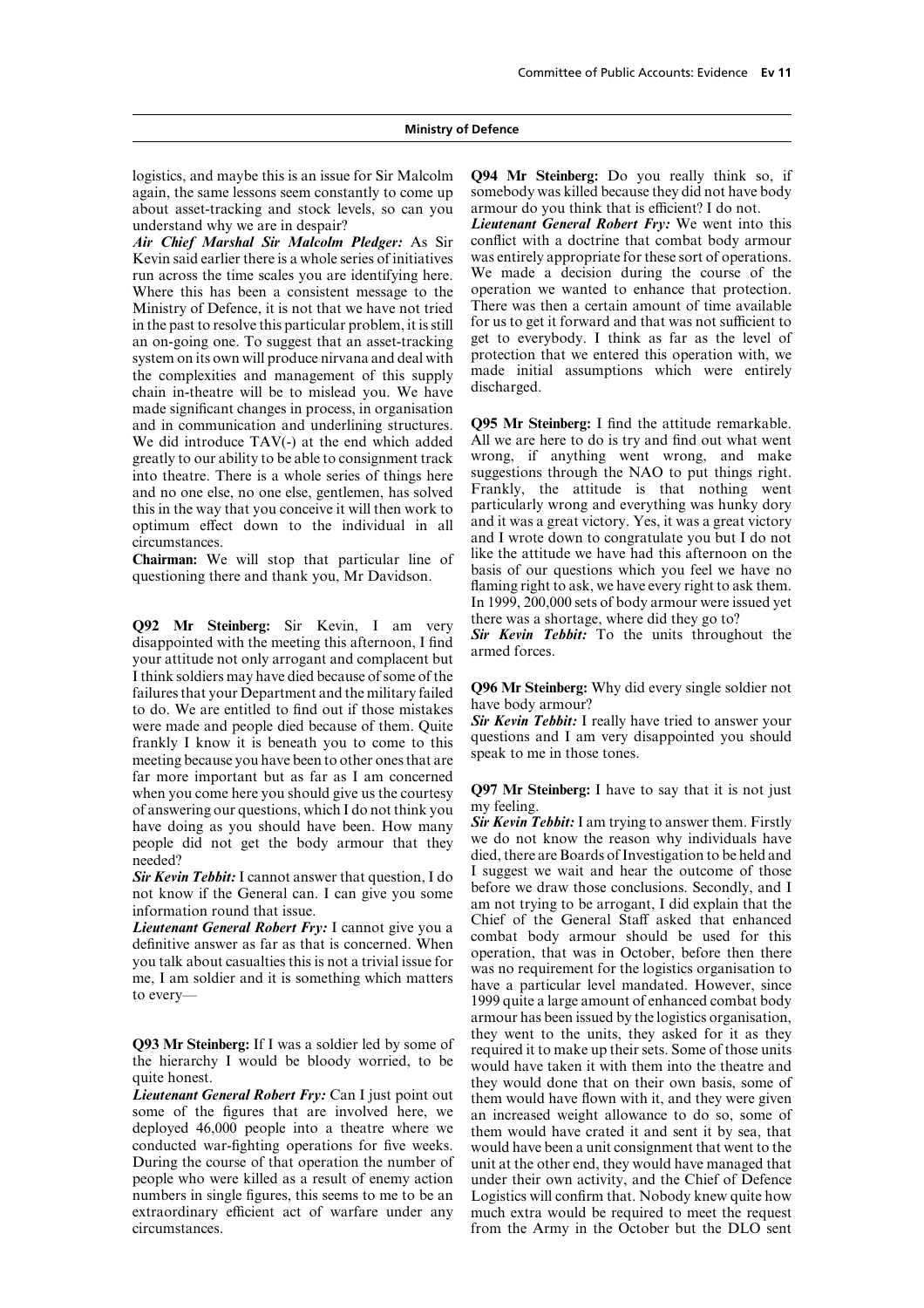theatre. We know it did not get to everybody and I satisfactory. There are various references to this am gravely concerned and sorry that it did not, of throughout the Report, 3.6 on page 18 and 3.10 on most would have it. Forces in armoured vehicles commander judged were the overriding were regarded as being more protected than the requirements. infantry so there was a redistribution in favour of the infantry. I know that is what happened, it is<br>unfortunate that not everybody had it. Even today<br>the Chiefs of Staff have still to decide whether they<br>time so I do not have much time to ask many more<br>the Chiefs of Staff ha

meeting finishes you might find that I might be right where things are. All you have is a quartermaster in my suggestions. I am going to move on now, just with a wad of paper going through sheets of paper in my suggestions. I am going to move on now, just slightly, on page 20, 3.10 "Figure 7 shows that only trying to find out what is in the ISO container and 8% of those items requested by units in the shortest what that container is. This Report seems to indicate timescales logged at the main logistics centre in that is absolutely accurate. You are shaking your Kuwait were delivered within the planned 48 hour head, tell us why it is not accurate? Tell us why my period". Are we saying that  $8\%$  of priority information is wrong?<br>equipment that had been requested, which *Air Chief Marshal Sir* equipment that had been requested, which *Air Chief Marshal Sir Malcolm Pledger*: There are presumably includes body armour, 8% has to be several features of that description you have taken delivered within 48 hours? out of context, if I may. We have consignment-

diagram shows the standard priority system which the units would be operating. Because of the ISO container is. Within those ISO containers the compressed time scales and the need to flow material individual assets are tracked in the particular Land very quickly into the areas there was an overriding forces through VITAL. It is when you get it into policy set by the National Contingent Commander, theatre, when you have to break it down and move Air Marshal Burridge, which he called the National it forward that the complexities of the theatre, of the Contingent Commander Priority List which movement and of the prevailing operational overrode that system. Details of what that circumstances make this such a challenge. That is Commander's override meant were established by not to say we do not have to solve it. Commander's override meant were established by what we call the Joint Forces Logistic Component Commander who broke it down into the individual<br>elements of what that meant. Say the National<br>Contingent Commander said, "in next 48 hours<br>what I need above all is Command and Control<br>that our soldiers were fighting a bat as a superimposed activity. So there was an overriding priority on top of the ones that you see on **Q101 Mr Steinberg:** There was a lack of ammunition page 20 which insured that supplies were pulled forward in the desired order and the overriding *Sir Kevin Tebbit:* I am not denying it. If you read the operational requirement is superimposed on this Report at 3.13 you will see here the words "a

38,000 sets of enhanced combat body armour into system so the operation could be conducted course I am, of course I am. Just as much as I was page 20. But I think it is important to bring it out a grateful that the Chairman said that much of these little more clearly because otherwise there is a things had gone well, that was to do how the Civil slightly misleading impression that priorities were Service organised itself as well as the Armed Forces. not tracked through as clearly as they were. The I know it was prioritised by the commanders on the priorities were two kinds, one was what the units ground so that those going into combat needing it were asking for and one was what the overall

transported, they are all mixed up and they actually get lost and you do not know where they are, they do **Q98 Mr Steinberg:** If we read the transcript after the not even have a simple bar code system to know meeting finishes you might find that I might be right where things are. All you have is a quartermaster

several features of that description you have taken **Sir Kevin Tebbit:** No, we are not saying that. This tracking, I described TAV(-), which is a radio system diagram shows the standard priority system which fixed to these ISO containers which shows where the

perception". There may have been a perception but <sup>2</sup> Ev 29–30 none of the reports coming from the commanders—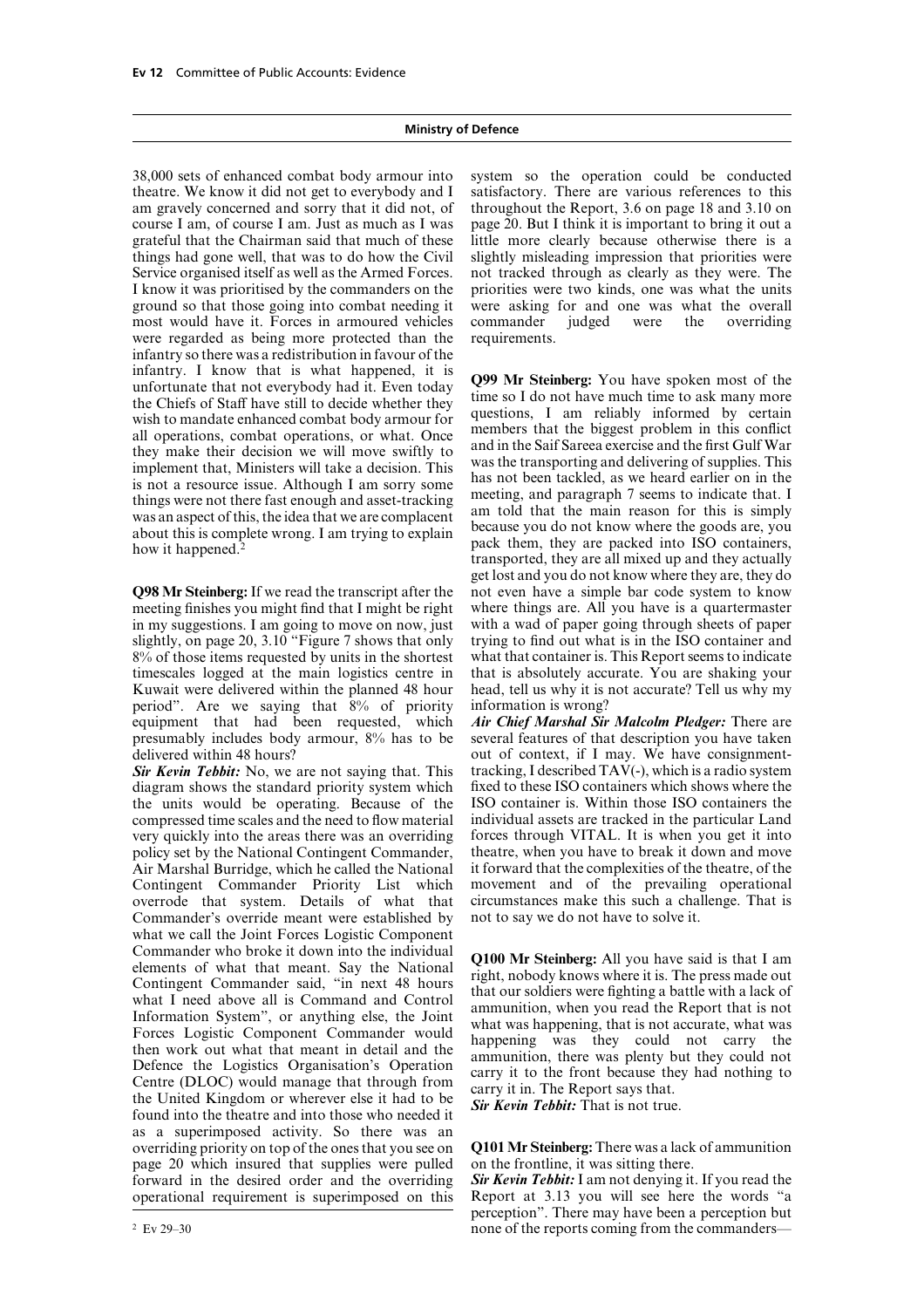**Sir Kevin Tebbit:**—said there was a shortage of not being brought forward. We can only ask our questions on the basis of what we have in front of us.

that the press gave a perception there was no serving in Iraq without bullets for his rifle for eight ammunition but there was plenty of ammunition days claimed the body armour which was given did ammunition but there was plenty of ammunition. The reason why there was no ammunition on the not fit him and it was in a poor state of repair. After

The ammunition was on the frontline, Mr Steinberg.

**Q104 Mr Steinberg:** That is not what it says in the cannot exchange anecdotes with you. I have no idea<br>Report. Am I stupid or what? It says this, "it of the provenance of what you have just read out or<br>significantly limit was nought to carry it in.

**Q105 Mr Steinberg:** You signed up to this Report. Sir Kevin, and it says it.

**Sir Kevin Tebbit:** I am talking about "perception". **Q108 Chairman:** We really have to clear this up. Sir this is why I emphasised the word "perception". In Kevin, as I understand it you are saying in general reality ther they would have said so. That is not to say there were<br>not some difficulties in getting the ammunition ammunition, is that what you are saying? This<br>around, I can understand that was true. There was<br>not a difficulty that p

*Lieutenant General Robert Fry:* Mr Steinberg, can true.<br>we move away from perception and look at military Sir 1 we move away from perception and look at military **Sir Kevin Tebbit:** What I am saying is that the post-<br>record, the process, the way in which readiness in-<br>coror the commanders in no case<br>theatre was defined was accordin

the Report that was sent to us two weeks before an so they cannot read those systems and know; "yes, investigation, we read that Report and we draw our my consignment has arrived there, I can see it on my questions from the Report that we read. In this IT screen, I know what is in it. I know in two or three Report, I am not going to read it out again, it is days that it will be with me". That is a real problem. claimed there with a no ammunition or there was a I am trying to help Mr Steinberg here. As we field perception there was no ammunition on the further iterations of our new system, the system we frontline because you could not get it there. There procured for this operation was very successful once

**Q102 Mr Steinberg:** I said that, I said that, Sir Kevin. was plenty of ammunition behind the line but it was **Sir** Kevin Tebbit:—said there was a shortage of not being brought forward. We can only ask our questions on the basis of what we have in front of us. General Fry, can you respond to this, this is and **Q103 Mr Steinberg:** You accused Mr Trickett of not article, it might be a load of rubbish, in the *Evening* listening to you, you are not listening to me, I said *Post* from Swansea, it says, "a Swansea soldier frontline was because they could not get it there. eight days he was given bullets. His rifle was kept *Sir Kevin Tebbit:* No, no, no. It was on the frontline. locked in a store-room when he was not on duty a 20<br>The ammunition was on the frontline. Mr Steinberg minute walk from his bunker".

*Lieutenant General Robert Fry:* Mr Steinberg, I

**Sir Kevin Tebbit:** I can only go by what the **Q107 Chairman:** I am not sure we are any clearer commanders report. after that line of questioning.

*Sir Kevin Tebbit:* I would like to make a further

exchange between us but I think there is a real point a perception among troops that there were here to be clear about.

although we have visibility up to the place in Kuwait **Q106 Mr Steinberg:** I am not disputing you are or Camp Fox, it is true that the deployed units up giving us the right information, all I can do is read front as of today still do not have the same systems, front as of today still do not have the same systems,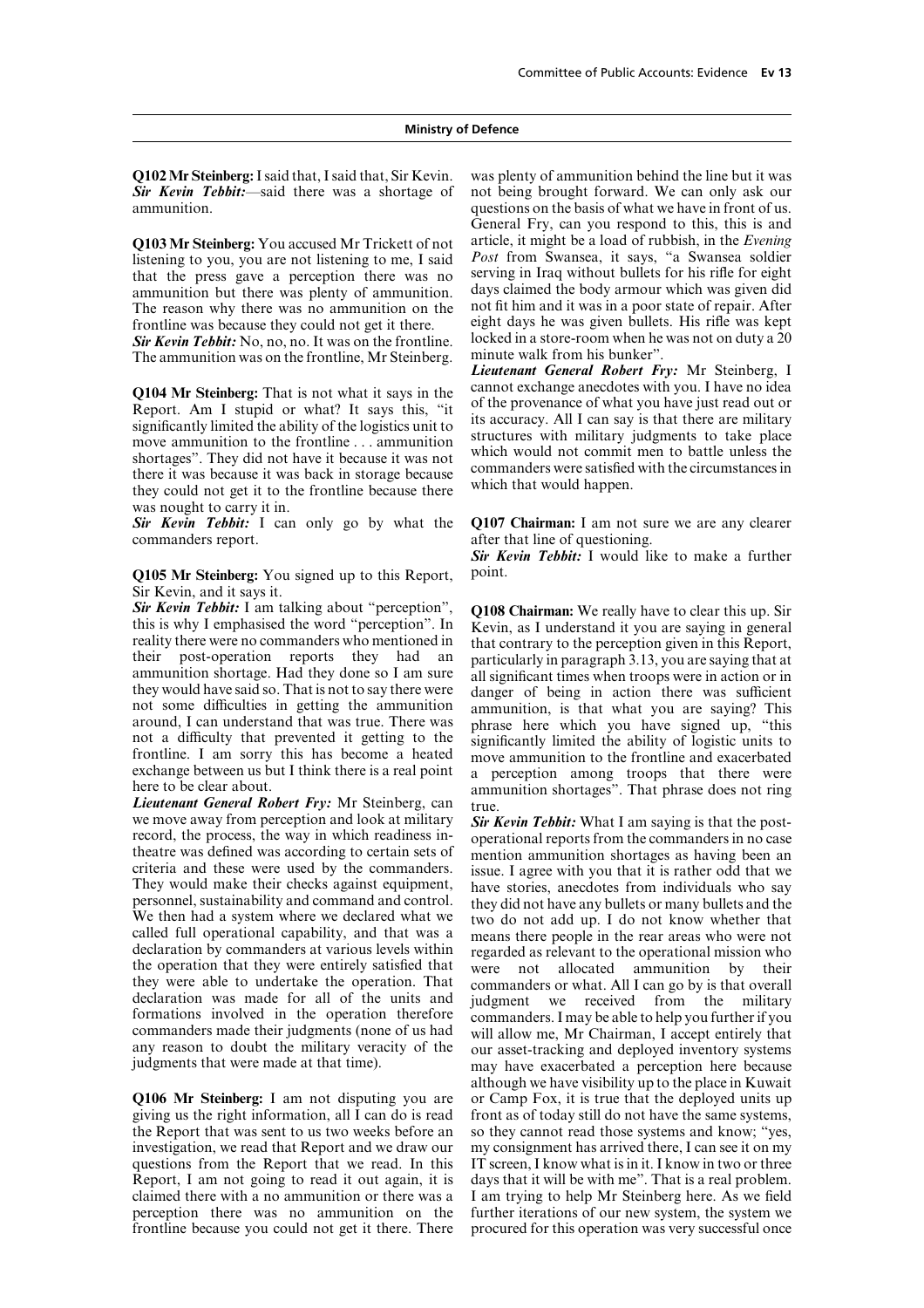confidence to the frontline. There is no silver bullet We did not know the scales of the operation that we here but it will improve that situation. We have a were going to mount or when we would mount it. I phased programme to bring this system in. The will come back to our Defence Planning reason you can have confidence because it is Assumptions, if I may, they are based on our ability incremental growth, on what we have, rather than to mount medium scale operations, not large scale some totally new system. The Board and Ministers operations. For large scale operations by and large have still got to approve the funding in April in our to get a division moving will take 90 days to be general planning and budgetary round. When that is ready. It has then to be transported and then trained available I think it will help to resolve some of these up in theatre. We have arrangements with industry difficulties of confidence and perception, which are to only keep the things in our stock that we will not not necessarily the same as reality. be able to generate in the time available for

**Chairman:** That is an important answer, we are industrial production. grateful to you for that, it may allow us in our Report to make some positive suggestions. Thank **Q112 Mr Jenkins:** I can tell you now, and this is you very much. breaking news, we are going to have to be much,

but our questions will not kill you.<br> **Sir Kevin Tebbit:** As a result of this operation and as<br> **Sir Kevin Tebbit:** As a result of this operation and as

**Q110 Mr Jenkins:** In the Report you said that you lead items to do with Challenger II, to do with the had to buy back all terrain mobility platforms which a S90 gun and to do with helicopter spares. We you sold off, you b

**Q111 Mr Jenkins:** I want the information, and I will up some of our stores on that basis. We still need to tell you why I want it because you pride yourself, and drive down the overall stock inventory and make rightly so only trouble was it is these politicians, because when we have sufficient boots we could have kitted up a full unit if we sent 5,000 or 10,000 but making us **Q113 Mr Jenkins:** I am glad you have joined in, Sir send 46,000 we did not anticipate that. It is the plan Malcolm. I am glad of that assurance although I element that when we are going to send a force of want another assurance now, since 1999 we have that scale you know you have to have everyone in issued 200,000 body armour—I know Mr Davidson that scale you know you have to have everyone in place and contact your suppliers so you then know was on about when the truck goes by the odd a time scale and you can turnaround and say to the Tommy picks an extra set of boots off, I am not military, this is time scale we can deliver it in. That particularly bothered about—I want you to give me is our concern, that the planning although it was an assurance that when we are fighting an enemy we good it could have been improved because in are not fighting an enemy who is wearing body previous reports we pointed it out to you that on a armour paid for by the British taxpayer? If you number of occasions where the difficulties were cannot find those 200,000 it might be down to largegoing to occur and they still occurred. You have scale pilfering, organised crime, resale back to pointed out on two occasions that when you get a lot terrorists. What assurances and guarantee are you of containers, particularly if you have a lot of going to give me we are not facing terrorists in this material and landing equipment, to us that is a bit of a disappointment to be honest. Do you take that as armour? fair comment? *Air Chief Marshal Sir Malcolm Pledger:* We are

we got it in, we will be incrementally improving it to **Sir Kevin Tebbit:** I cannot say at the moment when do that sort of thing. That will then bring more we sold it, I knew we had to procure it back again. we sold it, I knew we had to procure it back again.

much faster and shift many more people round the **Q109 Mr Jenkins:** Sir Kevin, you must feel under fire world at much shorter notice than we have in the

**Sir Kevin Tebbit:** I will really try and help. **Sir Kevin Tebbit:** As a result of this operation and as a result of our review in August last year we are taking some steps to increase stocks of certain long- **Sir Kevin Tebbit:** I do not have that precise and boots both for temperate zones and for desert information with me but I will try and make that zones. We have procured quite a lot more of available.<sup>3</sup> personal equipment individuals as well as ration packs. We have scaled-

engaged in an exercise at the moment to show <sup>3</sup> Ev 24 **Ev 24** Ev 24 **Ev 24** Ev 24 **EV 24** Ev 24 **EV 24** EV 24 **EV 24** EV 24 **EV 24** EV 24 **EV 24** EV 24 **EV 24** EV 24 **EV** 24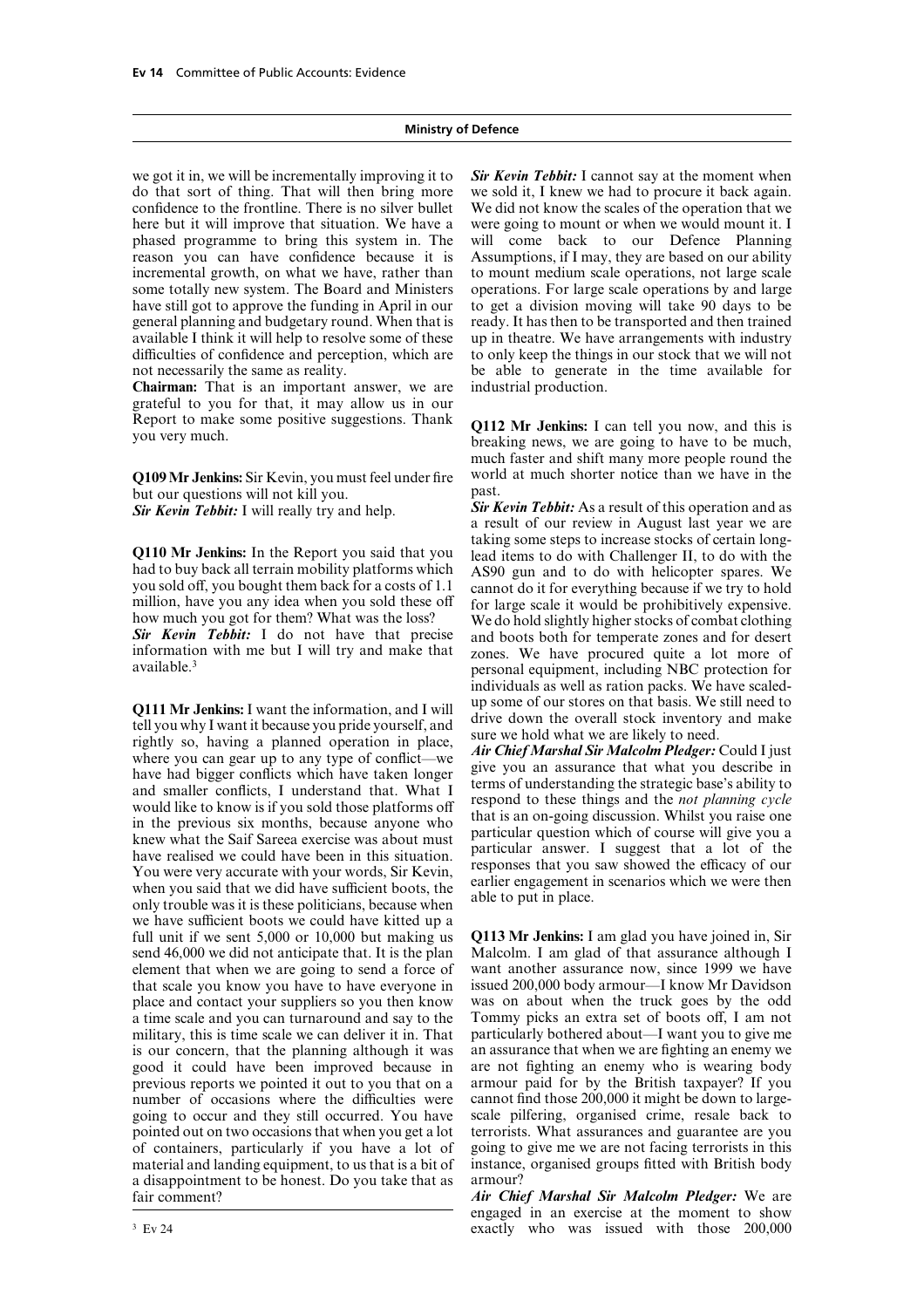say, this is an issue system currently, we will have to questions my time is run out unfortunately. There go through that process down through each are two examples of contractors not wanting to be in individual issue and then amalgamate it to see the combat zone, have you re-appraised the use of whether or not the issues match the holdings. We do contractors in this type of environment? whether or not the issues match the holdings. We do not currently recover it after issue. We are going **Sir Kevin Tebbit:** We had two cases out of 180 through that exercise as we speak. Only when I have companies so it was relatively low. Since then we through that exercise as we speak. Only when I have completed that will I be able to tell you whether or have now used 500 contract companies, it is a pretty not I can guarantee the location of each of those small figure. We did have a very clear policy for

*Air Chief Marshal Sir Malcolm Pledger:* The word

know where "disappeared" has come from, the excellently, probably the best of any army in the interpretation is when it is issued it disappears; it world and I would not take it from them. Have we interpretation is when it is issued it disappears; it world and I would not take it from them. Have we disappears off the high level information system got out of that situation? We are not still running the

**Q118 Mr Jenkins:** The perception I have from this

recorded I think I am right in saying in the Kuwait<br>depot and we logged in about 20% of stuff landing.<br>Figure 1. Durant problems in setting up the lease in terms of the<br>Sir Kevin Tebbit: Mr Jenkins that is a slightly<br>diffe

point that the logistics system was old, creaky and  $\,$  £3.67 million, which was in place and work by

formal register which the DLO keep. They issue it to units and the units then use the body armour We like it and therefore we are extending it. That is according to their requirement. That is in the sense the system we have now procured and we are linking of disappearing from the ledger, not in terms of up to our existing system VITAL and the systems at disappearing from the Armed Forces. We are now the other end in the deployed inventory. The plan is doing an audit to see where all of it is. to make TAV one of the elements of this better

component parts and that they still have them. As I **Q121 Mr Jenkins:** I have one or two more quick

procurements. contractors before the operation started in February called our CONDO Policy, Contractors on Deployed Operations which should have set out **Q114 Mr Jenkins:** These may actually be in storage.<br> **Air Chief Marshal Sir Malcolm Pledger:** We know<br>
what they could expect from us and what we have on the shelf.<br>
I think the performance of the contractors was very successful and the difficulties were minor. One **Q115 Mr Jenkins:** The Report says they seem to accepts that individuals may have had concerns but have disappeared.<br>it was two out of 180 companies that we used. it was two out of 180 companies that we used.

**Q122 Mr Jenkins:** Thank you. If I can go the postconflict situation at the time when the British Army **Q116 Mr Jenkins:** The Report is wrong? was expected to run things like the Central Bank in *Air Chief Marshal Sir Malcolm Pledger*: I do not Basra, provide nursing, etc. a job which they do *Air Chief Marshal Sir Malcolm Pledger:* I do not Basra, provide nursing, etc, a job which they do know where "disappeared" has come from the excellently, probably the best of any army in the disappears off the high level information system. got out of that situation? We are not still running the central Bank or these operations being handed over to other people?

**Q117 Mr Jenkins:** It might be in service.<br> *Lieutenant General Robert Fry:* Yes, we handed that <br> *Air Chief Marshal Sir Malcolm Pledger:* I would over to other people and the appropriate and **Air Chief Marshal Sir Malcolm Pledger:** I would over to other people and the appropriate and rather expect that the great majority of it is in competent authorities are involved in that. I have to service, in fact I rathe conduct this operation again tomorrow.

Report is there are 200,000 you cannot account for<br>
and the fact that we were originally going to go in<br>
service and we could get the information back, that<br>
number may drop rapidly.<br>
number may drop rapidly.<br>
number may

called Total Asset Visibility. When the Air Marshal **Q119 Mr Jenkins:** It was the manual device which talks about TAV this is what he is talking about. We recorded I think I am right in saying in the Kuwait originally intended to lease it but there were that basis because it is linked to their wider IT system so there was a security issue. We decided it was much better to buy it and they decided to sell it to us and **Q120 Mr Jenkins:** I understand that you accept the we have now spent  $\mathcal{E}7$  million on it, phase one about needed to be updated.<br> **Sir Kevin Tebbit:** The disappearance is from the us track stores which we had lost visibility of, **Sir Kevin Tebbit:** The disappearance is from the us track stores which we had lost visibility of, formal register which the DLO keep. They issue it to medical stores and other stores. It works, it is good.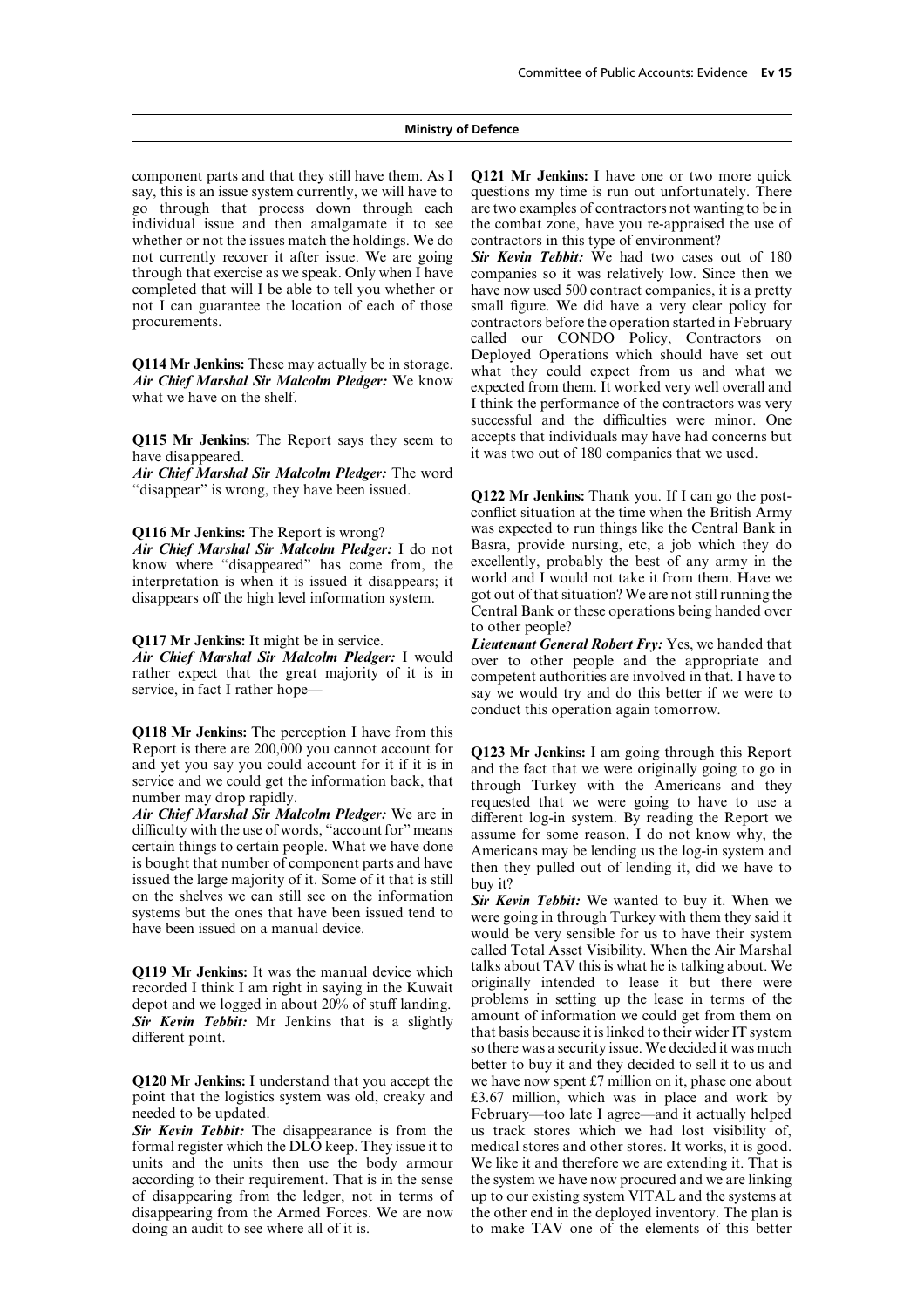describing. It started as a lease, it has gone to a

Q124 Mr Allan: Can I take you right back to the<br>beginning when we talked about the political context<br>and how and why decisions were made in terms of<br>purchasing equipment and then starting the whole<br>logistics operation, is the purchasing earlier and had we started the March and then work backwards, nobody knew it logistics operation earlier we would have had better was going to be 20 March, that was a political value for money and more equipment in the right decision that was taken then as well. place at the right time? That seems to be a common

Survey and the Sir Kevin Tebbit: If we had longer to plan and<br>Sir Kevin Tebbit: If we had longer to plan and<br>pecember whatever you do not go out and buy this<br>prepare for the operation I think we certainly would<br>have about because things were not unused, as it were, they were used for the sustainability phase if they were not *Air Chief Marshal Sir Malcolm Pledger:* I want to used for the initial combat phase, or some things make a very broad statement—throughout the vear were returned and not needed or already used and we make judgments about the right buying pattern were sent back to the United Kingdom. Our system within our training cycle, it is not as if suddenly we has to work in both directions, unlike some. I would engage with industry on a whole new sequence of not know about cost-effective but generally speaking purchases. It is just not black and white, nothing was longer would have been better. going on that might be applied in this particular

operation, if you look at the predictions way before it started and when you read the Report it appears<br>that we started the logistics operation later than we<br>could have done given what eventually happened.<br>Clearly there is a debate at the moment about<br>whether those decisions

*Sir Kevin Tebbit:* You could put it like that. I would Ministry of Defence budget is not a factor in making prefer to say that this was not initially a decision to this kind of decision, if we hold off buying this stuff go to war, it was initially an attempt to bring until later then it is less damaging to our budget? Saddam Hussein into compliance with previous **Sir Kevin Tebbit:** We have been doing this for a long Security Council resolutions and resolve it time with Treasury and there is a pretty diplomatically. The point at which it became clear sophisticated system. that that was not going to work was obviously later<br>than the beginning of some kind of military planning. The military planning which was put in to. place initially was limited in the hope, as I say, that *Sir Kevin Tebbit:* We have urgent operational there was still time for a diplomatic resolution. requirements and so-called operational

rattling at that stage you could argue that it would requests as they came forward. Again the approvals be money well spent if you buy some bigger sabres came in tranches as well. The earliest approval from be money well spent if you buy some bigger sabres came in tranches as well. The earliest approval from in order to rattle even if you followed the diplomatic the Treasury for funding came as early as September route. How do you explain that, especially if it is a for some activities and finally in December for political decision done at a political level saying, others. There was a continuous process. "hold off buying anything because we are following this UN route and we do not want to be caught out" **Q131 Mr Allan:** Again on this famous paragraph or are you giving instructions to get ready for an about the under slung grenade launchers, some operation at which point you have to go out, place ammunition was delivered early, the final 10,000

system with better asset visibility that I have been *Sir Kevin Tebbit:* These are political judgments. describing. It started as a lease, it has gone to a Those political decisions were broadly taken in time purchase and we are extending it. to build and mount the operation. It is true the more **Chairman:** Thank you for that. time you have the better you can do it, that does not mean to say there was not enough time.

make a very broad statement—throughout the vear circumstance. We spent all our time planning for **Q125 Mr Allan:** In this House and in the media and conflict. The peculiarities of planning for this everywhere we were talking about the scale of the on that incremental scale.

reasons, you yourself alluded to that that there may Requirements, it does not come from the Ministry of have been a political view, it looked like we were Defence's budget, can you be clear with the definitely going to wa Committee that the fact that it comes not from the time with Treasury and there is a pretty

# Q130 Chairman: They would catch you if you tried

sustainability funding, one is for big equipment and the other is for stores and supplies. I have no **Q126 Mr Allan:** Given that people were sabre criticism of the way the Treasury approved the the Treasury for funding came as early as September

about the under slung grenade launchers, some the orders and buy the kit? rounds were not delivered until 7 May 2003 because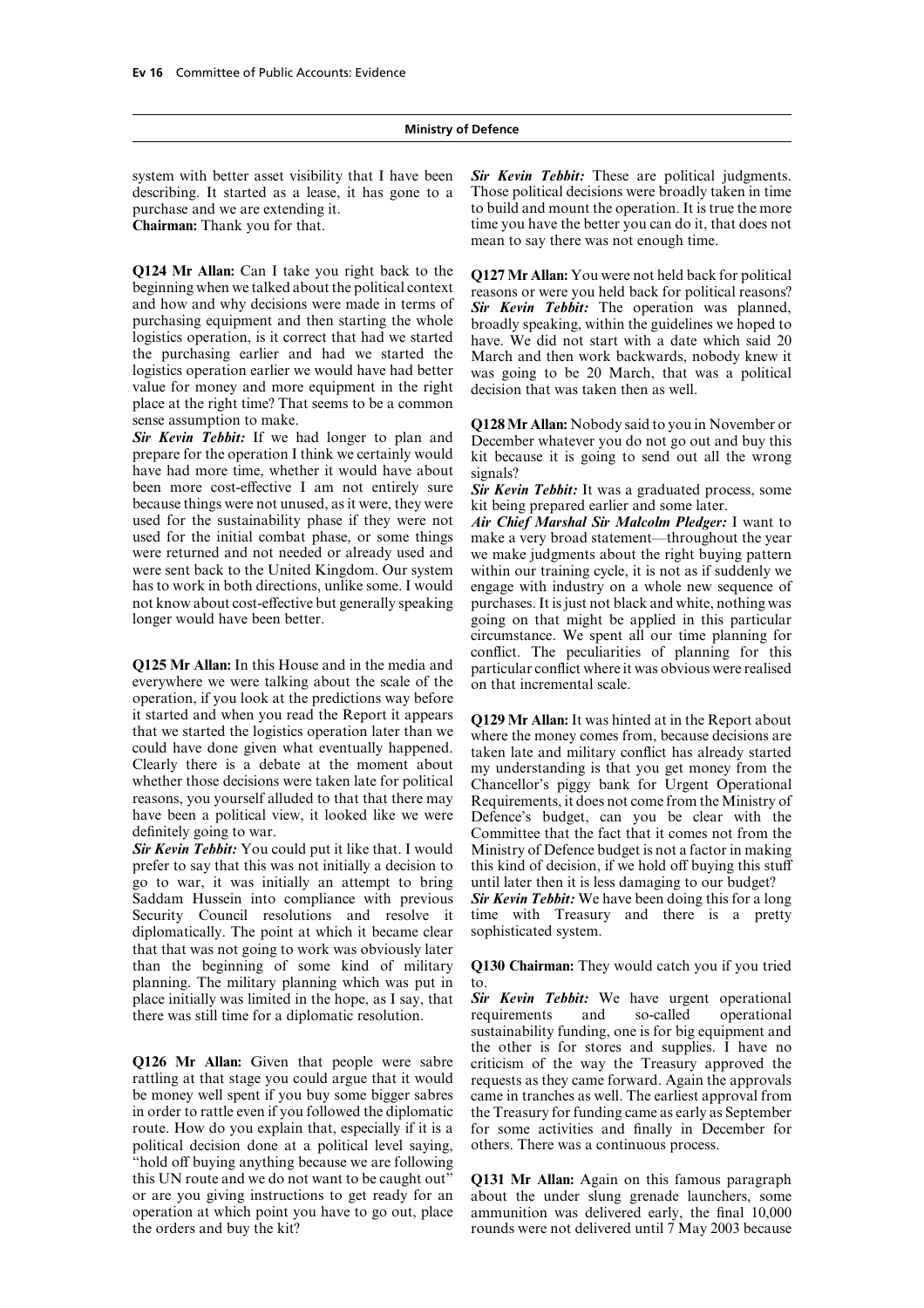That is quite worrying, I wonder if you can clarify category like firearms, and so on? Do we have two why the Swiss Government were refusing to export categories? ammunition we needed for a military conflict and *Air Chief Marshal Sir Malcolm Pledger:* As you say also what response we have had to that. We must be it is a category issue and in this particular instance quite vulnerable if we are dependent on other the word "disappeared" I find to be an unfortunate countries for the ammunition we need for our word. We have issued it and we are now involved in combat operations. determining where all of those are. Having

from a number of sources so that we are not reliant

**Q133 Mr Allan:** Against the conflict with Iraq. It does seem odd we have procured one outside the Picking up Mr Jenkins point on this, the Report is normal procedures on the eve of battle rather than Picking up Mr Jenkins point on this, the Report is normal procedures on the eve of battle rather than quite clear it says that the 200,000 suits of body go through the procurement procedure and all of a armour exceeded the theoretical requirement but sudden we have one, did this go through the gateway these seem to have disappeared. I wonder if the review process?<br>NAO can clarify that? Does that mean you are *Air Chief Mars* NAO can clarify that? Does that mean you are *Air Chief Marshal Sir Malcolm Pledger:* Again I with the army or not, we cannot just assume they are  $TAV(-)$  is about consignment-tracking, asset-<br>with the army, there is no record anywhere to say tracking is then down to the individual components.

where they are.<br>Mr Clarke: We asked the section in the Ministry of *Mr Clarke:* We asked the section in the Ministry of<br>Defence responsible for issuing or buying the body<br>armour and they gave us this information that<br>approximately 200,000 sets had been issued and it<br>was them who said that

*Air Chief Marshal Sir Malcolm Pledger:* There are The Surge state of the Ministry of Defence said they<br>had been issued and then there is an interpretation<br>that by being issued they have disappeared.<br>that by being issued they have disappeared.<br>the second thing is there was

here, some of these were enhanced combat body the pressure of preparation for this operation and we armour, that was originally procured for found that it was particularly good at linking up peacekeeping operations where people were static with our existing systems. The plan is, I say we, my rather than warfighting and successful in Northern logistics colleagues plan to put proposals to us that Ireland, used to some extent in Kosovo and to quite we should extend and expand this and build over the that the Chief of General Staff felt it would be links up our existing systems with so-called smart IT helpful to have it more generally available for this front ends and the totality of that is likely to cost a helpful to have it more generally available for this front ends and the totality of that is likely to cost a operation. The fact that they were not being tracked figure which we are waiting to hear from the DLO operation. The fact that they were not being tracked figure which we are waiting to hear from the DLO<br>so carefully before was because there was no specific and that will go through the normal procedures so carefully before was because there was no specific and that will go through the normal procedures.<br>
requirement for the DLO to manage once they were *Lieutenant General Robert Fry:* We would not be requirement for the DLO to manage once they were *Lieutenant General Robert Fry:* We would not have issued. There was a issue to units, if you are going to been able to conduct the outflow through Turkey issued. There was a issue to units, if you are going to been able to conduct the outflow through Turkey go into peacekeeping wear your body armour.

which says that body armour should be included in not mean that it is militarily excellent, as is the

the Swiss Government withdrew the export licence. personal equipment, does that mean it is within a

it is a category issue and in this particular instance **Sir Kevin Tebbit:** We have now built up our stockpile signatures either at unit level or at individual level.

on Swiss sources. **Q137 Mr Allan:** On the Total Asset Visibility system it does look spectacular, it looks like it was **Q132 Mr Allan:** The reason for the Swiss refusing us? mandated to us by our US allies, we were going to Sir **Kevin** Tehbit: Lean only assume it would have come through the Turkey route and we thought we **Sir Kevin Tebbit:** I can only assume it would have come through the Turkey route and we thought we would borrow it and we then procured it. We have then a political reason. decent asset-tracking system and we need to get one. go through the procurement procedure and all of a

> think we are danger of using all of the wrong words, tracking is then down to the individual components.

immediate requirement, we were working together **Q134 Mr Allan:** Either way we do not know where with the Americans it was sensible to have it is. something which we could read as well as them and *Sir Kevin Tebbit:* Perhaps I can help you very quickly *vice versa*. You are quite right, it was procured under logistics colleagues plan to put proposals to us that next five years a system which includes TAV and

> unless we had a system entirely compatible with the Americans because we would have been dependent

**Q135 Mr Allan:** They are issued like socks but are a<br>lot more expensive than socks.<br>**Sir Kevin Tebbit:** Yes but still midway between what<br>**Sir Kevin Tebbit:** Yes but still midway between what<br>is totally personal and what colleagues, who I fear do not like you very much, can **Q136 Mr Allan:** Can we clarify that guns are tracked I also congratulate you on what I think is a more effectively than this? There is a phrase here fundamentally excellent report. Can I also say I do fundamentally excellent report. Can I also say I do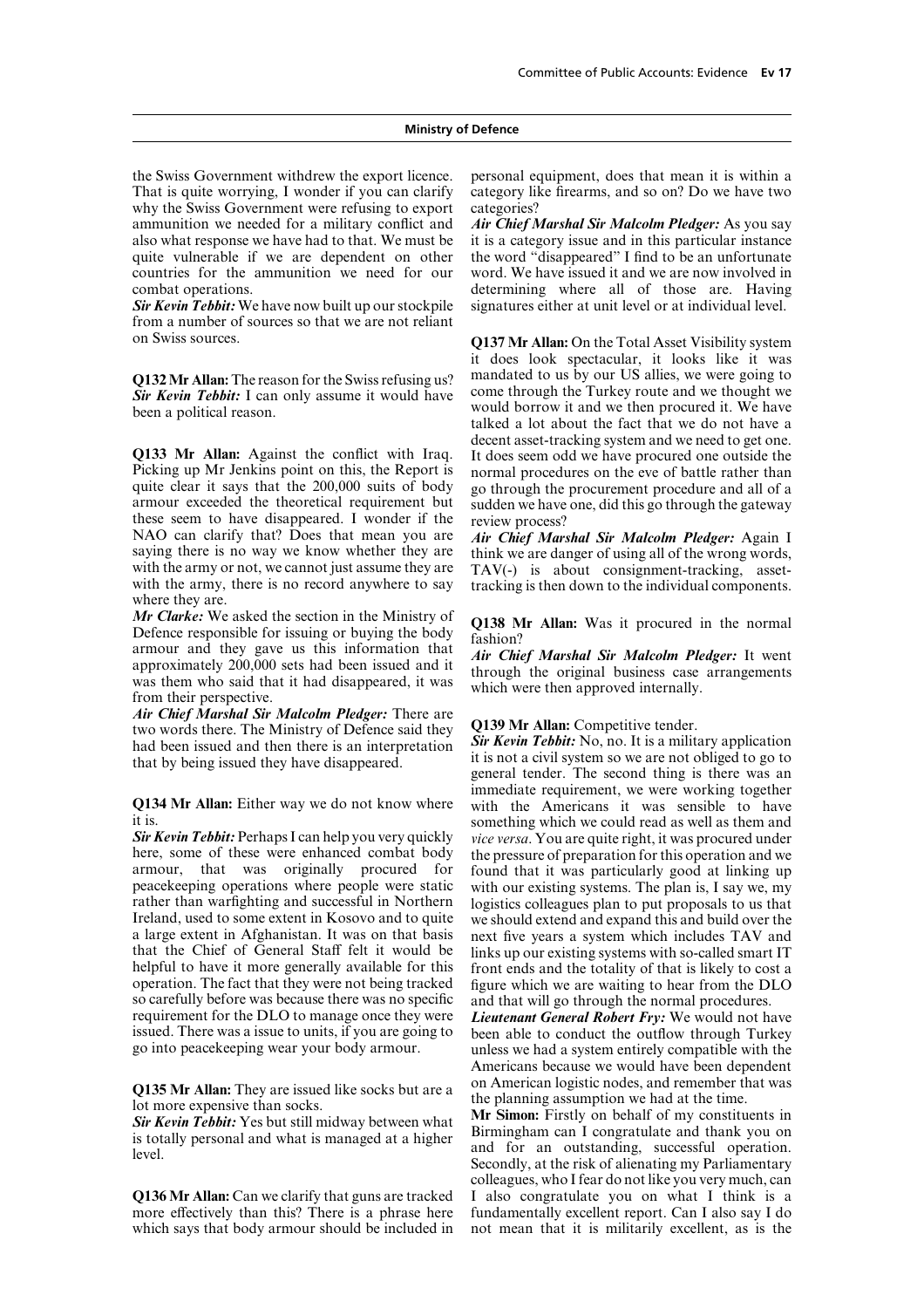Department, because it seems to me that the Department and the departments are essentially of Defence Staff, I assume in which case that most of invisible, quite high credit accrues to all. Having your time these days being so important is spent

heard one of the BBC's leading political correspondents assert to the nation that the among them. The way that you lead into this particular supply, or in this case withdrawal, of a question was to give a backdrop of political single piece of kit, in this case enhanced combat commentary, I cannot give you a view on that, that body armour, to an individual serviceman on a is completely outside my remit. body armour, to an individual serviceman on a single occasion was, and I quote "a matter of policy and therefore a matter for ministers". Sir Kevin is that true?<br> **Q143 Mr Simon:** That was my question to Sir Kevin that true?

**Q141 Mr Simon:** It is certainly true that he said it. It als none would expect you to be political that is why Was he wise and well-founded to assert that to the you, as a man who deals at the most serior to my question Commander and through him to the Chiefs of Staff Deputy Chief of Defence Staff (Commitments) you<br>Committee. When all of those indicators go green are also the nearest thing I think from my perusal of the Commander knows and the Commanders know<br>and the Commander knows and the Commanders know<br>and the Chiefs of Staff know that they have full colleagues, military intellectual on the panel. and the Chiefs of Staff know that they have full colleagues, military intellectual on the panel.<br> **Chairman:** That is the end of your career! operational capability, that is to say they are signalling they are ready in all areas to discharge the military task, they therefore say, "when you want to<br>take a policy decision that is up to you but we are<br>ready to go". What I can tell you is that all of that<br>process was completed, that a week before 20 March<br>the National element and that was for the up-armouring of the the countries of interest to<br>Challenger II tanks. He expected that to be the Committee and the country: Is it possible in a<br>completed but until that was done his colour was completed but until that was done his colour was warfighting situation to keep track of your<br>amber for equipment. Once that was done it went vou might expected to do in a warehouse? amber for equipment. Once that was done it went you might expected to do in a warehouse?<br>green and so as far as the Chiefs of Staff were *Lieutenant General Robert Fry*: On the basis of the green and so as far as the Chiefs of Staff were *Lieutenant General Robert Fry:* On the basis of the concerned and I was concerned and the Secretary of introduction you just gave me this answer will come concerned and I was concerned and the Secretary of State was concerned the military authorities had full as a disappointment, no, of course it is not. Your operational capability and were ready to go. In question is rhetorical. making that decision they will have exercised a whole host of military judgments about risks, about balancing various issues, about whether to fit this **Q145 Mr Simon:** It is rhetorical but it seems to me to extra bit of equipment here or to train a bit more, be pertinent. Have British soldiers in your about whether to move out fast because of the knowledge of military history ever in any about whether to move out fast because of the knowledge of military history ever in any incoming missiles from Saddam Hussein or whether warfighting context in the history of the United incoming missiles from Saddam Hussein or whether to stay around and get a bit more equipment into the Kingdom or its related dominions always known infantry, about how many people had to have what where all their kit was? infantry, about how many people had to have what kit before it was right in their judgment to proceed. *Lieutenant General Robert Fry:* : No. There have Those were military judgments made by them. been many examples when they have not. Those were military judgments made by them.

common vernacular, but somehow despite the **Q142 Mr Simon:** Thank you, that was very said which— dealing with policy in which case can I you ask you, **Chairman:** I am sure Sir Kevin wants to stop you would you describe the issue on a single occasion of there. a single piece of kit to a single soldier as a matter of policy?

**Q140 Mr Simon:** Earlier in the week on the radio I *Lieutenant General Robert Fry:* There are several heard one of the BBC's leading political Deputy Chiefs of Defence Staff and I number myself

who although is not political in the way that we are *Sir Kevin Tebbit:* That he said that. political he might be deemed to be more political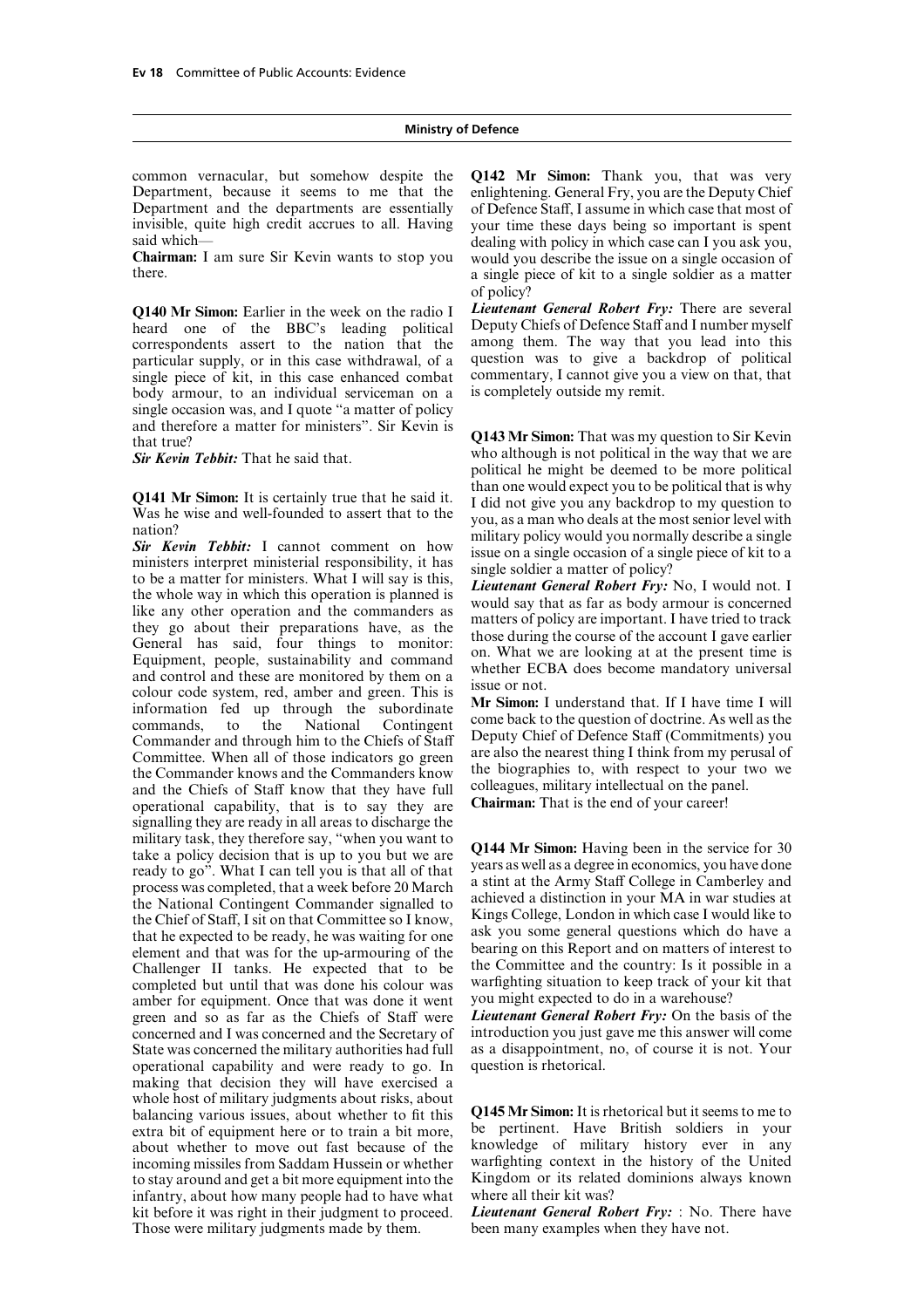**Q146 Mr Simon:** Just for a bit of cross-referencing fighting inside Iraq and it became increasingly and control sampling, as far as you are aware have apparent we would be fighting in built up areas. and control sampling, as far as you are aware have any warfighting forces of any country in the history Fighting in built up areas reduces dramatically the of the world ever always known where all their kit effect of area weapons and increases the tendency for was and had it all when they needed it? engagements to take place with individual ballistic

**Q147 Mr Simon:** I suspect you may be right. that led to the emphasis on enhanced combat body Looking at the NAO's Report into the way the armour. This, however, was not at the outset; this services dealt with this conflic

*Lieutenant General Robert Fry:* I do not know if I can. Can I give you some outline of the scale of the **Q149 Mr Simon:** You might say that. Our whips tell challenge. I have talked on several occasions about us that if you knew what the N<br>the fact we were planning at one stage to approach doing it would not be warfare. the fact we were planning at one stage to approach doing it would not be warfare.<br>Iraq from an entirely different direction which *Lieutenant General Robert Fry*: Indeed and Iraq from an entirely different direction which *Lieutenant General Robert* would have led to entirely different logistic everybody would be doing it. would have led to entirely different logistic assumptions. We only finalised on the plan that we did eventually conduct pretty late in the day, that<br> **Q150 Mr Simon:** Sir Kevin, finally, if I can go back<br>
was not until the New Year of 2003. We then found<br>
to the beginning, my initial question perhaps was too<br>
ourselv achievement, well I think it is rather greater than is **Mr Simon:** Okay. publicly acknowledged

started with the doctrine that ordinary body armour<br>rather than enhanced combat body armour was *Lieutenant General Robert Fry:* No, I could not.<br>appropriate and as conditions developed and doctrinal change occurred where it was deemed that<br>in fact enhanced combat body armour ought to be<br>more widely issued an you give us a little bit of said some soldiers were sent into battle with as little more widely issued can you give us a little bit of said some soldiers were sent into battle with as little<br>information about what the changes in conditions as ten bullets, that is a report on 14 December 2003, information about what the changes in conditions  $\frac{a}{b}$  as ten bullets, the worse that located to that abong in decring and why they is that incorrect? were that led to that change in doctrine and why they

*Lieutenant General Robert Fry:* Traditionally and whether it is incorrect. All I can do is make a historically the majority of casualties in commentary on the circumstances in which people conventional warfare have always fragments rather than by direct fire weapons. Perhaps the apogee of this was the First World War. **Q153 Mr Bacon:** Is it possible that you can find out This has always been an enduring theme of large scale conventional conflict. To that extent Committee. protection against fragmentation, which *Lieutenant General Robert Fry:* I will certainly do my conventional body armour does give you, was an best.<sup>4</sup> This is an anecdotal report. conventional body armour does give you, was an entirely appropriate response. We then began to look at the circumstances in which we might be  $4 \text{ Ev } 24$ 

*Lieutenant General Robert Fry:* I suspect not. engagements, it was that change that we could see begin to develop during the course of the planning

**Q148 Mr Simon:** I had a feeling that might be the<br>case as well. Thank you. If I can ask one final<br>question to you and then finish to one question to Sir<br>kevin. Going back to the doctrinal change, we<br>started with the doctr

were not predicted? *Lieutenant General Robert Fry:* I do not know<br>*Lieutenant General Robert Fry:* Traditionally and whether it is incorrect. All I can do is make a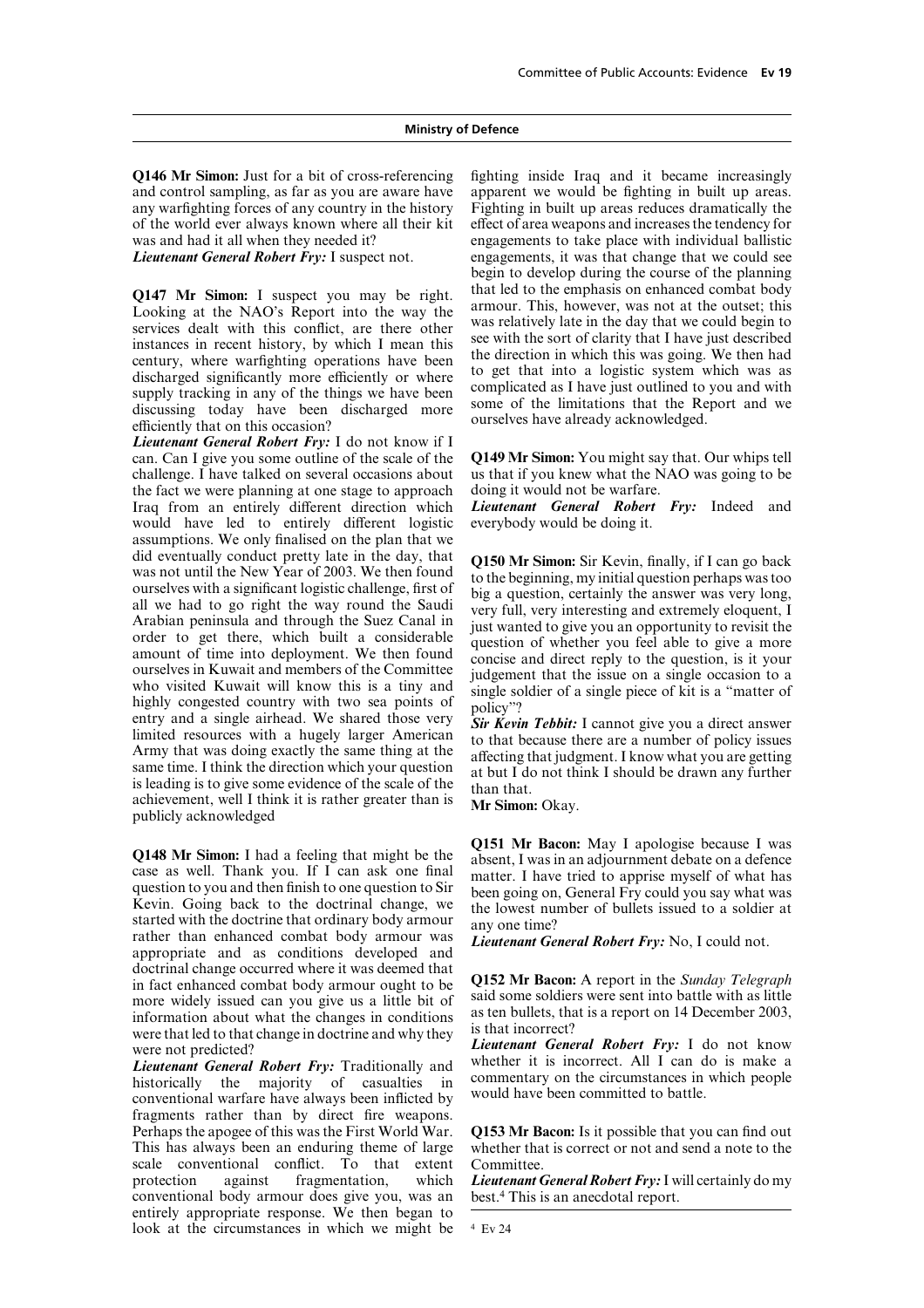**Mr Bacon:** There is an awful lot of anecdotal **Q161 Mr Bacon:** Before it was cancelled. evidence, I am looking for hard evidence. Is it true *Sir Kevin Tebbit:* Before it finished the assessment that was the lowest number of bullets issued for a phase after something like £120 million had been soldier at any one time, is that possible? spent.

the lowest number of bullets ever issued to a soldier and actually committed to battle.

**Q156 Mr Bacon:** In relation to the body armour *Sir Kevin Tebbit:* It was cancelled before it matter is it a matter of policy, why were they not completed the assessment phase so it was not out of issued as a matter of personal kit? How near are you control but the totality was judged to be to a decision on when it will be, is it likely to be issued unaffordable so we did go for a less Rolls Rovee to a decision on when it will be, is it likely to be issued unaffordable so we did go for a less Rolls Royce as standard kit and if so when will the decision be system. Instead of looking for 100%, which would made? simply have been too costly to achieve, we have gone

*Sir Kevin Tebbit:* We are waiting for a for 85%. recommendation from the Chiefs of Staff. My

should ask questions about the tracking system to. We had an earlier discussion that simple. We had an earlier discussion that  $\Delta$  is  $\Delta t$  of the totality. This has to be within a

tracking system and it was based on abeyance and **Q165 Mr Bacon:** Do you mean bombs going off all affordability grounds. I understand that ITV such the place! Intransic Visibility was the system that was being<br>developed, is that the system that you refer to in that<br>paragraph?<br>and the system that you refer to in that<br>that we do not know where we are going to deploy.

**Air Chief Marshal Sir Malcolm Pledger:** One of the<br>first endeavours after the formation of the DLO was<br>to create the Defence Stores Management System<br>part of which would then have depended on In<br>Transit Visibility (ITV).<br>

**Q160 Mr Bacon:** It was cancelled on affordability MoD get it right?<br>grounds. Air Chief Marshal

**Sir Kevin Tebbit:** In Transit Visibility was an element of a much the bigger system, DSMS Defence Stores Management System. **Q167 Mr Bacon:** There were Squaddies running

phase after something like  $£120$  million had been

**Q154 Chairman:** Have you really promised a note **Q162 Mr Bacon:** £120 million spent in total. Was the ITV included in it?<br>**Sir Kevin Tebbit:** That was included within it but not

*Lieutenant General Robert Fry:* I have promised to *Sir Kevin Tebbit:* That was included within it but not do my best to find out.<sup>5</sup> There is a difference between all of that was written off because the ITV has been the

**Q163 Mr Bacon:** We cannot have many experiences **Q155 Mr Bacon:** In battle, did soldiers go to battle of IT systems folded into one another, is it not the case there were various attempts to get the tracking with as few as ten bullets?<br> **Lieutenant General Robert Fry:** Rolls Royce system.

> completed the assessment phase so it was not out of system. Instead of looking for 100%, which would

expectation is they will move in that direction. They<br>do have an issue to weigh, quite literally, it is very<br>heavy. The judgment is should it be issued as<br>perates on a similar idea, they promise to deliver<br>personal kit for failures with tracking systems?

**Q157 Mr Bacon:** Sir Malcolm, you are the man I *Air Chief Marshal Sir Malcolm Pledger:* If only it should ask questions about the tracking system to were that simple. We had an earlier discussion that *Air Chief Marshal Sir Malcolm Pledger:*If you must. tracking is not the totality. This has to be within a management system **Q158 Mr Bacon:** I must. On page 22 it says that environment in which this works. It is not a one-<br>VITAL was going to be replaced by a tri-service

**Q159 Mr Bacon:** How much was spent on it ITV difficulty finding out where their clothes were but it before it was cancelled?<br> **Sir Kevin Tebbit:** I think it was about 6 million but invasion, pre-shooting war, that all app sector examples that have worked, why can the

Air Chief Marshal Sir Malcolm Pledger: We can do that bit, we described it earlier.

round Kuwait opening consignments to find out  $5 EV 24$  what was in them.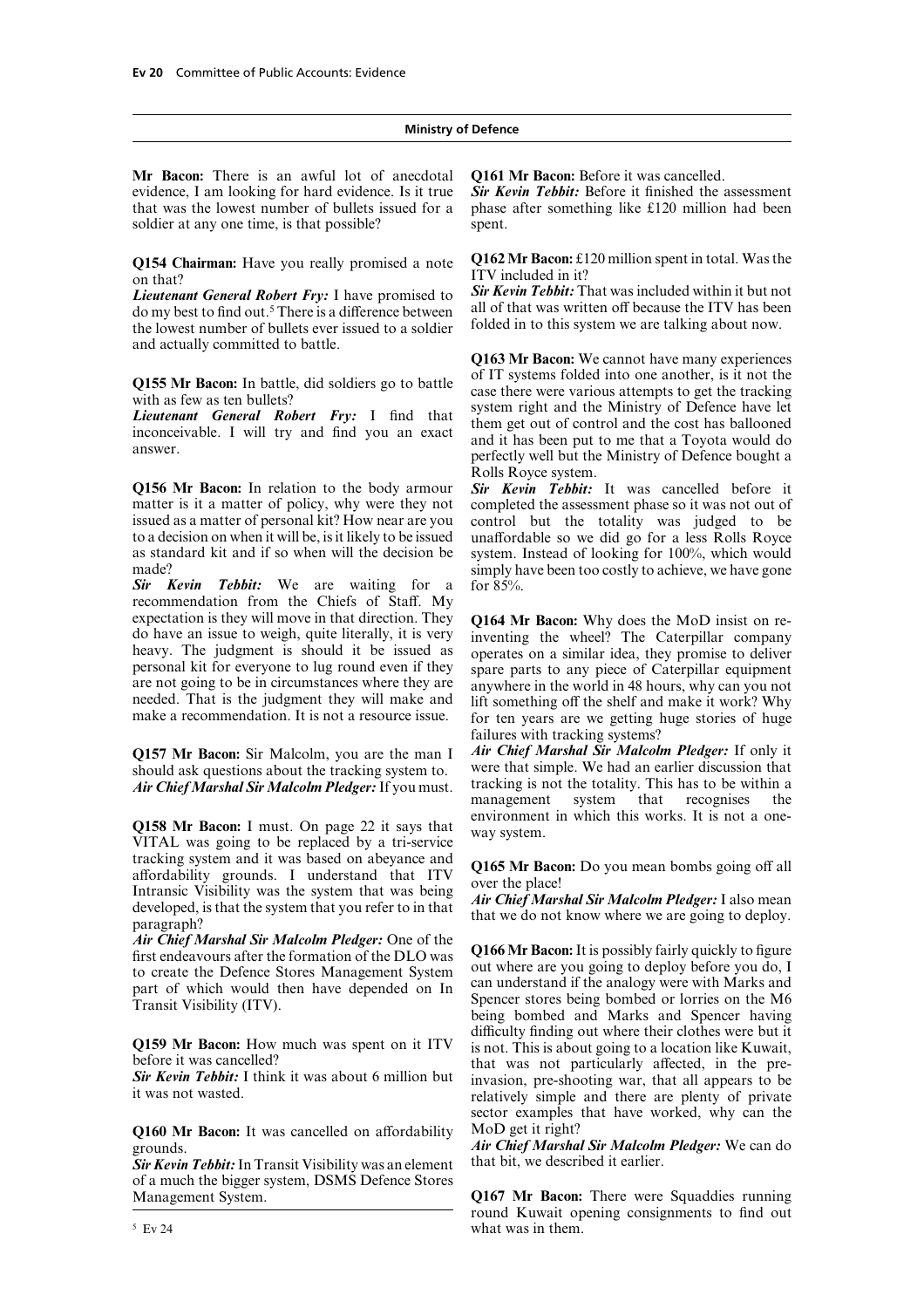*Air Chief Marshal Sir Malcolm Pledger:* What you these things, of appropriate systems, procedures, just described earlier we have: TAV which is concerned to proceed on that basis. consignment tracking; and VITAL. Within those consignments we can register arrival in-theatre. A<br>more complex thing is to deal in those combat<br>circumstances with a moving target—<br>in order to do the job of defending the United

were because I felt some of the comments were done notwithstanding the weaknesses. What does exaggerated, I did not mean they were unfounded, that mean? There were still deficiencies. How can we exaggerated, I did not mean they were unfounded. that mean? There were still deficiencies. How can we<br>We accept that consignment tracking and the make those good? We have a lessons learned study We accept that consignment tracking and the make those good? We have a lessons learned study management of the deploved inventory is not here. Some of the implementation of those lessons if management of the deployed inventory is not working as well as it should be. We accept we had a we really want to get much faster with this size of beginning which we had to stop and move on to a force they will cost a great deal of money. Twentybeginning which we had to stop and move on to a force they will cost a great deal of money. Twenty-<br>different system. We now have a much better five of our recommendations in those studies would different system. We now have a much better approach. Can I give one example which is not like each cost over £100 million and another 50 of them the ones— would cost between £1 million and £100 million. The

dismounted for people combat ID sets which were specific to this operation. I will not detail how they **Q172 Mr Allan:** Who are the suppliers of the TAV work for obvious reasons. We also acquired the system?<br>American Blue Forces tracking system which gives *Air Chief Ma* general situation awareness, which also helps, the cost was not enormous but we spent several million cost was not enormous but we spent several million **Mr Allan:** If we can have a note on that, who the pounds on doing so. Our initial findings after the suppliers are.<sup>8</sup> combat were that these systems are good and were good but there is still no simple, single solution from **COLLET COLLET THE COLLET COLLET STATE COLLET SET COLLET STATE SET OF STATE SET EXAMPLE STATE STATE STATE STATE STATE STATE STATE STATE STATE STATE STATE STATE STATE STATE STATE STATE STATE STATE STATE STATE STATE STATE ST** exercises are still vital because in some of the tragic Malcolm in response to Mr Bacon you said we can<br>incidents that occurred combat ID was there and it track and we can log to a set point because in the incidents that occurred combat ID was there and it was supposed to be operating and still the incidents Report, this is difficulty I am having, Kuwait, you happened. We believe, my military colleagues might only logged  $30\%$  in to Kuwait, into Camp Fox. You comment, the answer lies in a combination of all of did not log 100% in to Camp Fox and from then on

training, exercising with it and we are very

**Q168 Mr Bacon:** I appreciate combat will make it<br>very difficult. I am really more interested in the pre-<br>shooting bit, could you send us a note which<br>basically sets out each of the systems attempts to<br>improve tracking si

**Sir Kevin Tebbit:** We have been discussing them. We **Sir Kevin Tebbit:** Within the current Defence have introduced systems such as VITAL. Planning Assumptions we have I think we are doing extremely well. We fielded a force in less time within **Q169 Mr Bacon:** Can you send us a note? the parameters of our Defence Planning Sir Kevin Tebbit: Some of the difficulties I had earlier Assumptions. We did better than we should have Assumptions. We did better than we should have done notwithstanding the weaknesses. What does cost of being able to put a force of this size, 46,000 Q170 Mr Bacon: Can you put it in a note?<sup>7</sup> I have people, into battle in anything less than what we<br>two questions, one about combat identification, the achieved, in less than four and a half months would<br>Report identifie

you did not even know what was in Camp Fox.

 $8$  Ev 25–29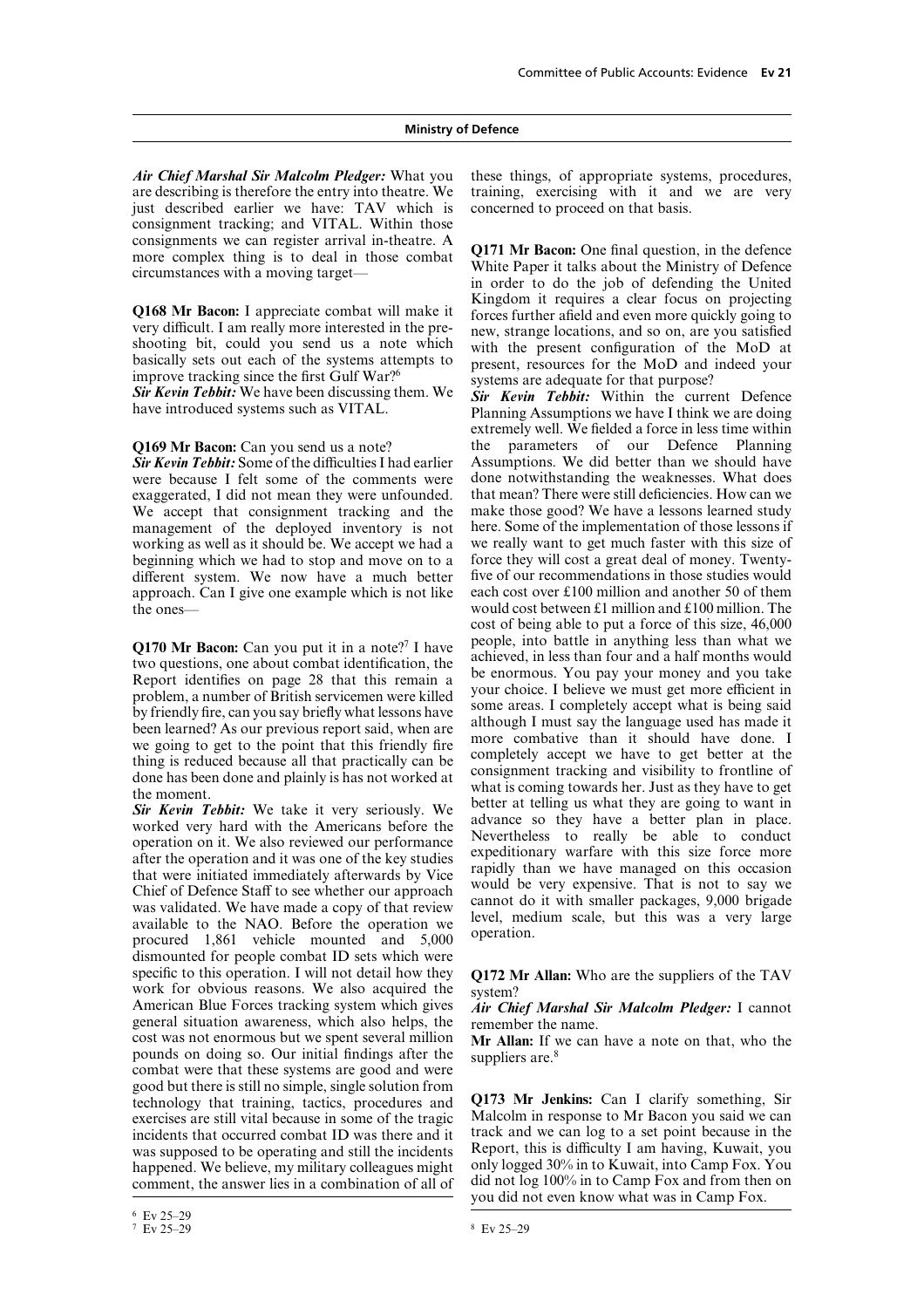There were lots of reasons why we did not least the volume and time, but we can. a variety of suppliers available to us so that we would

*Sir Kevin Tebbit:* Our existing systems enable us to be able to cope. do it but they are slow, they need to be speeded up and that is what our programme will do.

cannot do it. and not depend on foreign nations to supply it for

**Sir Kevin Tebbit:** That is where we need to speed it us?<br>up, that is the plan. Sir

refrigeration vehicles for transporting things like would come into play depending on when<br>medicine do you not think they should use  $VITAI$  could be sure of a wide supply base or not. medicine do you not think they should use VITAL as part of their consignment procedures?

*Air Chief Marshal Sir Malcolm Pledger:* Where there are constraints on temperature controls, **Q182 Mr Steinberg:** I know the NAO are not

**Q177 Mr Jenkins:** If we send them to Kuwait do you *Sir John Bourn:* I do recall the case.<br>
think we should put them in refrigerated vehicles? *Sir Kevin Tebbit:* I do not think it involved *Air Chief Marshal Sir Malcolm* 

*Air Chief Marshal Sir Malcolm Pledger:* Where these Switzerland. were the conditions of transport, they should have been.

and I accept it was written off. As a result one of the *Lieutenant General Robert Fry:* I think the inference lessons we learned and one of the things we need to was being drawn that of the equipment that was sent lessons we learned and one of the things we need to was being drawn that of the equipment that was sent look into is the transport of medical supplies. It did to Kuwait only 30% was ever actually logged into the not mean t not mean there was any shortfall in the provision theatre, that is not correct. There were two<br>that we could give to people and casualties You are intermediary logistic stages as it went to Kuwait. that we could give to people and casualties. You are intermediary logistic stages as it went to Kuwait.<br>quite right this happened but it happened at a time. The first one was the Joint Force Logistics quite right this happened but it happened at a time The first one was the Joint Force Logistics<br>when responsibility for that switched from our Component and that stage we had pretty much total when responsibility for that switched from our medical people, as it were, to the Defence Logistics visibility of what was arriving in theatre. We then Organisation. It is one of the areas that we need to went to the next stage, Camp Fox, that was part of look at. a divisional supply chain between those two points

I hope they never come before the Committee again. in to the point where we break those out into  $I$  *ieutenant* General Robert  $F_{\text{TV}}$ . There is one individual equipment. That was where our problems *Lieutenant General Robert Fry:* There is one individual equipment. That was where our problems important technical factor, the first question that started. It would be erroneous to say that only 30% important technical factor, the first question that you asked as far as the kit entering theatre was of the equipment sent to Kuwait was actually logged concerned, it was tracked as part of a Joint Forces Logistic Component and when we got to Camp Fox at the back end we lost full visibility, so the observation that we attempted to log 30% is in fact **Q184 Mr Bacon:** On page 22 there is a graph

follows from the question Mr Allan asked you, I seem to remember a long time ago at one of these 10%. You are saying it is wrong to say, perhaps it is meetings. Sir Kevin, we discussed the very thing that me, it was not at the front of one thing it was at the meetings, Sir Kevin, we discussed the very thing that Mr Allan talk about, the supply of ammunition back of another thing. You are saying that you did, being taken away by a contractor, the question was it was tracked into the atre and the moment the atre being taken away by a contractor, the question was asked, what would happen in a conflict situation if had to got to the next intermediary stage, if this they decided not to give us the ammunition? I cannot graph is correct, you lost it. Is that right?

*Air Chief Marshal Sir Malcolm Pledger:* I did say remember your answer at the time, it would be we can. interesting to see what you said, can you remember that?

**Q174 Mr Jenkins:** You can but you did not. **Sir Kevin Tebbit:** I do not recall the exact moment. I **Air Chief Marshal Sir Malcolm Pledger**: We did not would probably have said that we would seek to *Air Chief Marshal Sir Malcolm Pledger:* We did not. would probably have said that we would seek to There were lots of reasons why we did not least the have a multiplicity of suppliers, to make sure we had

**Q181 Mr Steinberg:** Does this not prove that necessities such as the basic thing that you need in **Q175 Mr Jenkins:** I suggest the answer you say we necessities such as the basic thing that you need in can is in fact we cannot. If you cannot meet the time, war, ammunition, should be manufactured in this if you cannot m

**Sir Kevin Tebbit:** We have a diversity of suppliers so we can ensure that we can get them from overseas, **Q176 Mr Jenkins:** The second question, but clearly you have a point. I think a judgment refrigeration vehicles for transporting things like would come into play depending on whether we

absolutely. Yes. The researchers for us but I would interested if you can find that.

**Q178 Mr Jenkins:** Why did we not? **Q183 Mr Bacon:** I did not hear Lieutenant General **Sir Kevin Tebbit:** There were some cases we did not Fry's last answer, he said one assertion was not true.<br>and Laccept it was written off. As a result one of the *Lieutenant General Robert Fry*: I think the inference and we went from a system where we had broad **Q179 Mr Jenkins:** Thank you for those assurances, visibility of the numbers of larger equipment coming I hone they never come before the Committee again in to the point where we break those out into

quite wrong. systems, for high priority items, this is Figure 8, it **Q180 Mr Steinberg:** One quick question which was less than 50% demands were logged, that was for follows from the question Mr Allan asked you. I high priority systems, the lower priority was below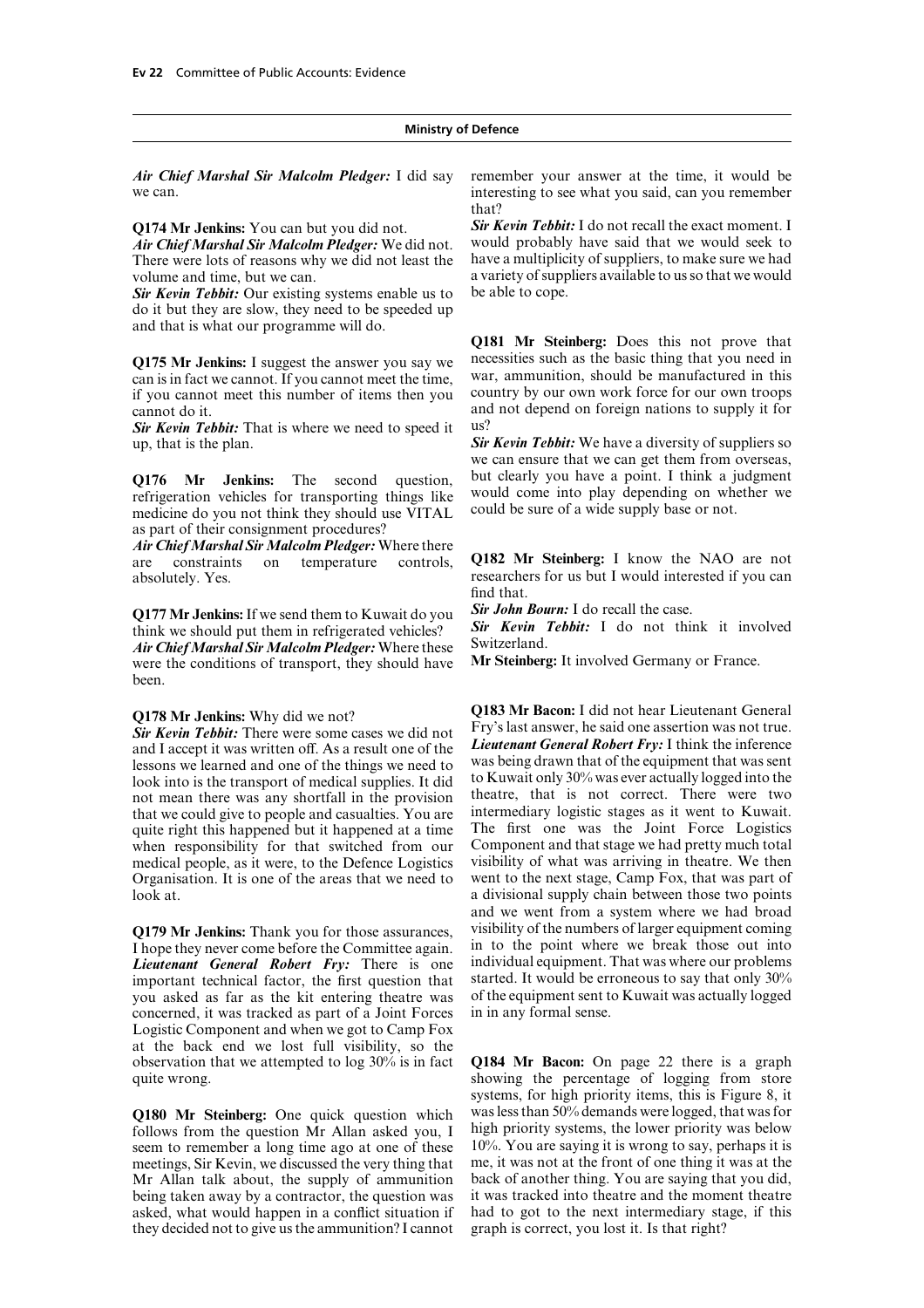*Air Chief Marshal Sir Malcolm Pledger:* Store guarantee that people had more than that. I do not system three is what that is recording, I was talking about TAV and VITAL. That is why it will be not carry them with them, they would be held in the misleading to talk about asset tracking in a broad quarter master in units. The information that we had statement. There were several components of this. was that everyone had a suit and a respirator.

**Q185 Mr Bacon:** I am looking forward to your note **Q189 Chairman:** It has been said in the media that

**Q186 Chairman:** Sir Malcolm, do you recall your expected that the people in Camp Fox thought they debate on 3.12, page 21 we left that hanging in the could come under chemical attack. There was a air. ". . . unauthorised removal of items as they layered system to provide a warning of chemical moved through the chain towards the frontline attack using various systems, some of those were not served to further complicate the logistics process". up to scratch when they got them off the shelf, some Your point here was that in fact these were had problems but enough were provided in-theatre misappropriately authorised by somebody, is that for the overall NBC protection to be adequate and

evidence seemed to say that there was misappropriation. I was saying that we were trying effect. We need to do better and to continue to to fulfil a requirement set by the operational improve our NBC equipment which we believe to be to fulfil a requirement set by the operational improve our NBC equipment which commander but that the misappropriations were as good as anyone's in the world. commander but that the misappropriations were being done at a different level. There was not the same confidence at the two levels, and that is what **Q190 Chairman:** There is one point I have to give we are dealing with. <br>you a chance to answer on, in our Report figures

Q187 Chairman: They were done at a lower level peacekeeping duty and there has been very little because of a lack of confidence. Can I go back to debate about that, I must give you a chance to give page 11 and look the 2.8 there were critical shortages and gaps in capability, smoother transition because there has been criticism "shortages of others, for example spares", which we of your Department on this issue?<br>have been known about for years, were we too *Sir Kevin Tebbit:* What more could have been done?<br>dependent on urgent purchases to make

*Sir Kevin Tebbit:* I do take the point. Yes, action was aid than was the case, we and the rest of the coalition put in to meet the sustainability requirement were more geared to do that initially. Secondly, we put in to meet the sustainability requirement were more geared to do that initially. Secondly, we through urgent UORs. We are, however, now did not expect quite such devastation and lack of looking at whether we should inc

**Q188 Chairman:** Can I ask you about the nuclear people's lives better security is enhanced as well as and chemical suits debate, are you telling the infrastructure. We are looking into that quite and chemical suits debate, are you telling the Committee that at all material times troops who carefully, in the Number Ten Policy Unit, and the were in action or in danger of being in action were Permanent Secretaries Group to try to improve the

had one suit and respirator and we sought to ensure well indeed in the British Army with Quick Impact that a lot more than that was available in-theatre. and that sort of thing but it would be better if we that a lot more than that was available in-theatre.

*Lieutenant General Robert Fry: Yes, that is right.* DLO had taken procurement action. I cannot *Air Chief Marshal Sir Malcolm Pledger: Store* guarantee that people had more than that. I do not

on this.<sup>9</sup> the failure to provide some kits, some essential items<br>**Air Chief Marshal Sir Malcolm Pledger:** It is a conditional provide some kits, some essential items *Air Chief Marshal Sir Malcolm Pledger:* It is a of kit show that you did not really believe that our different process. troops were in any danger of being placed under Mr Bacon: If you can mention in your note all of the Mr Bacon: If you can mention in your note all of the chemical attack, you are denying that, you are systems and all of the companies that were involved saying at all relevant times if such a chemical attack and how much mo

*Sir Kevin Tebbit:* We took the threat seriously. We could come under chemical attack. There was a correct?<br>
as the NAO said it was good. That does not mean to<br> **Air Chief Marshal Sir Malcolm Pledger:** No. no. The say there were not deficiencies in individual *Air Chief Marshal Sir Malcolm Pledger:* No, no. The say there were not deficiencies in individual evidence seemed to say that there was elements. These could be made good by this lavered

show the transition from warfighting to

shortages? did was in conjunction with the United States. You *Air Chief Marshal Sir Malcolm Pledger:* I am are right, two things were different than we expected, looking at the page11, paragraph 2.8 b. we expected to have to deliver more humanitarian **Sir Kevin Tebbit:** I do take th instead and readiness levels in that particular area in<br>
light of our experience in TELIC. As I say, we can<br>
light of our experience in TELIC. As I say, we can<br>
mever hold enough stock for an operation of this size<br>
and wo it was part of the security environment, if you make fully protected against chemical attack? Foreign Office Aid Departments and Treasury<br> **Sir Kevin Tebbit:** My information is that everybody coordination before a conflict. I think we did very **Sir Kevin Tebbit:** My information is that everybody coordination before a conflict. I think we did very had one suit and respirator and we sought to ensure well indeed in the British Army with Quick Impact could get the civil institutions, not just in the UK but <sup>9</sup> Commercial in confidence—not printed. **1.4 Commercial in confidence**—not printed. **1.9 Commercial in confidence**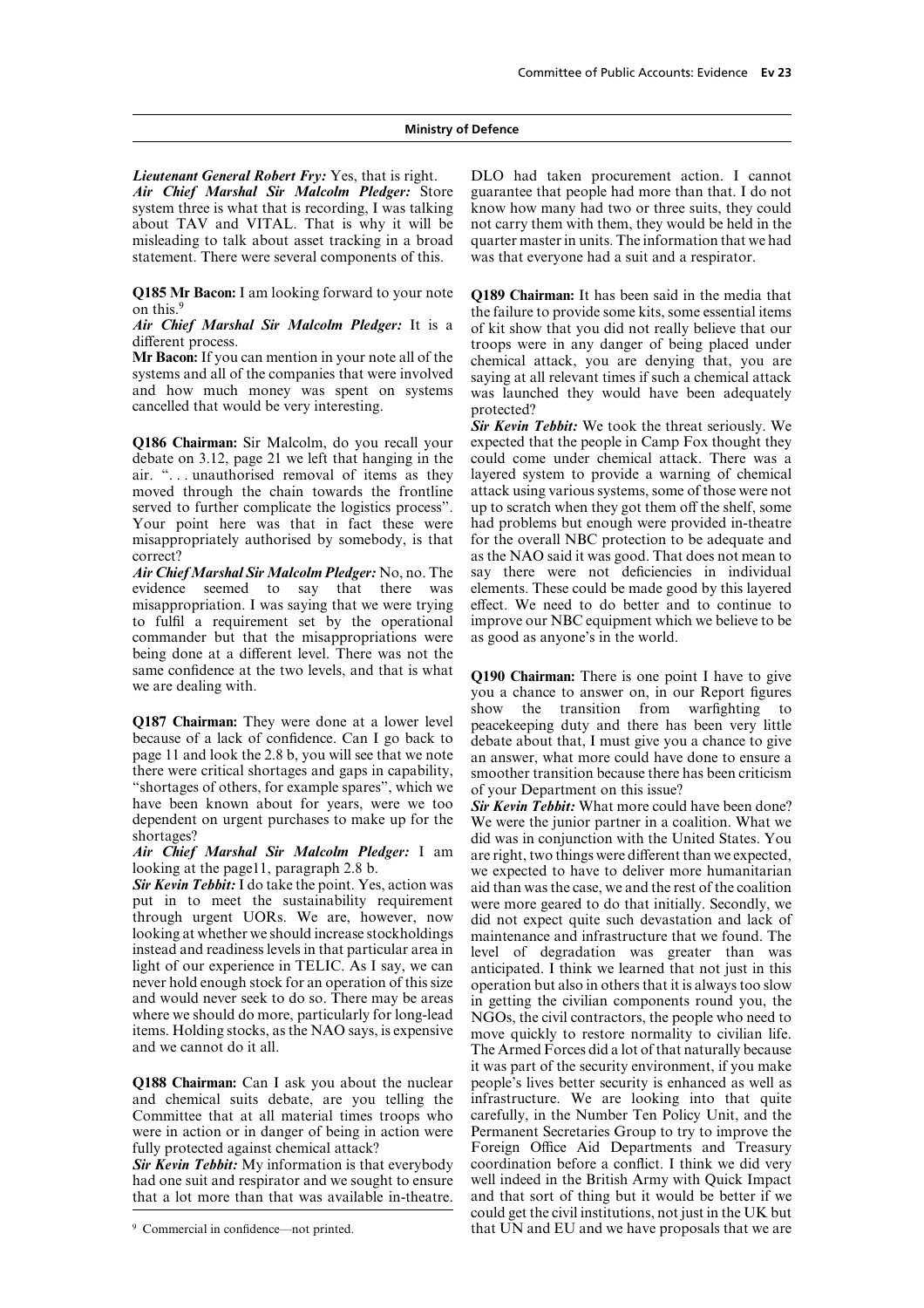developing to do that. This spring we will have a any previous public inquiry, having said that you report about what more we should do in the United know that the perceptions amongst ordinary Kingdom and we are trying to get our allies soldiers' reports coming back are very different from interested and various institutions interested to try the kind of explanations you have been giving us engineering contractor will have his own group of ammunition, body armour and the rest, are you people ready to go in if there is an emergency just as listening enough to our soldiers and what they are people ready to go in if there is an emergency just as listening enough we have forces ready to come registered and saying to you? we have forces ready to come registered and saying to you?<br>prepared to come in The environment has to be safe *Lieutenant General Robert Fry:* I hope I am listening prepared to come in. The environment has to be safe *Lieutenant General Robert Fry:* I hope I am listening but we do need to try and speed up that transition.

probably gone into a the level of detail greater than troops, thank you very much.

to do that in a nutshell. In an ideal world a civil today in terms of the shortages they face, engineering contractor will have his own group of ammunition, body armour and the rest, are you

spoken to lots of people from my own Corps., people **Q191 Mr Williams:** Can I clarify one thing so that I<br>do not misunderstand you, you referred to the level<br>of degradation of assets and so on, what you did not<br>of degradation of assets and so on, what you did not<br>make clea

**Chairman:** Thank you, Lieutenant General Robert **Q192 Chairman:** We have had some very Fry, Sir Malcolm and Sir Kevin. We recognise the sophisticated answers an explanations, we have great success of this operation and pay tribute to our great success of this operation and pay tribute to our

# **Supplementary memorandum submitted by the Ministry of Defence**

*Question 110 (Mr Jenkins): When were the All Terrain Mobility Platforms sold, at what price and how much was lost on the buy-back?*

The 36 All Terrain Mobility Platforms (ATMP) were sold, to Traction/SUPCAT through the Disposal Services Agency, in August 2001 for £126,000. They were bought back, having been totally refurbished, at a cost of £1.1 milion, ie a difference of £974,000.

# *Questions 153 and 154 (Mr Bacon): Is it possible to find out whether troops were sent into battle with as little as ten bullets as was reported in the Sunday Telegraph on 14 December 2003?*

This answer is focussed on the issue of ammunition provided to troops actually committed to battle and not to troops in second line activities. We have been assured by the Logistics Staff of  $1(UK)$  Div that there were no reports of any single unit short of ammunition once it had crossed the Line of Departure. The Op TELIC logistics plan was drawn up to current, frontline, warfighting scales and over 23 million rounds of 5.56mm ball ammunition were delivered. This was well in excess of the projected requirement of all the units deployed. We have looked thoroughly into this and can confirm that no shortage of 5.56mm ammunition was reported by commanders on the ground to HQ 1(UK) Armoured Div during OP TELIC.

Several newspapers have recently carried stories that personnel have claimed that they did not have enough 5.56mm ammunition for their weapons (SA80 A2, Light Support Weapon and Minimi) when they crossed the Line of Departure for combat operations. Despite these persistent rumors, no shortages of 5.56mm ammunition were reported to HQ 1(UK) Armoured Div either prior to, or after crossing the Line of Departure by its subordinate brigades. While at times during the advance into Iraq, the logistic supply chain was stretched temporarily, we have found no evidence that individual units were left with insufficient ammunition.

The Ministry of Defence is not in a position to refute anonymous claims made by personnel that they lacked sufficient ammunition. In one case where the details have been made available, we have been able to confirm that the unit involved did have sufficient supplies of 5.56mm ammunition.

There was, however, one instance, reported by the Logistic Component Commander on 01 Feb 2003, well ahead of the decisive combat operation, of an inadequate supply of 5.56mm for force protection in Kuwait. This was resolved by re-allocating supplies already held by the RAF detachment in Ali Al Salem. This issue was complicated at the time by the lack of Rules of Engagement for force protection in Kuwait at that very early stage, but was not an issue of failure of the logistic system. Neither did it involve the commitment of soldiers to battle in combat operations.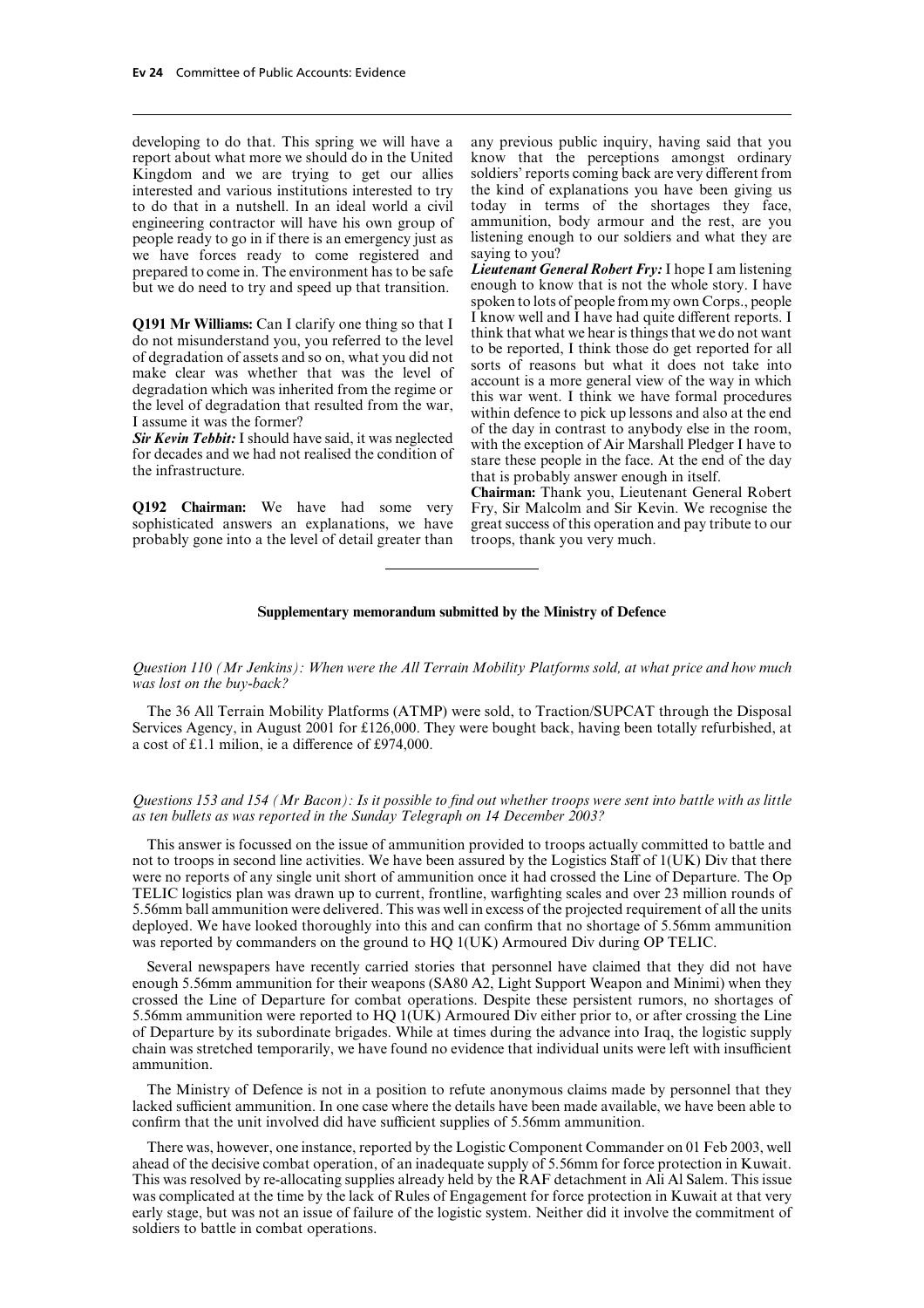*Questions 168–169 (Mr Bacon): Information on what steps have been taken since the first Gulf war in trying to resolve asset tracking.*

The information provided below describes the steps which have been taken since the first Gulf conflict in 1991.

**The full background and project histories of the various attempts to develop tracking systems by the MOD, including the start date and cancellation date (if cancelled) for each project.**

**The names of all the projects eg VITAL, ITV, TAV and any others.**

The history of attempts to achieve reliable tracking is complex because of its origins in single service arrangements. Military requirements are also more demanding than commercial systems, because of the challenging operational environments and because of the need for a "two way" supply chain to return unserviceable equipment to military depots and industry for repair.

Since the last Gulf conflict in 1991, the MOD has used a number of tracking systems. These include:

- (a) **Visibility In-Transit Asset Logging (VITAL),** developed "in-house" in 1993–94. It interfaces with both warehouse and inventory systems and air movement information systems. VITAL is supported by complex software applications and an extensive communications infrastructure.
- (b) **RN Invoicing and Delivery Systems (RIDELS),** developed in-house by the Royal Navy in 1990–93. RIDELS is confined to the simpler static environment of the Naval Bases and interfaces with both warehouse and inventory systems. It is also supported by complex software applications and an extensive communications infrastructure.
- (c) **Logistic IT System (LITS),** designed specifically for the Air environment. There are two main contracts that make up the LITS project. The first is the Accelerated Phased Implementation contract which was intended to be the initial delivery of LITS. The contract was signed in June 1994 and lasts until 31 Dec 2004. The second is the Service Provision Arrangement contract which was the initial in-life support contract. The contract for this was signed in June 1994 and lasts until July 2004.
- (d) **UPKEEP** was an integrated stores and engineering IT system developed for the sea environment. The UPKEEP project was approved in December 1995 and EDS Defence Ltd were awarded the contract as the UPKEEP Systems integrator (USI). In 1998 the UPKEEP requirement was redefined to cover only stores in the shore environment and these sites were later converted to simplify the future transition to DSMS. The UPKEEP project ended in June 1999.
- (e) **Defence Stores Management Solution (DSMS), In Transit Visibility (ITV), Delivering the Requirement of Unit Material Management (DRUMM):** The Defence Stores Management Solution (DSMS) Programme was introduced in 1998 in order to provide a unified Defence solution. This included tracking in the form of the In Transit Visibility (ITV) project. These programmes, together with Project DRUMM (Delivering the Requirement of Unit Materiel Management) and a payment and billing system (Purchase to Payment), swept up all of the business requirements of the defence supply chain and aimed to deliver it into a tri-Service expeditionary environment. DSMS was designed around a commercial off-the-shelf solution that would provide an optimised suite of IT packages with simple interchange of data between the separate specialised elements. DSMS was suspended in 2002 on grounds of affordability before reaching Main Gate approval.
- (f) **Management of Materiel in Transit (MMiT):** This is the successor project. It is developing an end to end control process for consignment management. This will optimise the supply chain ensuring that operational priorities dictate the movement of materiel and will improve the speed and certainty of consignments whilst removing cost both in terms of movement assets need and lost stock in transit.
- (g) **US Total Asset Visibility (US TAV)**: Because early planning for Op TELIC assumed UK operations through Southern Turkey via a US operated Line of Communication (LoC), the UK decided to adopt elements of the US TAV (Total Asset Visibility) system In September 2002. This was to ensure that visibility (command and control) of UK materiel could be maintained as it passed along the US managed LoC. The acquisition strategy that was recommended was to use sufficient US equipment to meet the requirements of the "Northern LoC" and to link the technology to VITAL in order to take the opportunity to enhance its capability and introduce a degree of interoperability with the US. TAV(-) has genuinely enhanced consignment tracking capability and now offers an opportunity for further exploitation. The progressive way in which it was introduced, has offered many lessons and its integration with VITAL and RIDELS has greatly improved consignment tracking.

# A clear explanation of the different types of tracking and the difference between them eg asset-tracking, **consignment-tracking etc.**

Asset tracking and consignment tracking are complementary activities. Consignment tracking describes the process of moving packages of material from the strategic base to the user, typically from a depot in the UK or Germany to a theatre of operations. "Consignments" (typically in ISO containers for sea transport)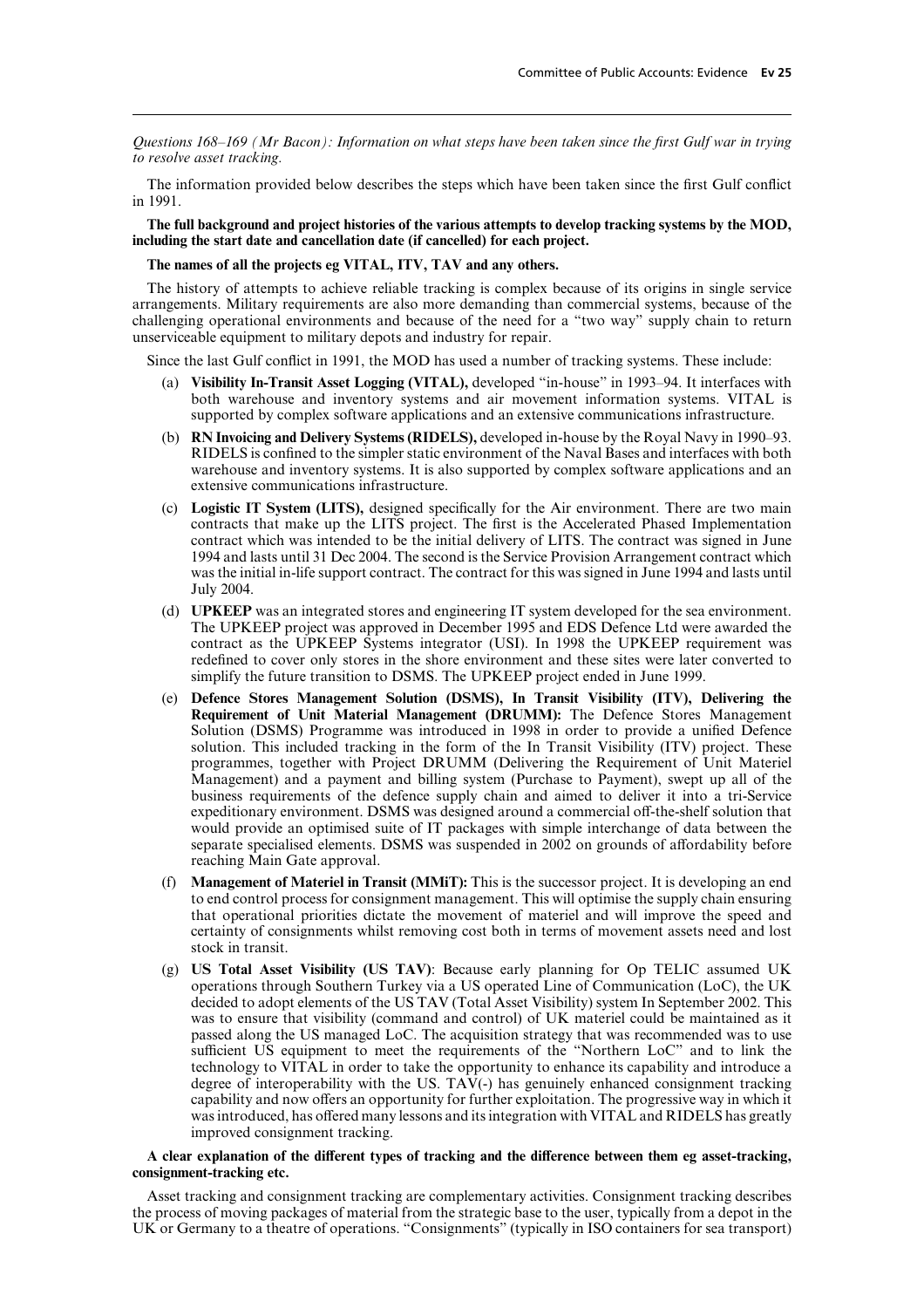are tracked into theatre where they are unloaded and the individual "assets" are then distributed to their required destinations. Asset tracking concerns the location of individual assets wherever they are in the supply chain, either as part of a larger consignment on its way to or from a theatre of operations or once it has been uploaded and sent on to its destination.

### Development of the supply chain since 1991

## *Supplementary*

This paper serves as background context in response to questions raised by the Public Accounts Committee, which requested an outline of what steps the MOD has taken since the first Gulf War to improve the supply chain to operations and, specifically, resolve problems identified with tracking.1

Since 1991, Defence has undergone transformation in response to the demands of the changing global security situation. Conditions demanded that British Armed Forces evolve from a large but relatively static defensive force to a lighter expeditionary one with flexible force structures, plans, organisation and processes to match. This upheaval placed upon Defence logistics and the supply chain a fundamental change in requirement that has demanded equally stretching alterations in strategy (what we do), process (how we do it) and organisation (who and what we do it with). Throughout this period, the UK has produced enduring operational successes that have been logistically supported, from East Timor to the Balkans and Africa.As early as 1993, the formation of the Royal Logistic Corps brought together responsibilities for key supply, transport, catering and other support functions. In parallel, changing how logistic formations provide intimate logistic support to the Army on the battlefield began; this work continues to evolve today to reflect actual and anticipated changes in Army force structures. The Defence Cost Studies in 1994, and the *"Front Line First"* work in 1997, further re-balanced logistic capability in favour of "teeth arms".

The creation of the Permanent Joint Headquarters (PJHQ) at Northwood in 1996 recognised the need to improve command and control of the diversity of operations. PJHQ provided a single command centre for joint operations (including logistics), co-ordinating for the first time the forward end of the defence supply chain across all 3 Services on deployed operations. As well as improving the management of deployed logistic support, the PJHQ integrated logistic planning with all other elements of joint operational planning.

The 1997/98 Strategic Defence Review (SDR) re-cast the UK's Armed Forces to meet foreseen strategic operational requirements and identified logistic fragility and shortfalls, particularly in key capabilities within the supply chain. Significant logistic enhancements were successfully agreed.<sup>2</sup>

The Defence Logistics Organisation (DLO) was launched on 1 April 2000 and brought together the 3 separate Service logistic commands into one organisation, although it must be remembered that more than half the personnel engaged in logistics are outside the DLO, especially in the land and air environments. The DLO embraces direct responsibility for key elements of the defence supply chain operation, including some "Coupling Bridge"3 activities, although the Coupling Bridge itself is controlled by PJHQ.

The creation of the Warships Support Agency<sup>4</sup> on 1 April 2001 removed a hitherto artificial split in the responsibilities of the organisations and has led to more coherent, cost-effective and streamlined support.

SDR and emerging doctrine also identified the need for a deployed joint organisation to manage intheatre logistics. This was provided by evolving and building the Land environment's Combat Service Support Groups<sup>5</sup> into a Joint Force Logistic Component (JFLogC) which deployed on Op TELIC<sup>6</sup> and was instrumental in preventing some of the logistic difficulties that were experienced in the first Gulf War.

Recent experiences in Iraq, and the MoD's own End to End (E2E) Study, have re-affirmed the need for a responsive supply chain which provides end-to-end visibility for the tracking of consignments and assets for operations. At the Strategic level, the creation of the DLO Logistic Operations Centre,<sup>7</sup> which provided the day-to-day management of Coupling Bridge activity to theatre and the employment of the Total Asset

<sup>1</sup> There was some confusion over the terms Asset Tracking and Consignment Tracking. To clarify, **Consignment Tracking** is the tracking of equipment consignments when prepared for, and in the process of, movement at any point in the supply chain. **Asset Tracking** is the means of providing timely and accurate information on the, status, identity, location and movement of units, personnel, equipment and materiel. This paper deals with consignment tracking.

<sup>&</sup>lt;sup>2</sup> For example, organic strategic sea and airlift with the procurement of 6 RoRo vessels and the lease of 4 C17 transport aircraft, the provision of deployed support through Air Combat Service Support Units to enable a more expeditionary Air Component, and the re-brigading of Short-Range Air Defence assets (Rapier and Starstreak) under one joint support and training system.

<sup>&</sup>lt;sup>3</sup> The Coupling Bridge is the inter-theatre logistic link, including air and sea ports of embarkation in the home base, disembarkation in the theatre of operations, and the means of transport between them.

<sup>4</sup> WSA was created out of the merger of the Ship Support Agency and the Naval Bases and Supply Agency.

<sup>&</sup>lt;sup>5</sup> The CSSGs were themselves an evolution from the first Gulf War's Logistic Support Group, and deployed in support of UK contributions to Balkans operations with the UN's Intervention Force (IFOR) and NATO's Stabilisation Force (SFOR). Following lessons identified during IFOR and SFOR operations, the CSSGs were then restructured into Logistic Brigades for operations in Kosovo, and effectively provided the embryonic functionality of a JFLogC, supporting the Joint Helicopter Force and Air element at Pristina Airport.

<sup>6</sup> With RAF-provided Air Combat Service Support Units and RN-provided Forward Logistic Sites under command. The JFLogC operates at the "Theatre" level. Close support to the deployed components is still provided by organic structures; the Royal Fleet Auxiliary for the RN, Divisional organisations for the Army, and Tactical Logistic Wings for the RAF.

<sup>7</sup> Created in early Feb 03 for Operation TELIC and retained thereafter.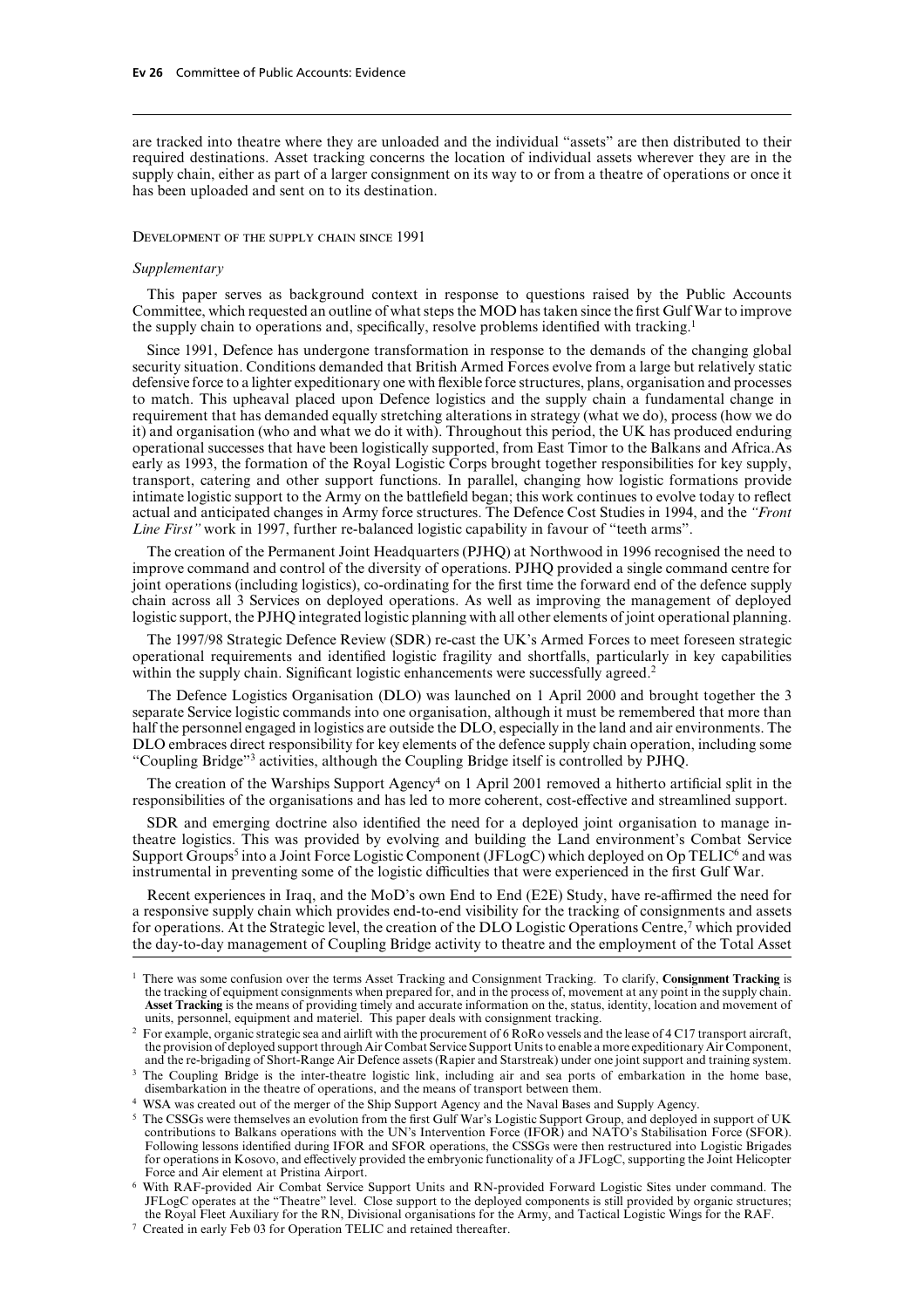Visibility (-) (TAV(-)) system to enhance the capability of existing consignment tracking systems contributed in large measure to the improved running of the operational supply chain for Op TELIC. Additionally, specific arrangements were successfully put in place to enable the National Component Commander's logistic priorities to be fed directly into the supply chain on a daily basis. Therefore, since 1991, concerted and progressive improvements have been made to Armed Forces logistic structures to meet the changing operational needs.

# **TRACKING**

The history of the struggle to achieve reliable tracking lies in the nature of the Department's business and that of MOD Information System (IS) and Information Technology (IT) development over the past 15 years. Whereas commerce largely runs its supply chains in a benign environment with fixed parameters of geography and scale, the military operates in austere and challenging environments, often with poor communications and requirements that can vary due to external influences, such as enemy activity. Furthermore, the defence supply chain, by virtue of its origins, has been developed on single-Service lines with its own bespoke IT enablers tailored to the logistic support architecture of each Service. Unlike most commercial supply chains, it is also "two way" because of the need to return unserviceable equipment to military depots and industry for repair. We know of no commercial IT systems that can meet this demanding requirement whilst interfacing with the MoD's bespoke, inventory management systems.

The recent developments in expeditionary warfare have provided greater complications for logistics. Current tracking systems (VITAL $\delta$  and RIDELS<sup>9</sup>) resulted from lessons identified in the 1991 Gulf War and from an earlier 1989 NAO Freight Transport report. Both VITAL and RIDELS were seen as interim solutions, until such time as the single-Service logistic IS strategies (LITS<sup>10</sup> for the Air environment, and UPKEEP11 for the RN) assumed the required functionality. VITAL and RIDELS are both bespoke systems and are optimised for the Service in which they were introduced. Their development and use has differed as well; RIDELS is confined to the simpler static environment of the Naval Bases while VITAL, on the other hand, has been deployed forward into the operational environment where "surge" and the provision of adequate communications are much more demanding; indeed, the benefits of VITAL in Bosnia in 1992 were restricted due to the limited availability of appropriate communication bearers in-theatre. On grounds of the overall affordability of the LITS programme and the respective priorities for its component functions, the RAF decided in 1997 to adopt VITAL as its tracking system; limited roll-out to key transportation nodes and Main Operating Bases commenced in 1999. VITAL is not user friendly and requires urgent upgrade if it is to meet current and future needs.

In order to provide a single system to replace the existing Royal Navy, Royal Air Force and Army supply systems, and to provide a deployed inventory management capability, the Defence Stores Management Solution (DSMS) programme was introduced. As a complementary programme to DSMS, the In Transit Visibility (ITV) project was initiated, the intent of which was to provide a unified Defence solution to consignment tracking. These programmes, together with Project DRUMM12 (an asset and configuration management tool) and the P2P payment and billing system,<sup>13</sup> were intended to embrace all the business requirements of the defence supply chain and aimed to deliver it into a tri-Service expeditionary environment. DSMS was designed around a commercial off-the-shelf solution that would provide an optimised suite of IT packages with simple interchange of data between the separate specialised elements. DSMS failed on grounds of affordability.

Tracking was reviewed by McKinsey in their 2002 Study for the DLO. They recommended a revised DLO Change Programme with a "de-scoped" asset tracking requirement. Given the suspension of DSMS, a new project, now known as Management of Materiel in Transit (MMiT), was initiated specifically to build upon the current tracking systems. Full replacement of existing systems was considered but, on grounds of affordability and the DLO's experience with DSMS, this was rejected as being unrealistic.

Op TELIC provided a further imperative to improve the MoD's tracking capability. Early planning for Op TELIC assumed a UK invasion of Iraq using "the northern option", through Southern Turkey via an extended coalition Line of Communication (LoC) that was to be operated by the US (EUCOM). In Sep 02,

<sup>8</sup> The requirement for Project VITAL (Visibility In-Transit Asset Logging) originates from the Op GRANBY lessons identified process. VITAL was developed "in-house" in 1993-94 by the Army's Logistics Information Systems Agency (predecessors to Defence Communications Service Agency Logistic Applications Integrated Project Team (LAIPT)). LAIPT have maintained VITAL since 1997 in a partnership arrangement with EDS within an overarching 10-year contract to support a wide range of Land Logistic IS.

<sup>&</sup>lt;sup>9</sup> The requirement for Project RIDELS (RN Invoicing and Delivery Systems) originates from work in the late 1980s. RIDELS was developed in-house by the RN between 1990–93 with external assistance being required during 1990–91 for invoicing business process analysis only. All subsequent management and system development has been conducted in-house under control of the DLO's Defence Support Chain staffs.

<sup>&</sup>lt;sup>10</sup> Logistics Information Technology System; unified IS strategy for maintenance and supply activity.

<sup>11</sup> UPKEEP was the working title of the RN IS strategy for maintenance and supply activity. The project ended in June 1999.

<sup>&</sup>lt;sup>12</sup> Delivering the Requirement of Unit Materiel Management (DRUMM). The project started in Nov 1998 and was suspended in May 2002 on grounds of affordability.

<sup>&</sup>lt;sup>13</sup> Purchase-to-Payment system; facilitates online ordering, receipting and authorisation of supplier payment based on submission of commercial invoices.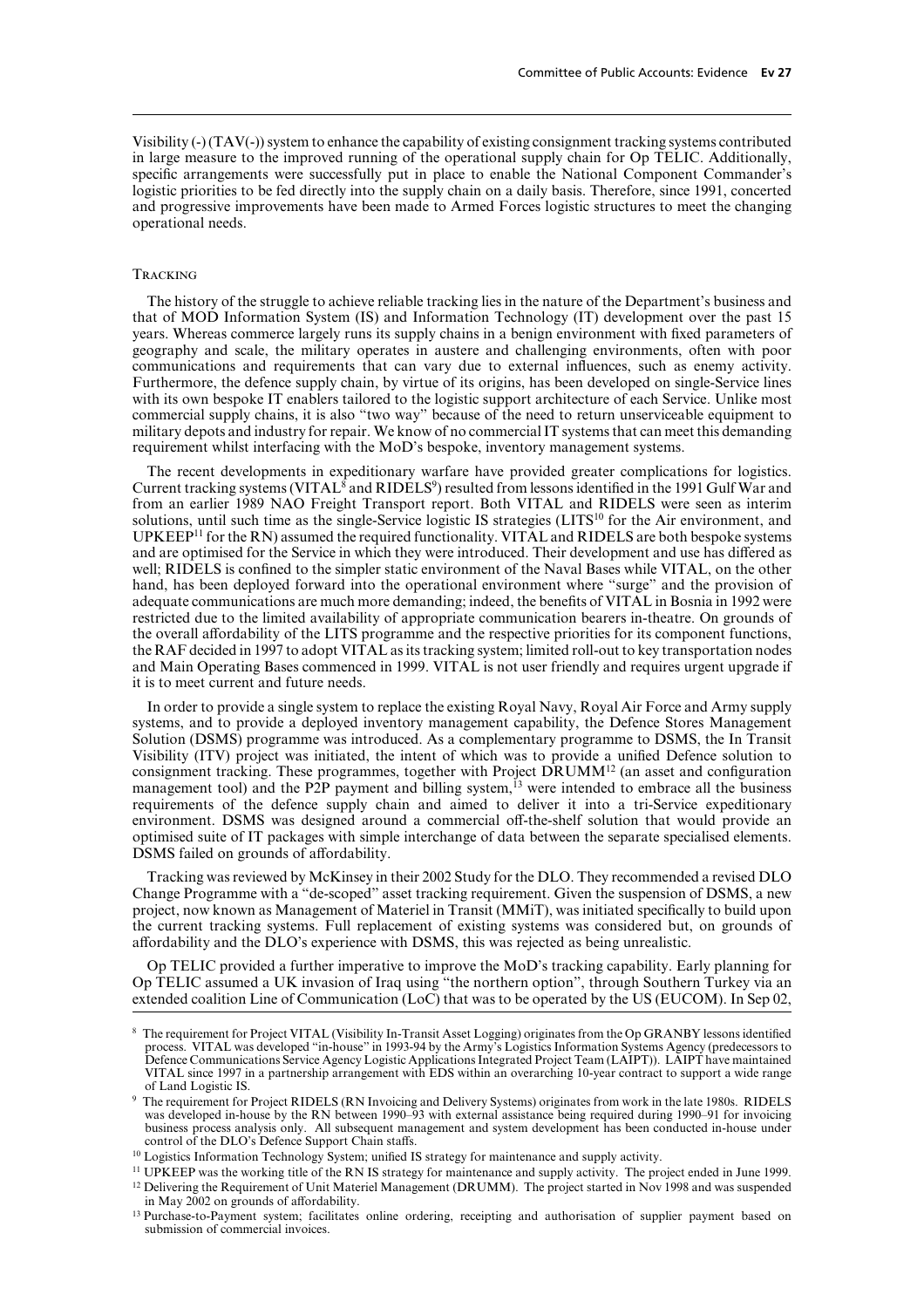it was assessed as essential that elements of the US TAV14 system be adopted to ensure that visibility (command and control) of UK materiel could be maintained as it passed along the US-managed LoC. Using a common system for both UK and US tracking enabled the de-confliction of requirements and ensured a smooth flow.

To initiate this capability, PJHQ raised an Urgent Operational Requirement (UOR) to acquire the necessary equipment through a loan and, concurrently, engaged the DLO to address the issue of integration with VITAL and RIDELS. Both VITAL (now used by the RAF as well as the Army) and RIDELS are embedded in logistic processes and connect into the Department's warehouse and inventory systems.<sup>15</sup> VITAL also has a limited interface with other air movement information systems. Both VITAL and RIDELS are supported by complex software applications and extensive communications infrastructures. Given this, and the very short in-service date (then "early Jan 03"), neither VITAL nor RIDELS could be discarded and replaced by a complex and completely new system which would require training, integration, a communications infrastructure and "matching" to the way that we do business.

Thus, the acquisition strategy that was recommended was to use sufficient US equipment, and sufficient only,16 to meet the requirements of the "Northern LoC" and to link the technology to VITAL17 in order to take the opportunity to enhance its capability and introduce a degree of interoperability with the US.

The DLO commenced work in Oct 02, but it was not until 19 Nov 02 that the requirement was formally agreed between EUCOM and the PJHQ; this was required to invoke a loan of the TAV equipment under the ACSA.18 On receipt of the agreement, it was immediately clear that what had previously been seen as a "mandate" from EUCOM did little more than "strongly propose that the UK analyse the technology for UK use". PJHQ's advice was that this was insufficient to invoke the ACSA and acquire the technology through a loan. The following day (20 Nov 02), the DLO Contingency Planning Group met. It recognised the enhancement to capability that TAV(-) offered to VITAL, endorsed the acquisition strategy and took the decision that the equipment should be purchased as an Urgent Sustainability Requirement.

The completed Business Case was approved for expenditure on 6 Dec 02. In early Jan 03, DLO staff visited the Pentagon in order to de-conflict the UK's requirements for equipment with that of the US and discussed use of the US owned communications infrastructure. This was agreed and the contract was subsequently let with SAVI Technology on 23 Jan 03, with installation starting on 27 Jan 03, initial phased introduction intheatre by 15 Feb 03, and the last phase completed by the end of Jul 03 to support redeployment and recovery of UK forces.

TAV(-) has genuinely enhanced deployed tracking capability and now offers an opportunity for further exploitation. The progressive way in which it was introduced, at the very same time that we were deploying and preparing for war, ensured that it was successfully integrated with existing systems and offered a degree of interoperability with the US.

# WAY AHEAD

In summary, since 1991, less than ideal solutions have been incrementally introduced to solve particular problems for particular theatres and conditions or single Service environments. Following Op TELIC lessons identified, the whole issue of tracking was re-examined. A report has sought Policy & Programmes Steering Group support for a package of capability that includes tracking, the retention of TAV(-), MMiT, extra logistic communications capability and Management of the Joint Deployed Inventory, the latter being an equally critical component of the required capability to provide visibility of inventory stocks across all 3 Services on a single system. This package would require funding from the EP,19 STP and DMF.20 EP and STP funding options will be considered as part of the Departmental planning round against other priorities. If funded, this package of enhancements will provide a robust tracking capability achieved through an incremental strategy, and the ability to manage materiel flow to force elements using appropriate Joint management and single Service execution. The proposed programme of enhancements will still not offer a complete solution to Defence needs; however, they are realistic in scope and offer genuine prospect of improvements in the short term. The operational commander will, however, benefit significantly through greater visibility and a reduced logistic footprint, thus, improving his ability to fight.

<sup>&</sup>lt;sup>14</sup> Total Asset Visibility System.

<sup>&</sup>lt;sup>15</sup> With the exception of the RN's RIDELS, which does not connect with the RAF's Air inventory management system.

<sup>&</sup>lt;sup>16</sup> Hence, TAV(-) because it wasn't the full suite of capability.

<sup>&</sup>lt;sup>17</sup> It was envisaged that the LoC through Turkey would be not used by the RN and so it was not necessary to link the technology to RIDELS, although this has subsequently been integrated for the benefit of the Warship Support Agency and the RN.

<sup>&</sup>lt;sup>18</sup> Acquisition and Cross Servicing Agreement, established under the US-UK Memorandum of Understanding 01, dated 1996. <sup>19</sup> Equipment Programme.

<sup>20</sup> Defence Modernisation Fund.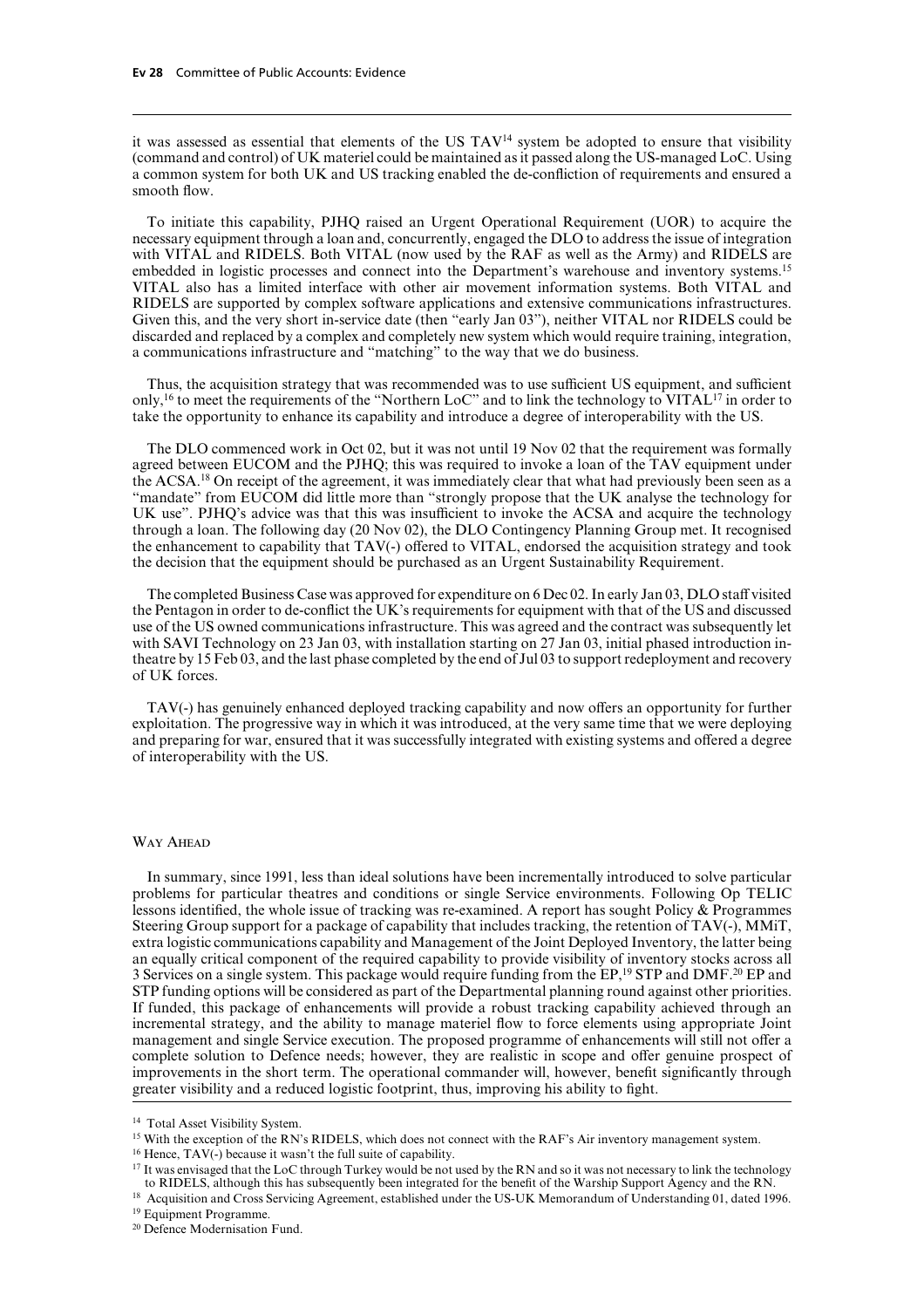# *Update of Paragraph 4.9 of the NAO Report:*

Paragraph 4.9 of the National Audit Office's report "Operations in Iraq" noted an availability rate of 52% for the Lynx helicopter. This figure is believed to relate solely to low availability suffered by 3 Regt Army Air Corps (AAC) aircraft in the pre-warfighting work-up phase, mainly due to environmental conditions at and around the Ali Al Salem airbase. After deploying from Kuwait, conditions improved markedly and serviceability recovered to 65% during fighting operations. However, 657 Sqn AAC and 847 NAS Lynx were also operating Lynx Mk7 TOW aircraft (a total of 12 of the 22 Mk7 deployed), figures for which we believe have been excluded from the NAO's statistics. Composite figures show that Lynx TOW serviceability was at over 70% throughout the deployment. This was a satisfactory level, given that, due to the scheduled, preventative maintenance required on helicopters, 66% is the expected level of serviceability.

*25 February 2004*

# **Further supplementary memorandum submitted by the Ministry of Defence**

I am writing further to the evidence given at the hearing on 21 January into the C&AG's Report "Op TELIC—UK Military Operations in Iraq" to clarify the position regarding Enhanced Combat Body Armour (ECBA). In evidence we confirmed that a significant amount of ECBA had been issued since 1999 and that an audit was underway to determine the whereabouts of this equipment, to improve on the statement in the C&AG's Report that ". . . approx. 200,000 sets [of ECBA] had been issued since the Kosovo campaign in 1999 . . . but these seem to have disappeared."

The figured quoted in the C&AG's Report was an estimate provided for the NAO inquiry of the equivalent number of sets of body armour that would have been issued since 1999. However, the body armour ensemble is not usually issued as a complete set. Instead, units request the number of components required to make up the sets they need. A polycotton cover (UN blue, temperate or desert) and para-aramid filler form the standard Combat Body Armour (CBA); the addition of two ceramic plates (counted individually), and a different cover with pockets to hold the plates, creates ECBA.

As these components, once issued, are not tracked centrally, the Defence Logistics Organisation (DLO) which is responsible for the supply of these items—cannot locate each individual set or components of a set, nor does it have a requirement to do so. In common with many other issued items, responsibility for retaining and managing body armour components passes to the receiving units, for issue to troops as their operational circumstances dictate, or for return to stock if no longer required.

The audit was undertaken by the DLO's Defence Clothing Integrated Project Team to better establish the current extent of holdings. It was extended to cover the procurement and issue of ECBA and some CBA components since 1992. The results of the audit are below in the Annex. This indicates that current stockholdings of ECBA components account for 66% of the total number procured since 1992. The remainder (some 38,000 plates, 29,000 fillers and 79,000 temperate/desert covers) have been consumed over this period of as a result of wear and tear, and operational loss. When the audit was carried out there were sufficient plates in stock—at central, single Service, and in-theatre storage facilities—to equip some 48,000 personnel (based on two plates per set of ECBA).

The data for the audit was collected from a number of sources. Whilst we hold central records of the procurement, issue and central stockholding of ECBA/CBA, information was also collated from the Services, Northern Ireland and Op TELIC to develop a more comprehensive picture of global holdings. Some of this data will have been collected against differing baselines and data on stockholdings can only therefore provide a snapshot in time.

It should also be noted that the figures for the number of issues include items that have been returned to stock and re-issued, possibly more than once, and therefore indicate the volume of activity rather than the number of items issued on a more permanent basis.

Taking into account the lessons learned from operations in Iraq, we are developing a policy for the future issue of ECBA, drawing on that which already exists for other items of personal protection such as the GS helmet and S10 respirator. The results of the ECBA audit will also inform this policy, in terms of the requirement for the initial procurement of ECBA components to support it. I will ensure that the PAC is informed as soon as final decisions are made.

*Sir Kevin Tebbit KCB CMG* Permanent Under-Secretary of State

*27 May 2004*